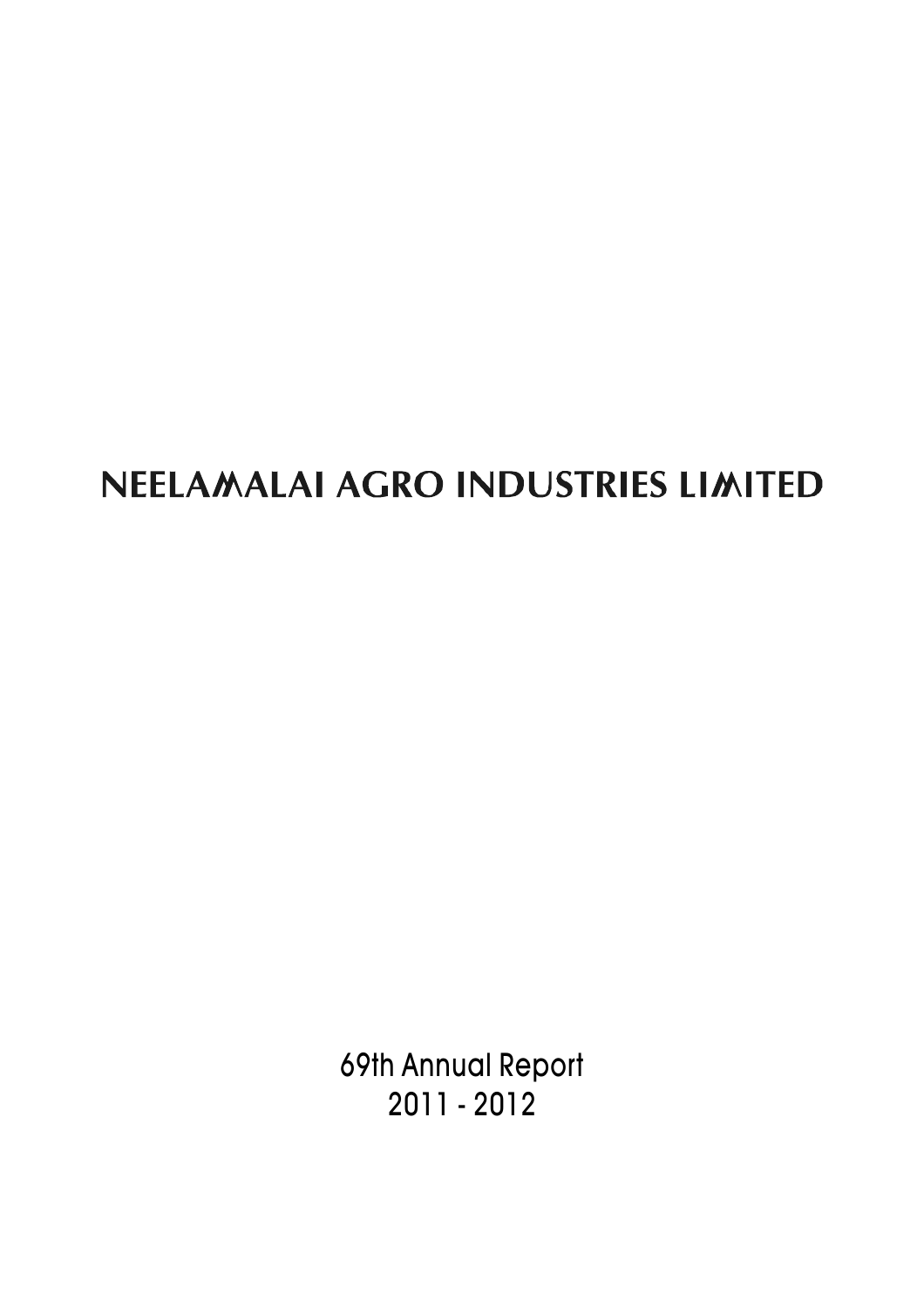# **SIXTY NINTH ANNUAL GENERAL MEETING**

- Day : Wednesday
- Date : 12th September, 2012
- Time : 11.30 a.m.
- Venue : Katary Estate Katary Post, Coonoor The Nilgiris - 643 213

| <b>CONTENTS</b>            |      |
|----------------------------|------|
|                            | Page |
| Notice to the Shareholders | 2    |
| Directors' Report          | 6    |
| Auditors' Report           | 19   |
| Accounts                   | 22   |
| <b>Notes</b>               | 24   |
| <b>Cash Flow Statement</b> | 44   |
| Financial Highlights       | 46   |
|                            |      |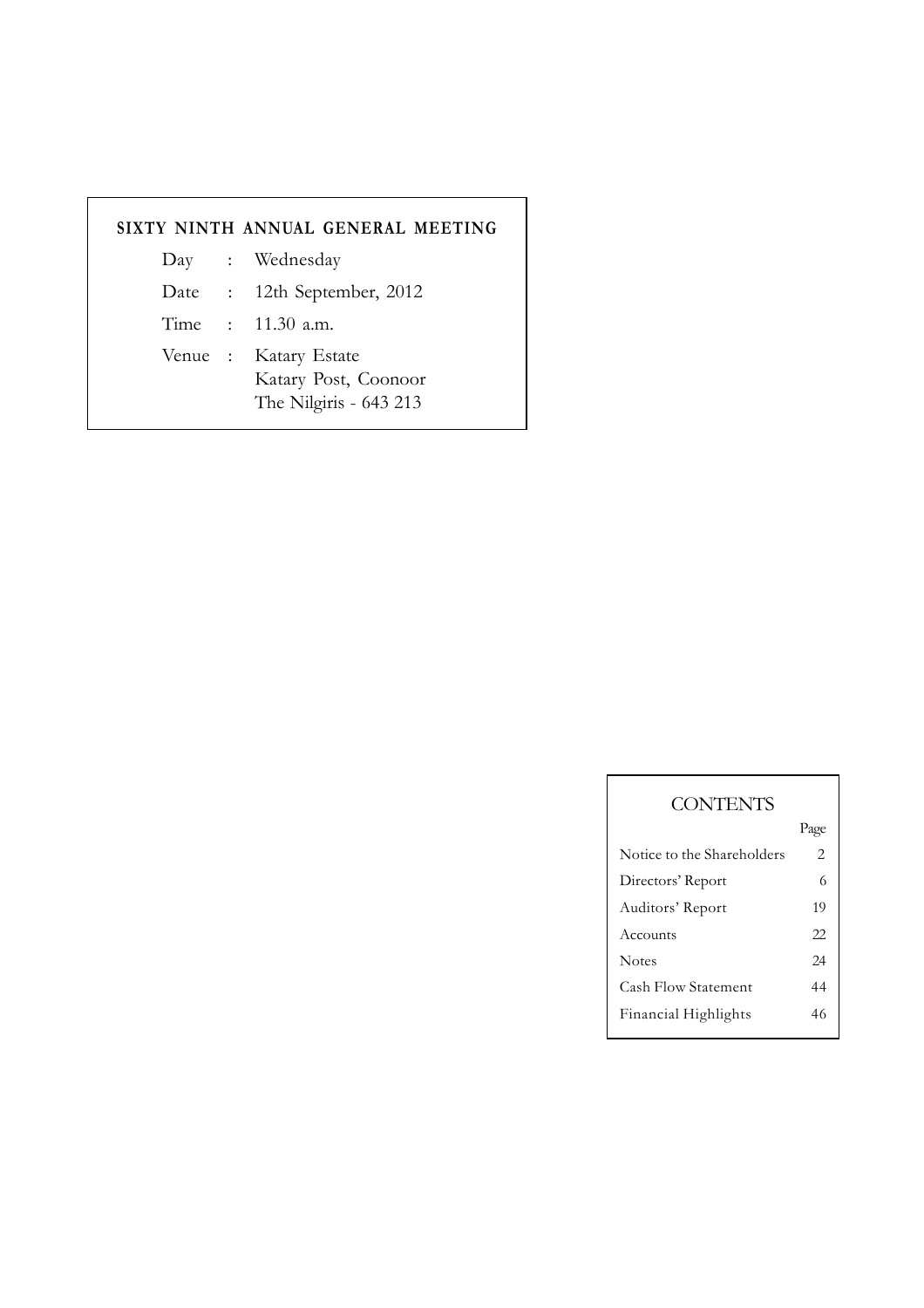# **NEELAMALAI AGRO INDUSTRIES LIMITED**

# **BOARD OF DIRECTORS**

| Mr. Ajit Thomas       | Chairman                 |
|-----------------------|--------------------------|
| Mrs. Shanthi Thomas   |                          |
| Mr. A.D. Bopana       |                          |
| Mr. H.M.A. Hussain    | $(\mu p t_0 31.10.2011)$ |
| Mr. S. Rajasekar      |                          |
| Mr. W. D. Nelson      | $(\mu p to 31.10.2011)$  |
| Mr. M. M. Karunakaran | (w.e.f 03.11.2011)       |
| Mr. Oliver L. D.      | (w.e.f 03.11.2011)       |

# **AUDITORS**

**M/s. Suri & Co.** Chartered Accountants

# **BANKERS**

**Corporation Bank**

### **REGISTERED OFFICE**

**Katary Estate Katary Post - 643 213 Coonoor, The Nilgiris**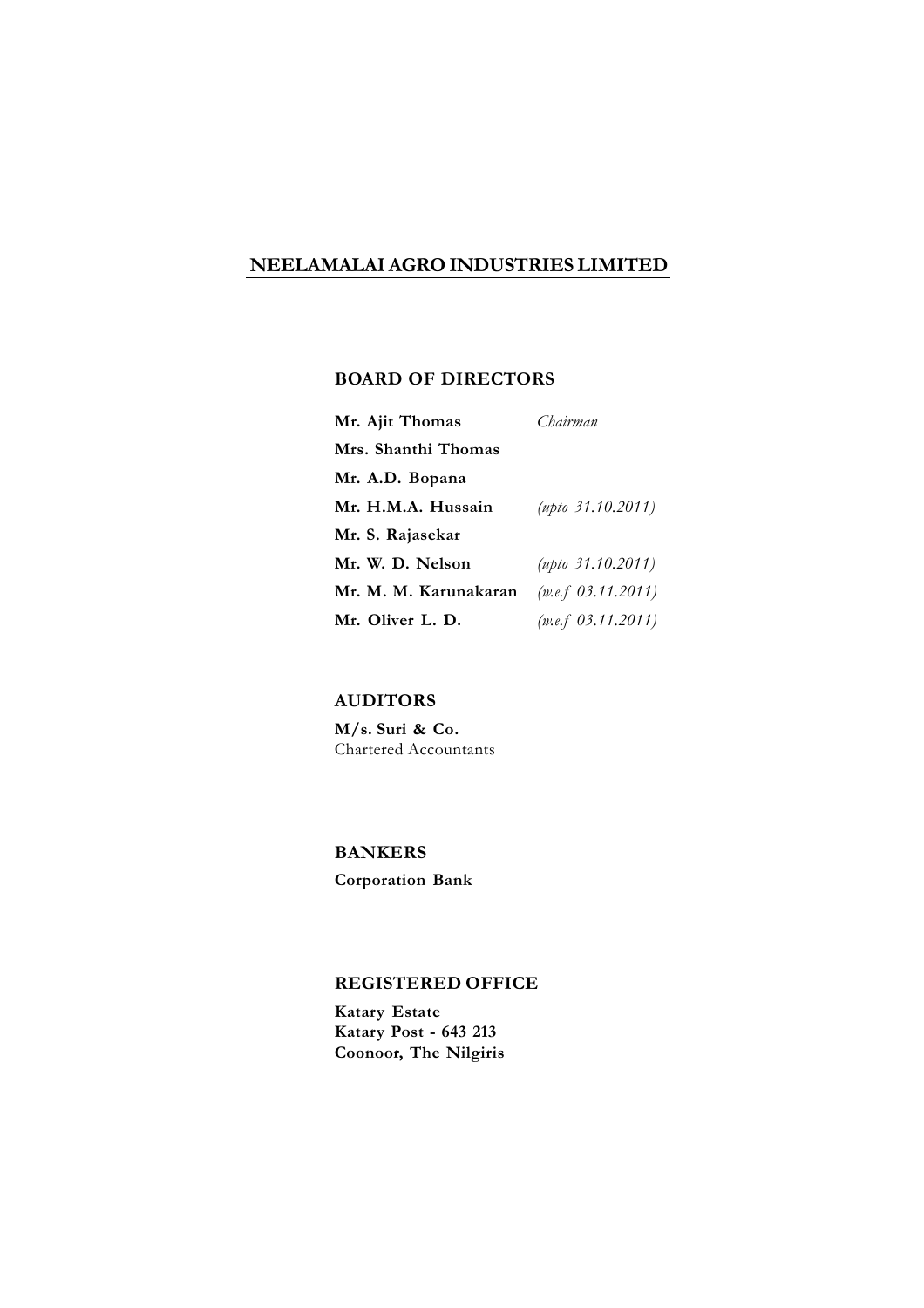# **NOTICE TO THE SHAREHOLDERS**

NOTICE is hereby given that the SIXTY NINTH ANNUAL GENERAL MEETING of the Company will be held at the Registered Office at Katary Estate, Katary Post – 643 213 at 11.30 A.M. on Wednesday, the 12<sup>th</sup> September, 2012 to transact the following business:-

- 1. To receive, consider and adopt the Audited Balance Sheet as at 31<sup>st</sup> March, 2012 and the Audited Profit and Loss Account for the year ended 31<sup>st</sup> March, 2012 and the Reports of Directors and Auditors thereon.
- 2. To declare dividend on Equity Shares.
- 3. To appoint a Director in place of Mr. Ajit Thomas, who retires by rotation and is eligible for re-appointment.
- 4. To appoint a Director in place of Mrs. Shanthi Thomas, who retires by rotation and is eligible for re-appointment.
- 5. To appoint Auditors to hold office from the conclusion of this meeting until the conclusion of the next annual general meeting and to fix their remuneration.

### **SPECIAL BUSINESS**

#### **6. Appointment of Mr. M.M.Karunakaran as Director**

To consider and if thought fit, to pass with or without modification(s), the following resolution as an ORDINARY RESOLUTION.

RESOLVED THAT Mr. M.M.Karunakaran who was coopted as an Additional Director of the Company on 3rd November, 2011 and who holds office up to the date of this Annual General Meeting under Section 260 of the Companies Act, 1956, be and is hereby appointed as a Director of the Company, liable to retire by rotation.

### **7. Appointment of Mr. Oliver L.D. as Director**

To consider and if thought fit, to pass with or without modification(s), the following resolution as an ORDINARY RESOLUTION:

RESOLVED THAT Mr. Oliver L.D. who was co-opted as an Additional Director of the Company on 3rd November, 2011 and who holds office up to the date of this Annual General Meeting under Section 260 of the Companies Act, 1956, be and is hereby appointed as a Director of the Company, liable to retire by rotation.

On Behalf of the Board

| Place: Chennai   | <b>Ajit Thomas</b> |
|------------------|--------------------|
| Date: 30.07.2012 | Chairman           |

NOTES:

- 1. **A MEMBER ENTITLED TO ATTEND AND VOTE AT THE MEETING IS ENTITLED TO APPOINT ONE OR MORE PROXIES TO ATTEND AND VOTE INSTEAD OF HIMSELF AND A PROXY NEED NOT BE A MEMBER. PROXY FORMS COMPLETE IN ALL RESPECTS, SHOULD BE DEPOSITED AT THE REGISTERED OFFICE OF THE COMPANY NOT LATER THAN 48 HOURS BEFORE THE COMMENCEMENT OF THE MEETING. FORM OF PROXY IS ENCLOSED.**
- 2. Explanatory Statement as required under Section 173(2) of the Companies Act, 1956 in respect of the above resolutions, is annexed.
- 3. The Register of Members and Share Transfer Books of the Company will remain closed from September 06, 2012 to September 12, 2012 (both days inclusive).
- 4. The dividend as recommended by the Board, if approved at the meeting, will be payable to those members, whose name appear in the Register of Members as on September 12, 2012.
- 5. The Company has appointed M/s Cameo Corporate Services Limited, Chennai as its Registrar & Share Transfer Agent and depository interface of the Company with CDSL. Shareholders intending to hold their shares in electronic form may approach their depository participants for dematerialisation of shares. Shareholders may send their shares for effecting transfers/ transmission to M/s Cameo Corporate Services Limited.
- 6. Dividend on equity shares as recommended by the Board of Directors for the year ending 31<sup>st</sup> March, 2012, when declared at the Annual General Meeting will be paid to members whose name appear :
	- a) as Beneficial Owners as per list to be furnished by the Depositories in respect of the shares held in demat form and
	- b) as Members on the Register of Members of the Company as on September 12, 2012 in respect of shares held by them in physical form, after giving effect to all valid share transfers in respect of transfer requests in physical form, lodged with the Company, Registrar & Share Transfer Agent on or before the close of business hours on September 05, 2012.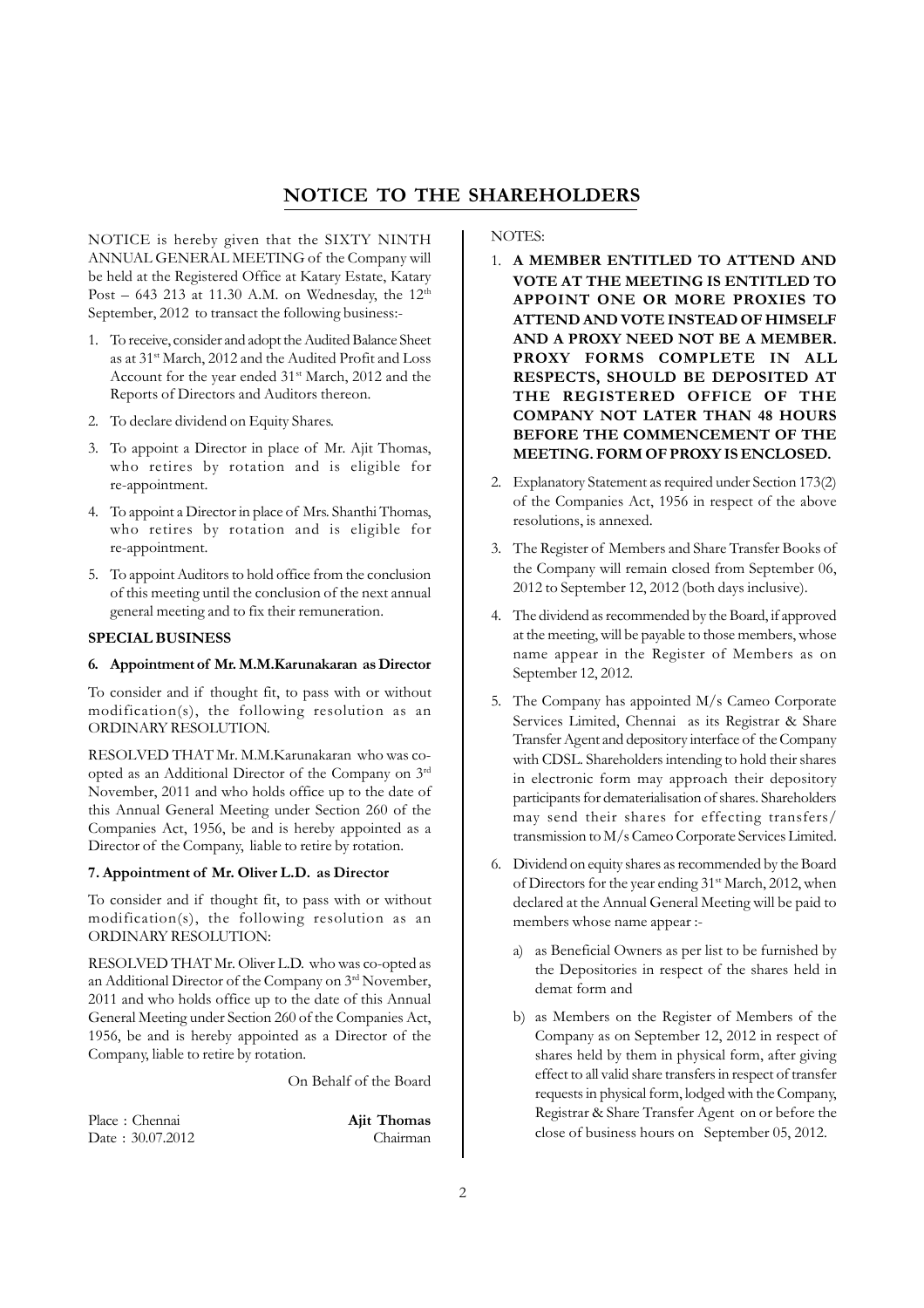- 7. Members who are holding shares in physical form are requested to notify immediately any change in their address to the Registered Office of the Company. Members are also requested to furnish their Bank Account details in order to enable the Company to mention the same on the payment instrument, for distribution of dividends to the Investors.
- 8. Shareholders who have multiple folios in identical names or in joint names in the same order, are requested to intimate to the Company these folios, to enable the Company to consolidate all such shareholdings into one folio.
- 9. Shareholders of the Company may avail the nomination facility by executing the prescribed nomination form, which can be obtained from the Registered Office of the Company.
- 10. Company's shares are listed at the Coimbatore Stock Exchange Limited, Stock Exchange Building, 683 - 686,Trichy Road, Singanallur, Coimbatore - 641 005,The Bombay Stock Exchange Limited, Corporate Relationship Dept., 1st Floor, New Trading Ring, Rotunda Building, P.J.Towers, Dalal Street, Fort, Mumbai – 400 001; and Madras Stock Exchange Limited, Exchange Building, Post Box No.183, 11, Second Line Beach, Chennai – 600 001. The Annual listing fee, as prescribed, has been paid to the above Stock Exchanges.
- 11. The Unpaid Dividend amounting to Rs. 55,019/- for the year 2003-2004 had been transferred to the Investor Education & Protection Fund as per Section 205C(2) of the Companies Act, 1956. Dividend declared for the

year 2004-2005 remaining unpaid/unclaimed over a period of 7 years have to be transferred to the above fund during the year and no claim shall lie against the Company or the said Fund, once it is transferred. Members are advised to claim the unpaid dividend, if any, immediately.

The shareholders who have not claimed dividend upto the year 1993-94 may claim such dividend from The Registrar of Companies, Coimbatore Stock Exchange Building, 683-686,Trichy Road, Coimbatore – 641 005 against the transferred amount of unpaid dividend up to the year 1993-94 to General Revenue Account of the Central Government.

12. Members are requested to note that in case of transfers, deletion of name of deceased shareholder(s), transmission and transposition of shares, in respect of shares held in physical form, submission of attested copy of PAN CARD of the transferee(s), surviving holder(s), legal heir(s) and joint holder(s) respectively has been made mandatory by The Securities and Exchange Board of India (SEBI), along with necessary documents at the time of lodgement of request for transfer/transmission/transposition

On Behalf of the Board

Place : Chennai **Ajit Thomas** Date : 30.07.2012 Chairman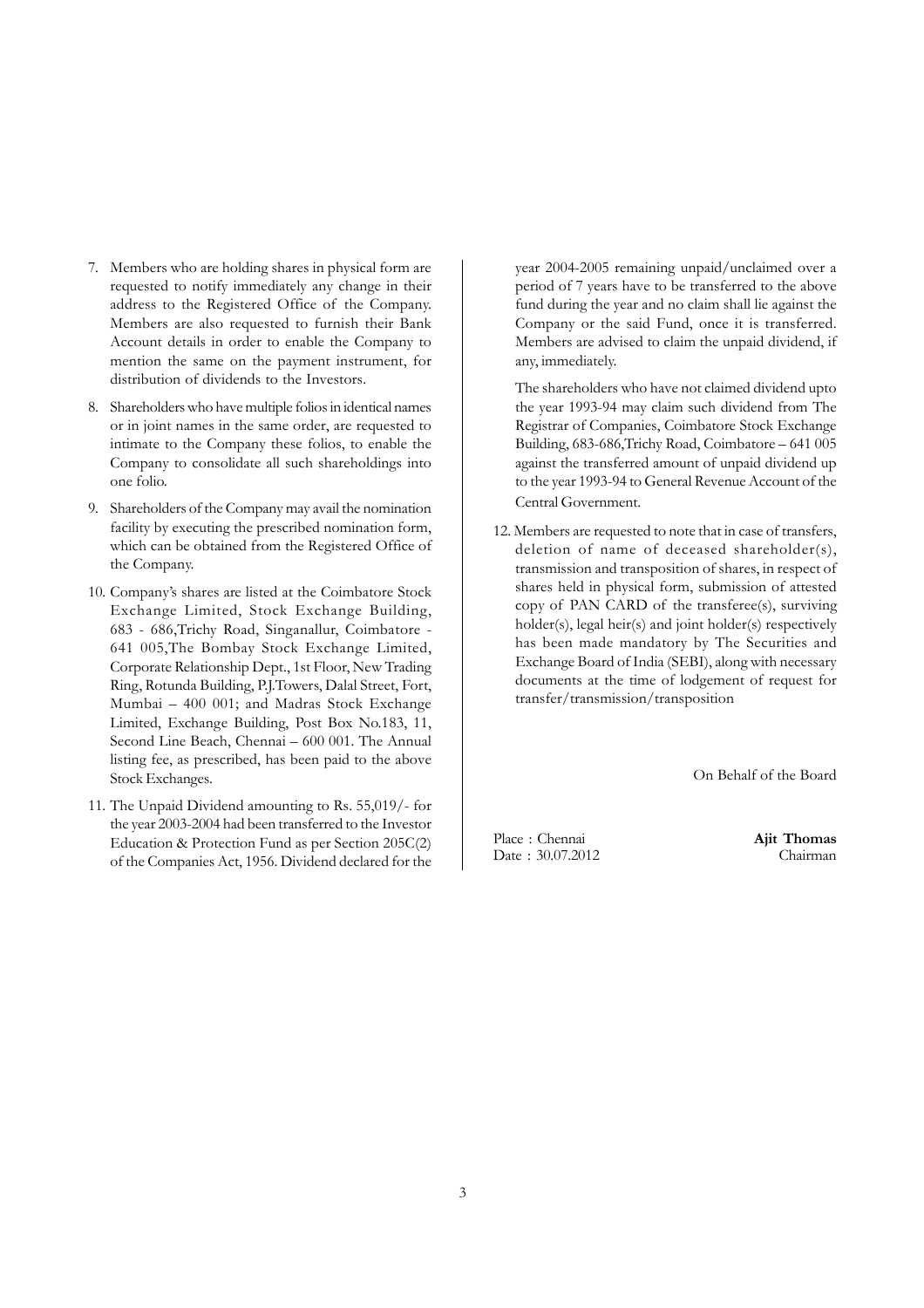# **EXPLANATORY STATEMENT**

*(Pursuant to Section 173 (2) of the Companies Act, 1956)*

### *Item No. 6*

### **Appointment of Mr. M.M.Karunakaran as Director**

Mr. M.M.Karunakaran was co-opted as an additional director pursuant to Article 108 of the Articles of Association of the Company by the Board of Directors at its meeting held on 3rd November, 2011.

As per the provisions of the said Article and Section 260 of the Companies Act, 1956, Mr. M.M.Karunakaran holds office up to the date of this Annual General Meeting. The Company has received a notice along with the deposit of Rs.500 from a member signifying his intention to propose the appointment of Mr. M.M.Karunakaran as Director of the Company, liable to retire by rotation.

Mr. M.M.Karunakaran is a B.Sc, B.E, M.I.E C. Eng (i) and has vast experience in the area of Plantation Management & General Administration. Mr. M.M.Karunakaran is also holding Directorship in The Midland Rubber & Produce Company Ltd.

The Board of Directors is of the opinion that it would be in the best interest of the Company to avail of the experience of Mr. M.M.Karunakaran and that his continuance will be of immense benefit to the Company.

None of the Directors except Mr. M.M.Karunakaran is concerned or interested in the resolution.

Your Directors recommend the Resolution as set out under item no. 6 for approval of the shareholders.

### *Item No. 7*

### **Appointment of Mr. Oliver L.D. as Director**

Mr. Oliver L.D was co-opted as an additional director pursuant to Article 108 of the Articles of Association of the Company by the Board of Directors at its meeting held on 3rd November, 2011.

As per the provisions of the said Article and Section 260 of the Companies Act, 1956, Mr. Oliver L.D holds office up to the date of this Annual General Meeting. The Company has received a notice along with the deposit of Rs.500 from a member signifying his intention to propose the appointment of Mr. Oliver L.D as Director of the Company, liable to retire by rotation.

Mr. Oliver L.D. is a AISLC and has vast experience of over 43 years in the area of Coffee Plantation Management. Mr. Oliver L.D. is also holding Directorships in A.V.Thomas & Company Ltd. and The Midland Rubber & Produce Company Ltd.

The Board of Directors is of the opinion that it would be in the best interest of the Company to avail of the experience of Mr. Oliver L.D. and that his continuance will be of immense benefit to the Company.

None of the Directors except Mr. Oliver L.D. is concerned or interested in the resolution.

Your Directors recommend the Resolution as set out under item no. 7 for approval of the shareholders.

On Behalf of the Board

Place : Chennai **Ajit Thomas** Date:  $30.07.2012$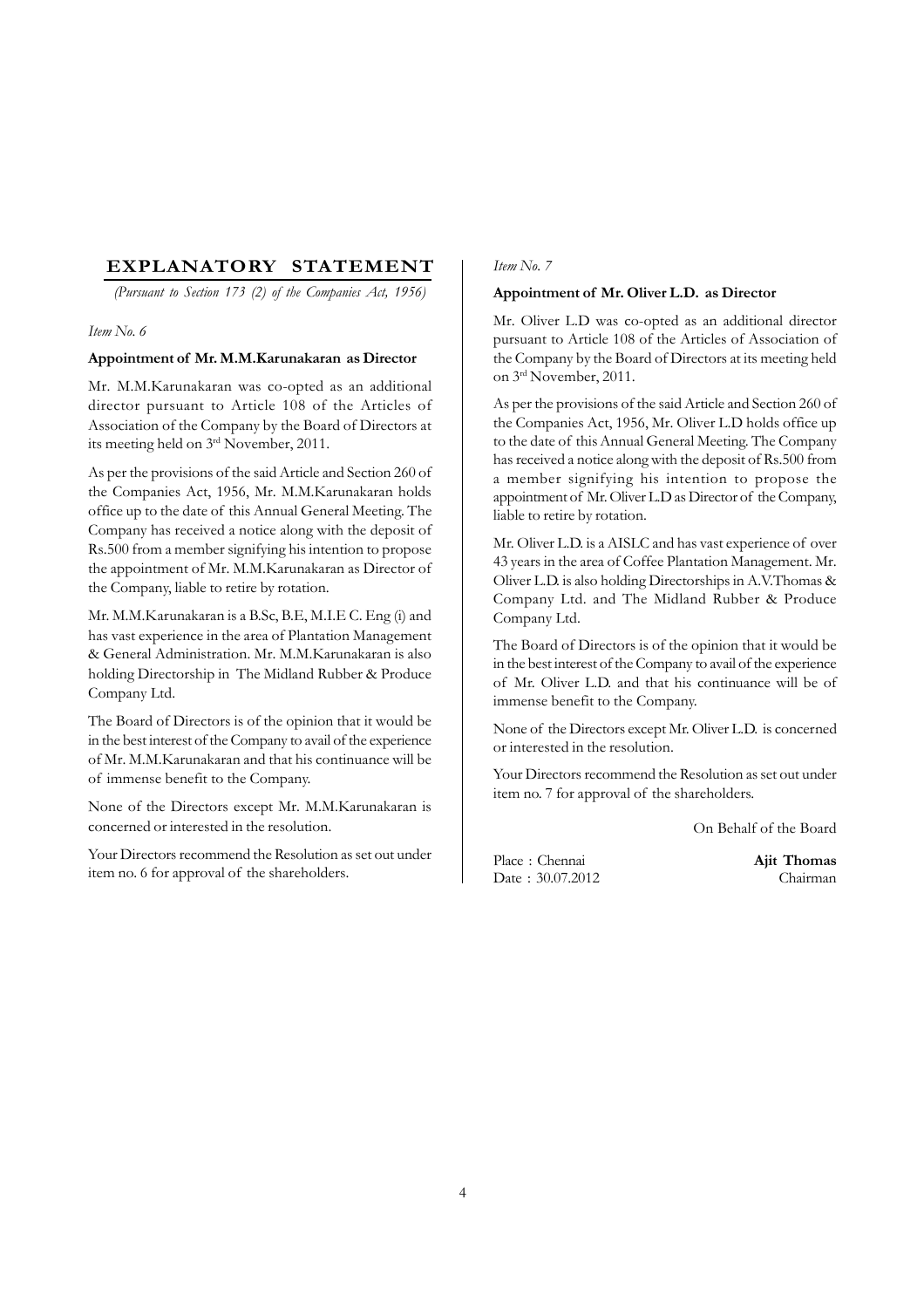# **INFORMATION OF DIRECTORS RETIRING BY ROTATION SEEKING RE-ELECTION AT THIS ANNUAL GENERAL MEETING AND DIRECTORS TO BE APPOINTED.**

*(Pursuant to Clause 49 of the Listing Agreement)*

| Name           | : Mr. Ajit Thomas                     |
|----------------|---------------------------------------|
| Age            | $: 57$ years                          |
| Qualifications | : B.Sc (Statistics)                   |
| Expertise      | : Mr. Ajit Thomas has rich experience |
|                | in Industry, Administrative matters,  |
|                | Finance and Business Management       |
|                | with AVT Group companies for          |
|                | about three decades.                  |

### **Other directorships**

| Name of the Company                            |                      | Position held |
|------------------------------------------------|----------------------|---------------|
| A.V.Thomas & Company Ltd                       |                      | Chairman      |
| The Midland Rubber & Produce Company Ltd. :    |                      | Chairman      |
| The Nelliampathy Tea & Produce Company Ltd.:   |                      | Chairman      |
| AVT Natural Products Ltd.                      |                      | Chairman      |
| AVT McCormick Ingredients Pvt. Ltd.            |                      | Chairman      |
| Teleflex Medical Pvt. Ltd.                     |                      | Chairman      |
| Midland Latex Products Ltd.                    |                      | Chairman      |
| A.V.Thomas Leather & Allied Products Pvt. Ltd. | $\cdot$              | Chairman      |
| AVT Infotech Pvt. Ltd.                         |                      | Chairman      |
| Ajit Thomas Holdings Pvt. Ltd.                 |                      | Director      |
| Midland Corporate Advisory Services Pvt. Ltd.  | $\ddot{\phantom{0}}$ | Director      |
| AVT Natural Pte. Ltd., Singapore               |                      | Director      |
| Heilongjiang AVT Bio-Products Ltd., China :    |                      | Director      |
| A.V.Thomas Exports Ltd.                        | ٠                    | Director      |
| A.V.Thomas Investments Co. Ltd.                |                      | Director      |
| L.J.International Ltd.                         |                      | Director      |
| AVT Gavia Foods Pvt. Ltd.                      |                      | Director      |
| Saksoft Ltd.                                   |                      | Director      |
| Midland Natural Pte. Ltd., Singapore           |                      | Director      |
|                                                |                      |               |

| Name           | : Mrs. Shanthi Thomas                                                                                        |
|----------------|--------------------------------------------------------------------------------------------------------------|
| Age            | $: 57$ years                                                                                                 |
| Qualifications | : B.A                                                                                                        |
| Expertise      | : Mrs. Shanthi Thomas has<br>considerable Business experience<br>and has exposure in Plantation<br>Industry. |

### **Other directorships**

| Name of the Company                                       | Position held |
|-----------------------------------------------------------|---------------|
| A.V.Thomas Leather & Allied Products Pvt. Ltd. : Director |               |
| Midland Corporate Advisory Services Pvt. Ltd. : Director  |               |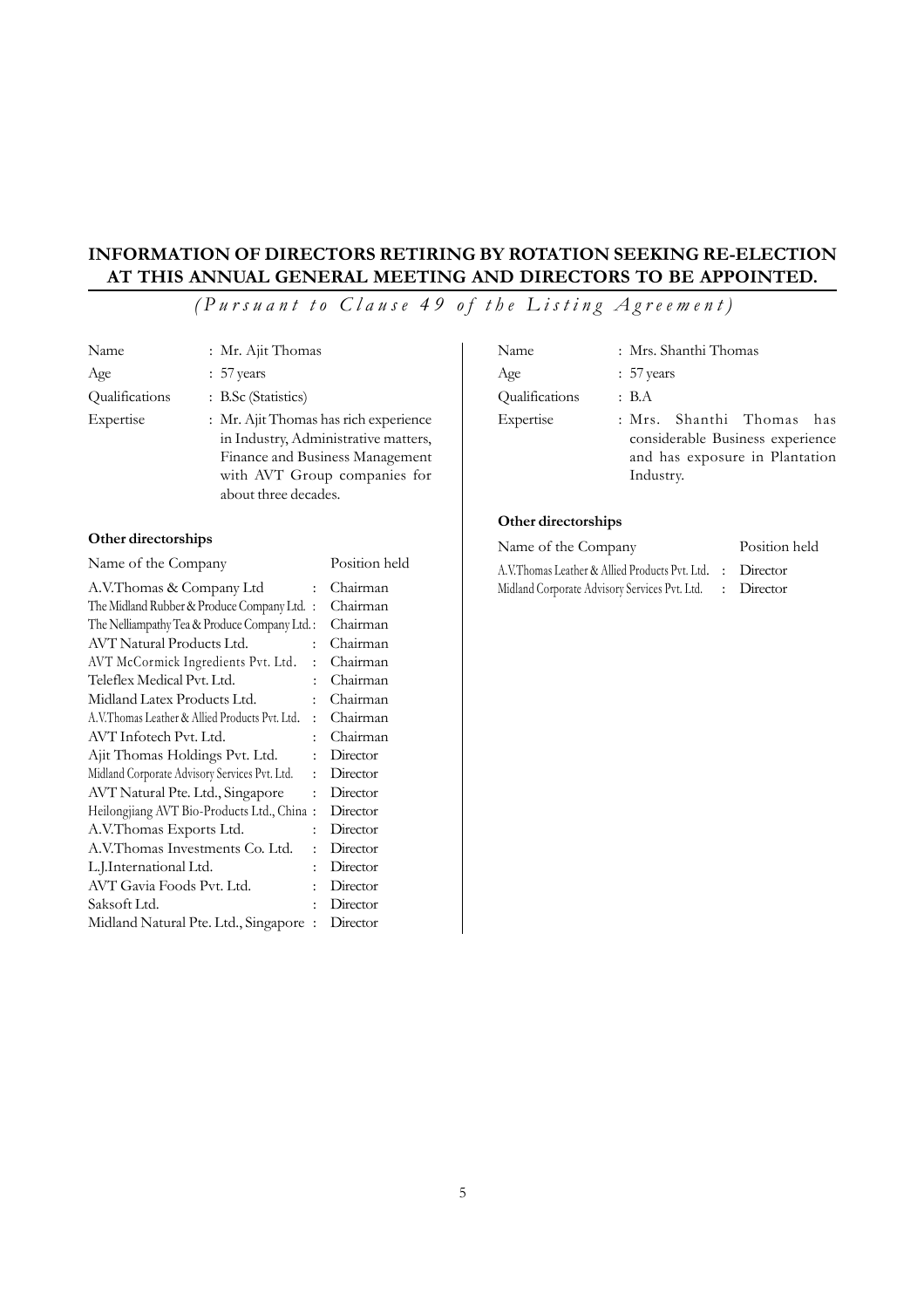# **DIRECTORS' REPORT**

Your Directors have pleasure in presenting the SIXTY NINTH ANNUAL REPORT, with the Audited Accounts for the year ended March 31, 2012.

### **FINANCIAL RESULTS**

|                                                    | Rs.             |
|----------------------------------------------------|-----------------|
| Income from operations                             |                 |
| & other Income                                     | 33,95,51,823    |
| Profit before Depreciation and Taxation            | 15, 11, 39, 029 |
| Depreciation                                       | 52,77,408       |
| Profit before Taxation                             | 14,58,61,621    |
| Provision for Taxation                             |                 |
| (Net of MAT credit entitlement of Rs. 1,96,00,000) | 32,00,000       |
| Profit after Taxation                              | 14,26,61,621    |
| Surplus carried from previous year                 | 20,41,770       |
| Amount available for appropriation                 | 14,47,03,391    |
| Which your Directors                               |                 |
| recommend to appropriate :                         |                 |
| Transfer to General Reserve                        | 6,00,00,000     |
| Special Interim Dividend on                        |                 |
| Equity Shares $@$ Rs. 100/- per share              | 6,27,35,000     |
| Tax on Special Interim Dividend                    | 1,01,77,185     |
| Proposed Final Dividend on                         |                 |
| Equity Shares $@$ Rs. 10/- per share               | 62,73,500       |
| Provision for tax on Final Dividend                | 10,17,719       |
| Surplus carried to Balance Sheet                   | 44,99,987       |
|                                                    | 14,47,03,391    |

### **DIVIDEND**

The company has paid a Special Interim Dividend of Rs. 100/- per share ( 1000% ) for the financial year 2011-2012. Your Directors have now recommended a final dividend of Rs. 10/-per share (100%) on the Equity Shares out of the profits for the year. The aggregate Dividend for the year 2011-2012 amounts to Rs. 110/- per share (1100 %).

### **OPERATIONS**

Tea production during the year was 13.54 lacs Kgs with an average yield of 2570 kgs. per hectare against 13.16 lacs Kgs with an average yield of 2480 kgs. per hectare during last year. Apart from this there is also a production of 6.32 Lacs kgs of bought leaf as against 5.46 Lacs Kgs during the previous year. The sale average during the year was at Rs. 94.73/- per Kg as against the last year's sale average of Rs. 94.24 /- per Kg.

### **DIRECTORATE**

During the year, Mr. Habib Hussain and Mr. W.D.Nelson ceased to be members of the Board consequent to their resignation on 31st October 2011. The Board accepted their resignation and places on record its appreciation and gratitude for the valuable services rendered by them during their tenure as Directors of the Company.

Mr.M.M.Karunakaran and Mr. Oliver L.D. were co-opted as additional directors of the company on 3rd November, 2011. They hold office upto the date of the ensuing Annual General Meeting under Section 260 of The Companies Act, 1956. The company has received notice under Section 257 of The Companies Act, 1956 from a member intending to propose Mr.M.M.Karunakaran and Mr. Oliver L.D. for their Directorships.

In accordance with the Articles of Association of the company, Mr.Ajit Thomas and Mrs. Shanthi Thomas, Directors retire by rotation and are eligible for re-election.

#### **AUDITORS**

M/s Suri & Co, Chartered Accountants, auditors of the Company retire at the conclusion of the ensuing Annual General Meeting and being eligible offer themselves for reappointment. They have confirmed that their reappointment, if made will be within the limits prescribed under Section 224 (1B) of the Companies Act,1956.

### **COST AUDITORS**

The company was required to get its cost accounts maintained under Section 209(1)(d) of The Companies Act, 1956 in respect of plantation products audited in terms of an order issued by the Cost Audit Branch, Ministry of Company Affairs (MCA), New Delhi. The Cost Audit of the company was conducted by M/s. Rajendran, Mani & Varrier, Practicing Cost Accountants, appointed with the approval of MCA in the manner provided in the General Circular 15/2011 dated April 11, 2011 issued by MCA. In terms of the said Circular, full particulars of the Cost Auditors alongwith other details pertaining to the Cost Audit are annexed.

| Details of Cost Auditor                                                                  | : M/s. Rajendran, Mani & Varier<br>Practicing Cost Accountants<br>XXXIX/5360, Alappat Building<br>Alappat Road, Ravipuram<br>Ernakulam - 682016<br>Registration No. 00006 |
|------------------------------------------------------------------------------------------|---------------------------------------------------------------------------------------------------------------------------------------------------------------------------|
| Due & actual date of filing of<br>Cost Audit Report for the year<br>ended March 31, 2011 | : September 27, 2011                                                                                                                                                      |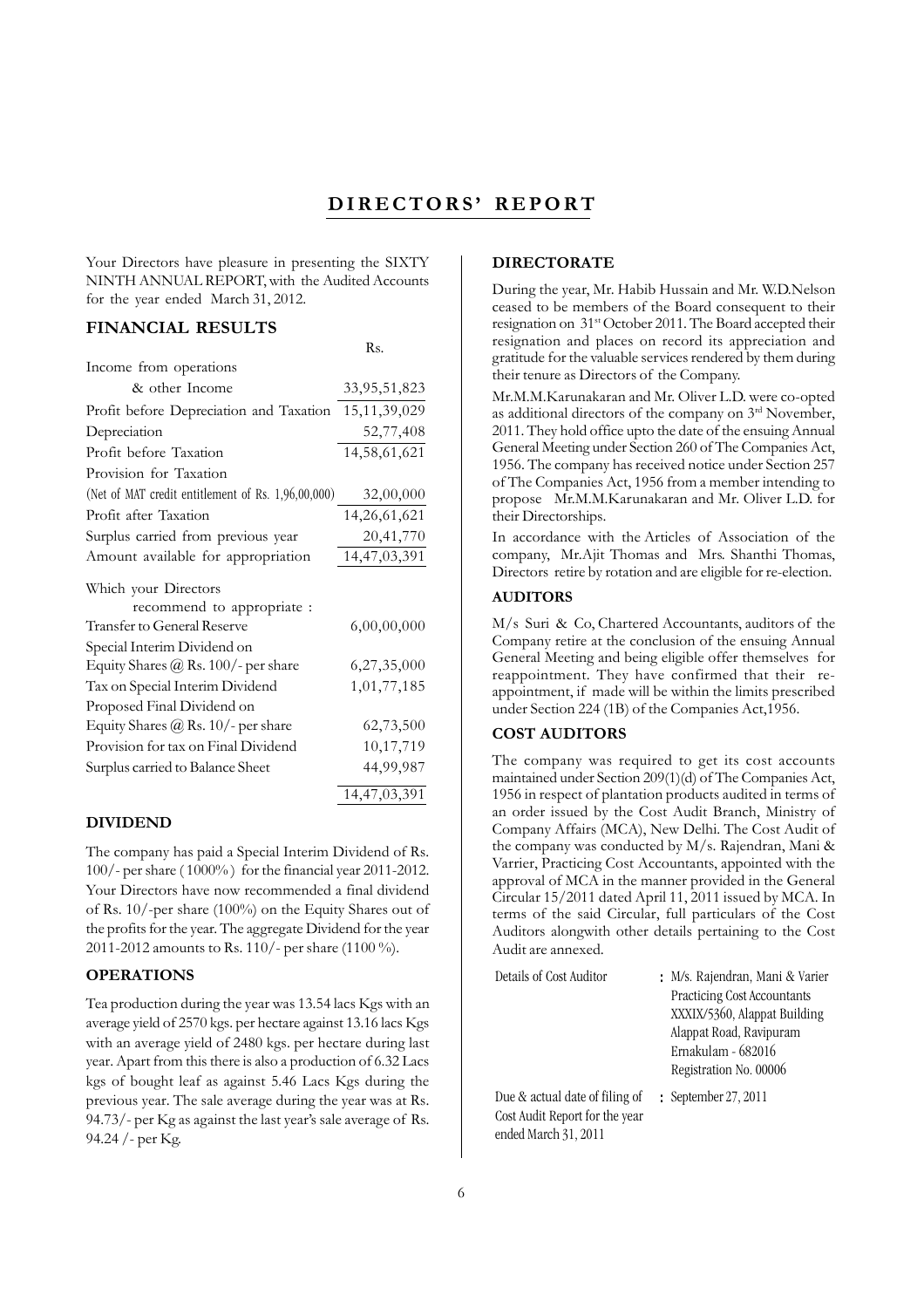### **DEPOSITS**

No deposits remained unclaimed or unpaid during the year under report.

### **PARTICULARS OF EMPLOYEES**

The Company has not incurred expenditure on employees to the extent specified in Section 217 (2A) of the Companies Act 1956, and hence no statement is attached to this report.

### **LISTING WITH STOCK EXCHANGES**

As per the requirements of Clause 49 of the Listing Agreement with the Stock Exchanges, the Company confirms that the listing of its shares continued through out the year with the following stock exchanges:

- 1. Bombay Stock Exchange Limited.
- 2. Madras Stock Exchange Limited.
- 3. Coimbatore Stock Exchange Limited.

#### **CONSERVATION OF ENERGY**

The information required under Section 217 (1) (e) of the Companies Act, 1956, read with the Companies (Disclosure of Particulars in the Report of Board of Directors) Rules 1988, is set out in the Annexure.

### **CORPORATE GOVERNANCE**

The Code on Corporate Governance pursuant to revised Clause 49 of the Listing Agreement with the Stock Exchanges was made applicable to the Company with effect from  $3<sup>rd</sup>$  November, 2011. Accordingly the Management Discussion & Analysis Report and Report on Corporate Governance with Certificate on compliance with conditions of Corporate Governance have been annexed to this report.

### **FOREIGN EXCHANGE EARNINGS AND OUTGO**

During the year under review, the Company's Foreign Exchange Earnings amounted to 12,38,22,669/-. The total outgo on Foreign Exchange amounted to Rs. 21,55,682/-. Details are set out in Note 23 of the Notes on Accounts. The Company has continued to maintain focus and avail of export opportunities based on economic considerations.

#### **DIRECTORS' RESPONSIBILITY STATEMENT**

Pursuant to the requirements under Section 217 (2AA) of The Companies Act, 1956 with respect to Directors' Responsibility Statement, your Directors report that :

- i) The annual accounts have been prepared by following the applicable accounting standards.
- ii) The accounting policies selected have been applied consistently and judgments and estimates that were reasonable and prudent, have been made so as to give a true and fair view of the state of affairs of the Company as at the end of the financial year and of the profit of the Company for the financial year.
- iii) Proper and sufficient care has been taken for the maintenance of adequate accounting records in accordance with the provisions of the Companies Act, 1956 for safeguarding the assets of the Company and for preventing and detecting fraud and other irregularities.
- iv) The annual accounts have been prepared on a going concern basis.

#### **SECRETARIAL COMPLIANCE**

Pursuant to proviso to Section 383 A (1) of the Companies Act, 1956 Certificate to the effect that the Company has complied with all the provisions of the Companies Act, 1956 is obtained from a Secretary in Whole-time practice for filing with the Registrar of Companies and a copy of such Certificate is attached to this Report.

#### **GENERAL**

The Directors take this opportunity to place on record their appreciation of the contribution made by the employees at all levels to the operations of the Company. The Directors also thank the Bankers of the Company for the co-operation and assistance extended to your Company.

On Behalf of the Board

Place : Chennai **Ajit Thomas** Date : 24.05.2012 Chairman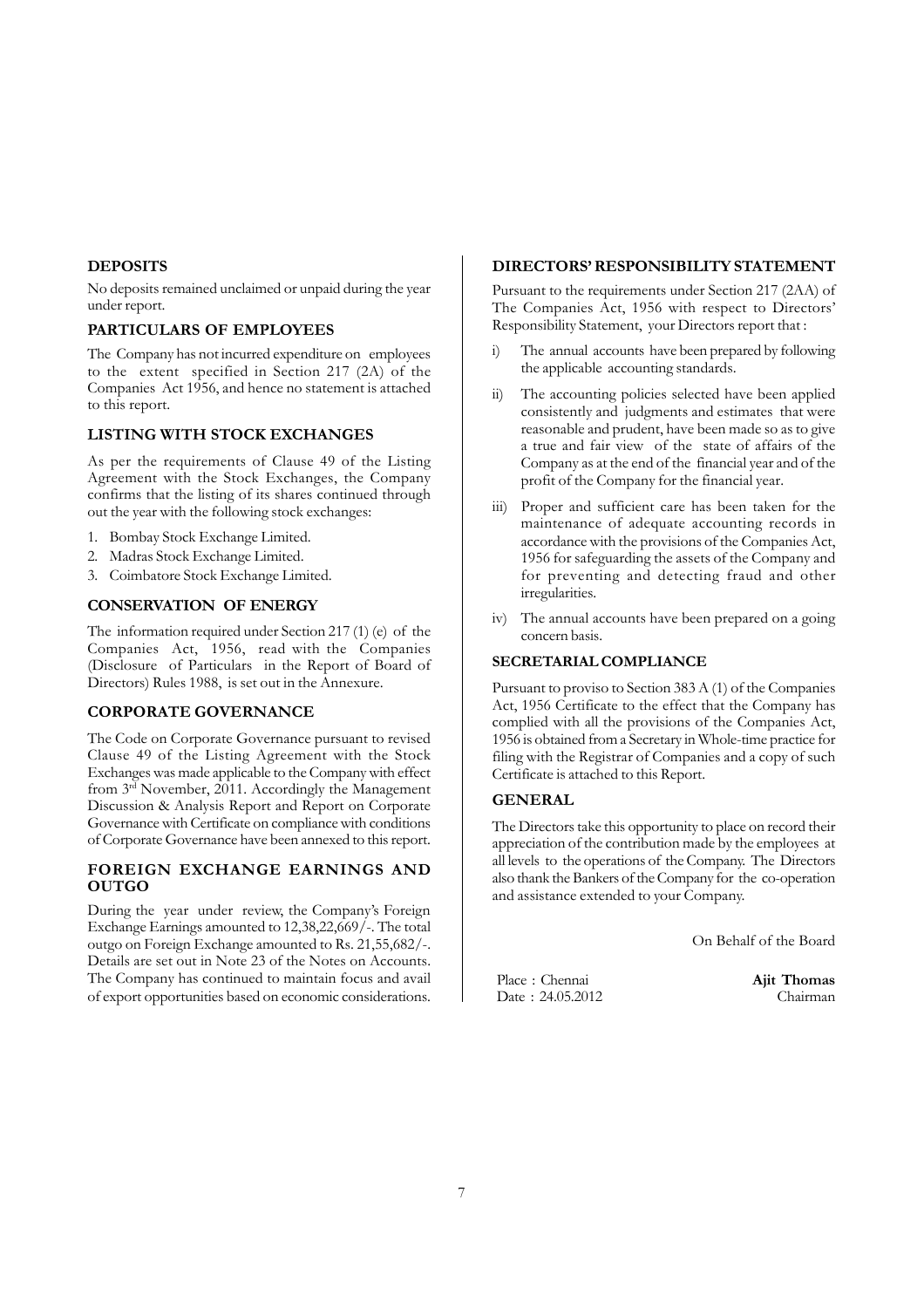# **ANNEXURE - I**

*To the Directors' Report*

# **FORM A**

(See Rule 2)

Form for disclosure of particulars with respect to conservation of energy

| A.        |    | <b>POWER &amp; FUEL CONSUMPTION</b> |                                           | Current Year<br>$2011 - 2012$ | Previous Year<br>$2010 - 2011$ |
|-----------|----|-------------------------------------|-------------------------------------------|-------------------------------|--------------------------------|
|           | 1. | Electricity                         |                                           |                               |                                |
|           |    | Purchased<br>(a)                    |                                           |                               |                                |
|           |    | Unit                                |                                           | 9,98,398                      | 9,91,696                       |
|           |    | Total Amount (Rs.)                  |                                           | 54,00,079                     | 52,07,773                      |
|           |    | Rate/Unit (Rs.)                     |                                           | 5.41                          | 5.25                           |
|           |    | Own Generation<br>(b)               |                                           |                               |                                |
|           |    | Unit                                |                                           | 25,712                        | 10,644                         |
|           |    | Unit/litre of HSD Oil               |                                           | 2.13                          | 1.99                           |
|           |    | $Cost/Unit$ (Rs.)                   |                                           | 19.84                         | 20.35                          |
|           | 2. | Coal / Coal Fines / Leco            |                                           |                               |                                |
|           |    | Quantity(Tons)                      |                                           | 874                           | 1,112                          |
|           |    | <b>Total Cost</b>                   |                                           | 51,91,352                     | 60,37,074                      |
|           |    | Average Rate (Rs.)                  |                                           | 5,940                         | 5,430                          |
|           | 3. | Firewood                            |                                           |                               |                                |
|           |    | Quantity (Tons)                     |                                           | 1,496                         | 1,644                          |
|           |    | <b>Total Cost</b>                   |                                           | 42,63,386                     | 34,36,628                      |
|           |    | Average Rate (Rs.)                  |                                           | 2,850                         | 2,090                          |
| <b>B.</b> |    |                                     | <b>CONSUMPTION PER UNIT OF PRODUCTION</b> |                               |                                |
|           |    | Production - Tea                    |                                           | 19,85,860                     | 18,61,420                      |
|           |    | Unit (TNEB + Generator)             |                                           | 10,24,110                     | 10,02,340                      |
|           |    | Electricity                         | (KWH/kg of tea produced)                  | 0.52                          | 0.54                           |
|           |    | Coal / Coal Fines / Leco            | (Kgs/Kg of tea Produced)                  | 0.62                          | 0.61                           |
|           |    | Firewood                            | (Kgs/Kg of tea Produced)                  | 2.07                          | 2.16                           |

On Behalf of the Board

Chennai **Ajit Thomas** 24.05.2012 Chairman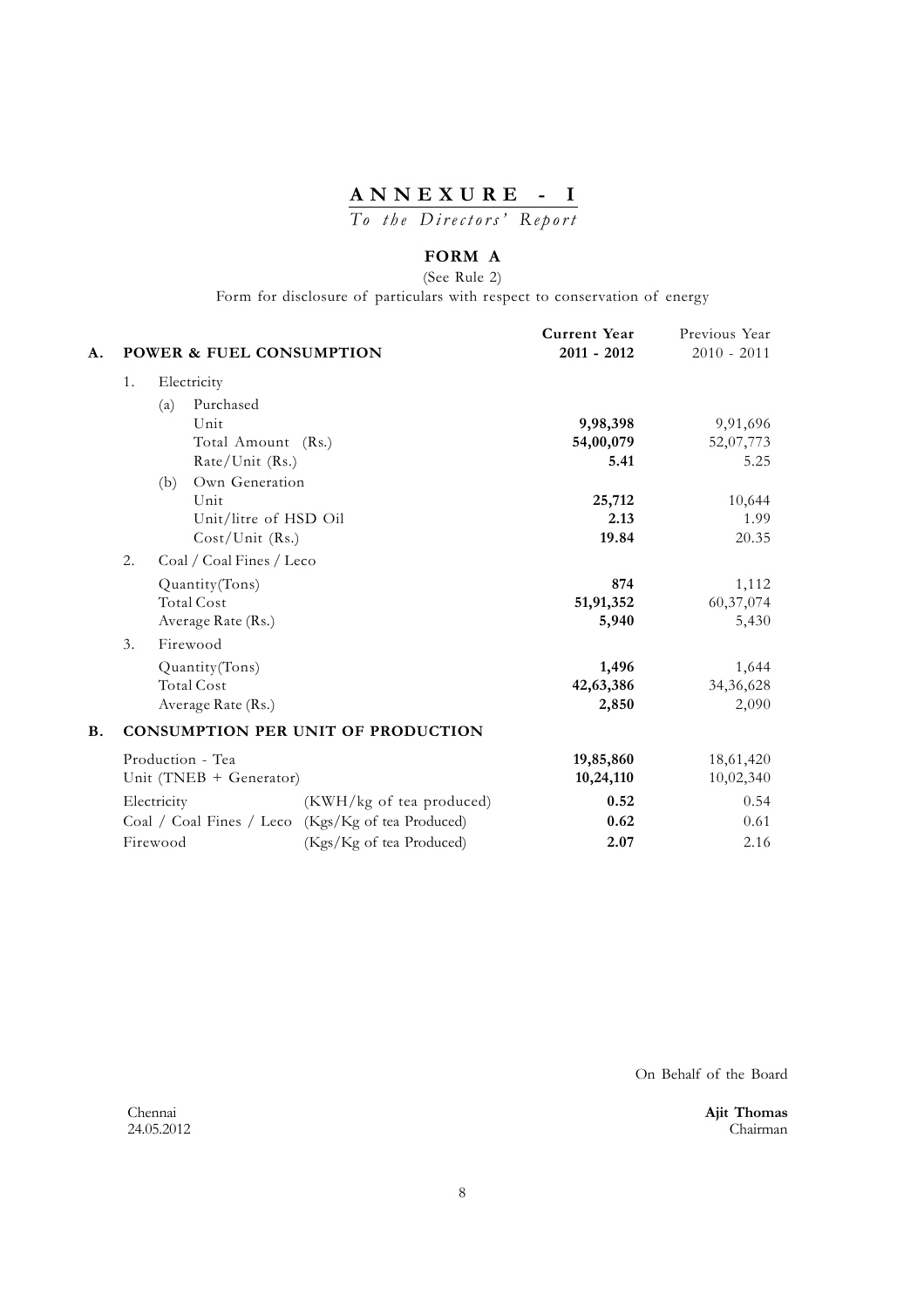## **A N N E X U R E - II**

*To the Directors' Report*

# **MANAGEMENT DISCUSSION AND ANALYSIS REPORT**

The performance of Plantation Segment with regard to industry structure and development, opportunities and threats, segment wise performance, outlook, risks and concerns, internal control systems and its adequacy, discussion on financial performance with respect to operational performance and material developments in Human Resources/Industrial Relations Front, including number of people employed is analysed in detail below :-

### **1) BUSINESS PROFILE**

The Company is engaged in Plantation activity and the crop dealt with by the Company is Tea and the main business being Tea Trading and exports.

The Company has two estates i.e. Katary & Sutton Estates, located in the Nilgiris District in TamilNadu, spanning an area of 635.56 Hectares.

The factory has facilities to produce Orthodox and CTC teas. Good manufacturing practices and HACCP systems are followed in the Tea factory. Currently the company produces 90% Orthodox and 10% CTC tea.

### **2) INDUSTRY SCENARIO**

The sale price has shown only a marginal improvement when compared to the previous year

### **3) PERFORMANCE**

During the year under review, sales has increased by 6.56 %. The company has posted an operating profit of Rs. 1458 lakhs, as against Rs. 322 lakhs during the last year. The summary of the performance is given below:-

| Particulars                             | 31.03.2012<br>Rs. Lacs | 31.03.2011<br>Rs. Lacs |
|-----------------------------------------|------------------------|------------------------|
| <b>Sales</b>                            | 1,998                  | 1,875                  |
| Other Receipts                          | 1,397                  | 192                    |
| Total Income                            | 3,395                  | 2,067                  |
| Material Cost                           | 333                    | 316                    |
| Expenses                                | 1,537                  | 1,363                  |
| Profit before Interest and Depreciation | 1,525                  | 388                    |
| Interest                                | 14                     | 14                     |
| Depreciation                            | 53                     | 52                     |
| Operating Profit for the year           | 1,458                  | 322                    |

### **4) OPPORTUNITIES AND THREATS**

#### **a. Opportunities**

Market potential is there for Tea which however is constrained by stiff competition from global, national and local players.

#### **b. Threats**

Any recession in general economy may affect the plantation industry also. The major threat for plantation industry is the yearly increase in cost of production which is not at all proportionate with the increase in sale realization,. Moreover, plantation crops are generally prone to vagaries of nature and erratic monsoon.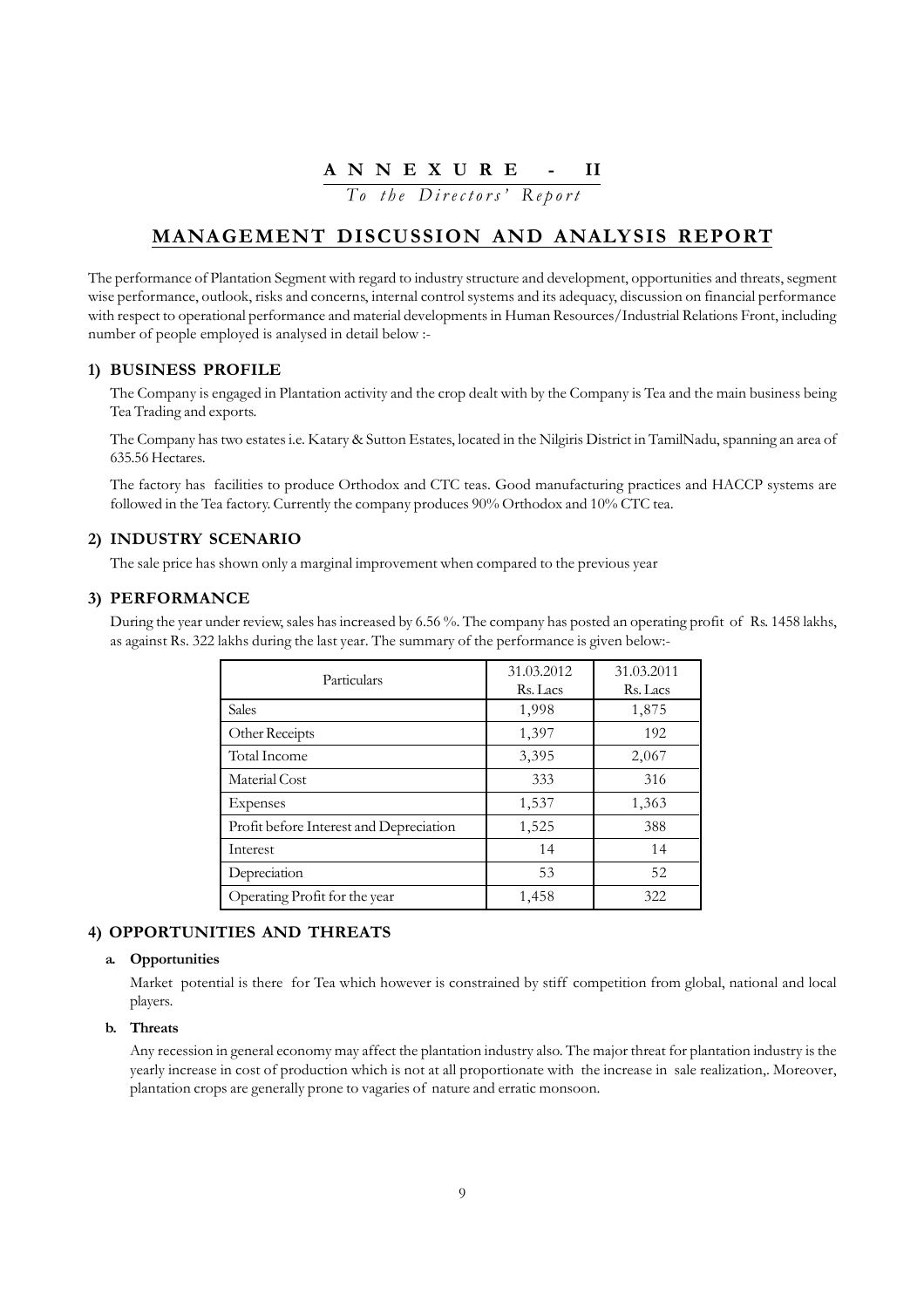### **5) OUTLOOK**

The outlook for the industry depends on (a) consistent demand for Plantation Crops throughout the year (b) a higher realization commensurate with the cost of production and (c) the growth of packet tea segment. The Company has been constantly endeavoring on this. Quality upgradation and attainment of cost efficiency are the prime missions of the Company. Plant modernization and field development have been undertaken with the above missions in mind.

## **6) RISKS AND CONCERNS**

With regard to the business risk, the same has been dealt with under Opportunities and Threats stated above.

As regards general risk, the company follows a minimal risk business strategy as given below:-

| <b>Particulars</b>              | Risk minimising steps                                                                                                                                      |
|---------------------------------|------------------------------------------------------------------------------------------------------------------------------------------------------------|
| Fixed Assets and Current Assets | The company has taken adequate insurance coverage of its fixed assets and current<br>assets which will minimize the impact of another event or development |
| Financial Risk                  | The company has a conservative debt policy.                                                                                                                |

### **7) INTERNAL CONTROL SYSTEM AND ITS ADEQUACY**

The Company has appropriate and adequate internal controls and also has appointed a leading firm of Chartered Accountants as Internal Auditors to cover Internal Audit of the Company . The Internal Audit coverage is adequate to ensure that the assets of the company are safeguarded and protected and there is regular review by Management on policies, internal controls and procedures and also internal audit reports.

### **8) FINANCIAL PERFORMANCE ANALYSIS**

During the year under review, total revenue of the Company was Rs. 3395 Lacs as against Rs. 2067 Lacs during the previous year. Tea production including Bought Leaf during the year was 19.85 Lacs kgs as against 18.62 Lacs kgs. during the previous year. Other receipts have recorded an income of Rs. 1397 Lacs as against Rs. 192 Lacs during the previous year.

### **9) INFORMATION TECHNOLOGY**

The company has upgraded all its information systems resources and review of the same is done on a periodic basis.

### **10) HUMAN RESOURCES**

The company attaches significant importance to continuous up gradation of Human Resources for improving the productivity of employees at all levels leading to improvement in quality of the produce, which will ensure a better customer satisfaction and a higher growth. As a part of HR strategy, training programmes are organised for employees at all levels. As on 31<sup>st</sup> March 2012, the company has an employee strength of 1058 nos.

### **11) CAUTIONARY STATEMENT**

The analysis given above may contain certain statements which are futuristic in nature. Such statements represents the intention of the Management and the efforts put in by them to realise certain goals. The success in realising these goals depends on various factors, both internal and external. Therefore, the investors are requested to make their own independent judgements by taking into account all relevant factors before taking any investment decision.

### **CORPORATE GOVERNANCE**

Pursuant to Clause 49 of the Listing Agreement with Stock Exchanges, the Company submits the report on the matters mentioned in the said Clause, and the practices followed by the Company.

### **1. COMPANY'S PHILOSOPHY ON THE CODE OF GOVERNANCE**

The basic objective of the Corporate Governance Policies adopted by the Company is to attain the highest levels of transparency, accountability and integrity. Your Company believes that Good Corporate Governance enhances the trust and confidence of all the stake holders.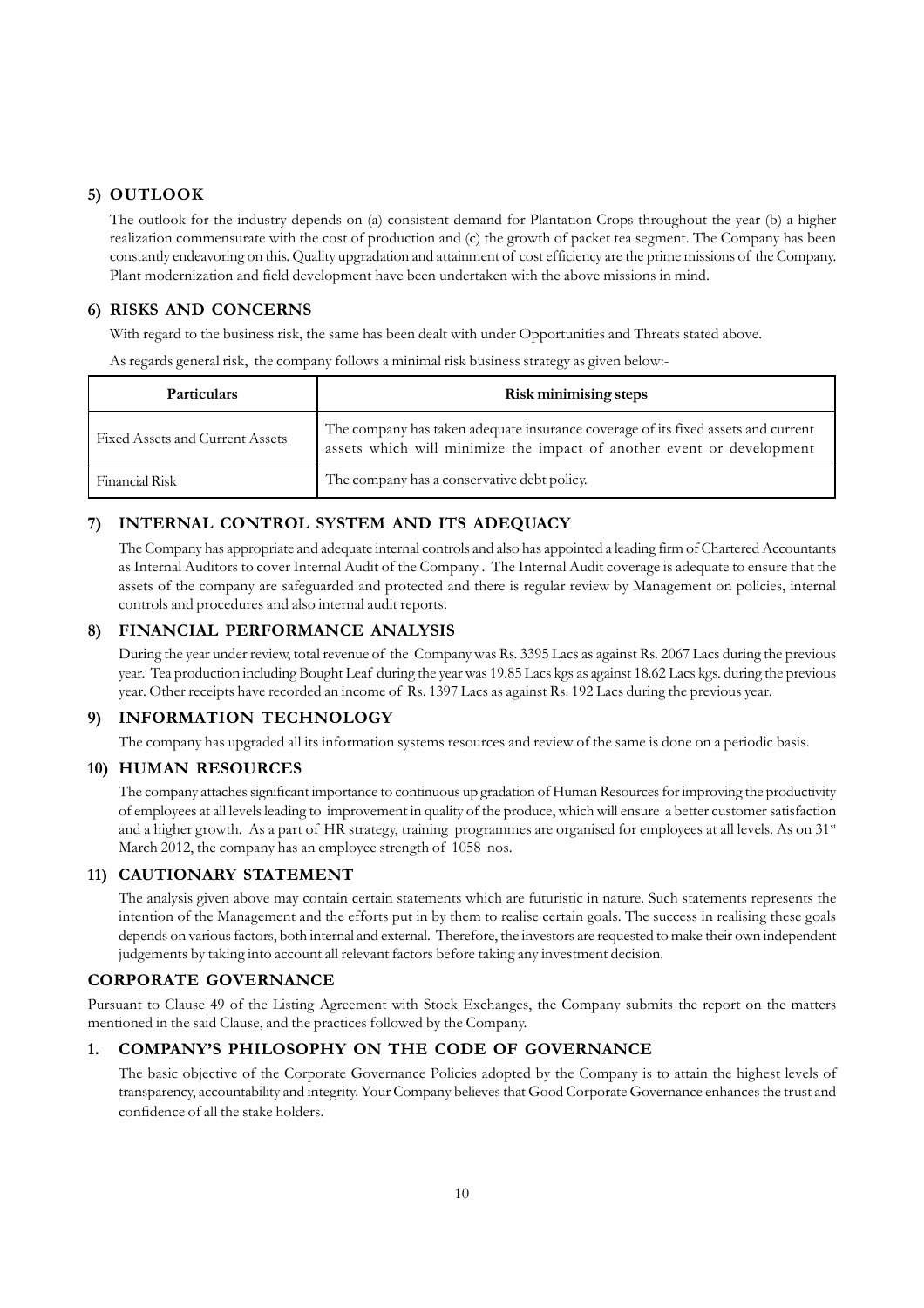# **2. a. BOARD OF DIRECTORS**

The Board of Directors of the Company consists of Chairman and 5 Directors categorized as follows:-

| Category                                          | Name of the Directors                                         |
|---------------------------------------------------|---------------------------------------------------------------|
| Promoter/Chairman                                 | Mr. Ajit Thomas                                               |
| Non-Executive Directors                           | Mrs. Shanthi Thomas<br>Mr.S.Rajasekar                         |
| Non-Executive and<br><b>Independent Directors</b> | Mr. A. D. Bopana<br>Mr. M. M. Karunakaran<br>Mr. Oliver L. D. |

### **Shareholdings of Non-executive Directors**

| Name of the Non-Executive Director | No. of Shares held                                             |
|------------------------------------|----------------------------------------------------------------|
| Mrs. Shanthi Thomas                | 4,06,853 equity shares<br>jointly held with<br>Mr. Ajit Thomas |
| Mr.A.D.Bopana                      | 35                                                             |
| Mr.S.Rajasekar                     |                                                                |

### **b. Board Meetings**

### **Number of Board Meetings held and the dates on which they were held :-**

During the year 2011-2012, the Board met four times. The dates on which the meetings were held are as follows:- 30.05.2011, 25.07.2011, 03.11.2011 and 25.01.2012.

The attendance of each Director in the Board Meetings, Last Annual General Meeting and the Number of their Directorship and Chairmanship/Membership of Committee of each Director in other companies are as follows :-

| Director                                                | Category                      | No. of<br><b>Board</b><br>Meeting<br>attended | Last AGM<br>Attendance<br>(Yes / No) | No. of Directorships<br>other than The<br>Midland Rubber &<br>Produce Co. Ltd. | No. of Memberships<br>in Board Committee<br>other than<br>The Midland Rubber<br>& Produce Co. Ltd. | Whether<br>Chairman /<br>Member |
|---------------------------------------------------------|-------------------------------|-----------------------------------------------|--------------------------------------|--------------------------------------------------------------------------------|----------------------------------------------------------------------------------------------------|---------------------------------|
| Mr. Ajit Thomas                                         | Chairman                      | 4                                             | N <sub>0</sub>                       | 19                                                                             |                                                                                                    | Member                          |
| Mrs. Shanthi Thomas                                     | <b>Non-Executive Director</b> | 3                                             | N <sub>0</sub>                       | 2                                                                              | <b>None</b>                                                                                        | <b>None</b>                     |
| Mr. S. Rajasekar                                        | <b>Non-Executive Director</b> | 4                                             | No.                                  | 8                                                                              | 2                                                                                                  | Member                          |
| Mr. A.D.Bopana                                          | <b>Non-Executive Director</b> | 4                                             | No.                                  |                                                                                | 2                                                                                                  | Chairman                        |
| Mr. M.M. Karunakaran<br>(w.e.f. November 3, 2011)       | <b>Non-Executive Director</b> | 2                                             | N.A.                                 |                                                                                | <b>None</b>                                                                                        | <b>None</b>                     |
| Mr. Oliver L.D.<br>(w.e.f. November 3, 2011)            | <b>Non-Executive Director</b> | $\overline{2}$                                | N.A.                                 | 2                                                                              | 2                                                                                                  | <b>None</b>                     |
| Mr. Habib Hussain*<br>$(\text{upto October } 31, 2011)$ | <b>Non-Executive Director</b> | $\overline{2}$                                | N <sub>0</sub>                       | 5                                                                              | <b>None</b>                                                                                        | <b>None</b>                     |
| Mr. W.D. Nelson*<br>$(\text{upto October } 31, 2011)$   | <b>Non-Executive Director</b> | $\overline{2}$                                | N <sub>0</sub>                       | 4                                                                              | <b>None</b>                                                                                        | <b>None</b>                     |

\* resigned on October 31, 2011

The Board meets at least once in a quarter and the interval between two meetings is normally not more than four months.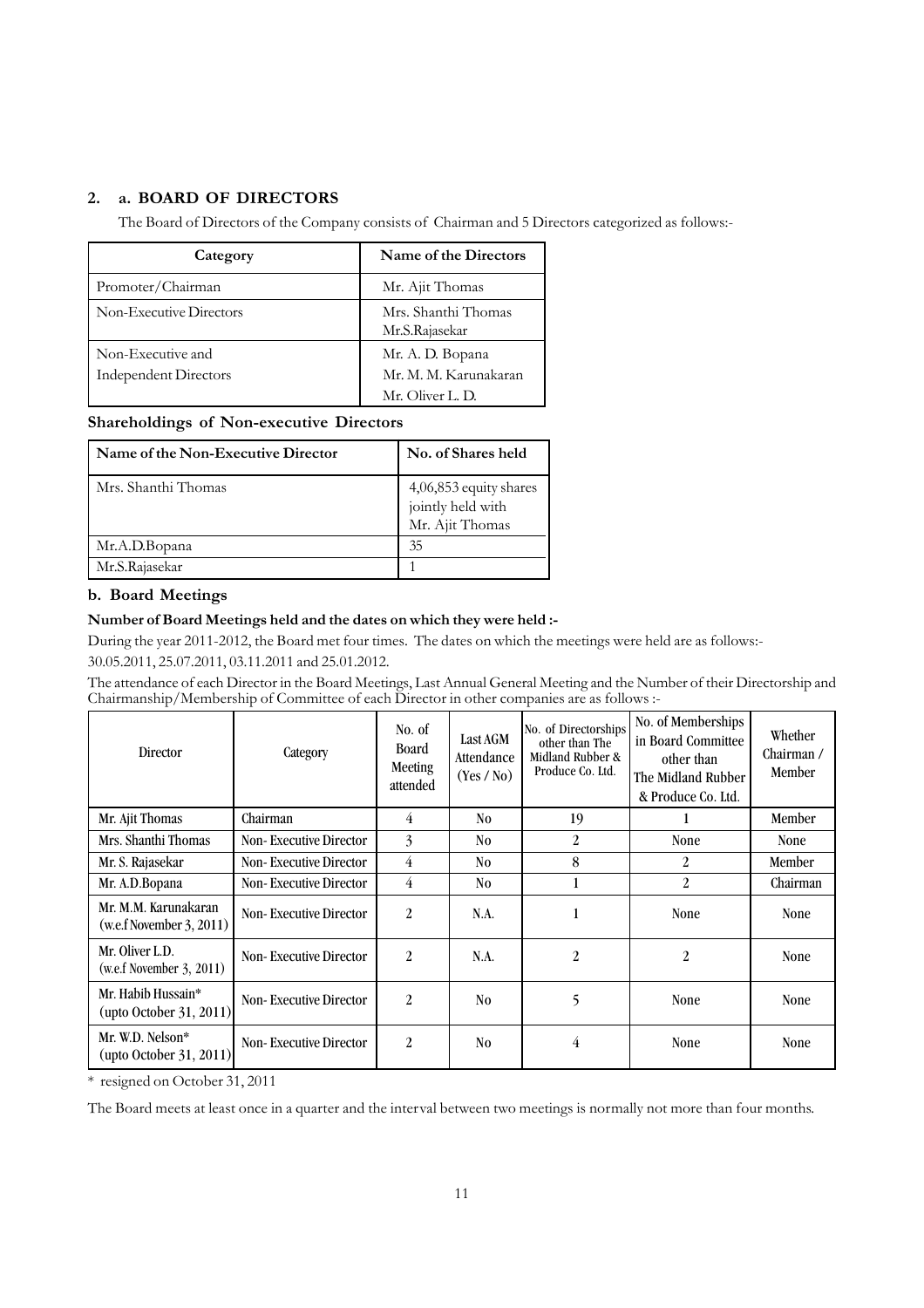### **3. AUDIT COMMITTEE**

The Audit Committee consists of four Directors out of which three are independent Directors.

Name of the Members:- Mr.A.D.Bopana (Chairman) Mr.S.Rajasekar Mr.M.M.Karunakaran

Mr. Oliver L.D. (w.e.f May 24, 2012)

All members of the Audit Committee are financially literate. The terms of reference stipulated by the Board to the Audit Committee cover the matters specified for Audit Committee under Clause 49 of the Listing Agreement with the Stock Exchanges. Corporate Governance has been implemented by the Board of Directors in their meeting held on November 03, 2011. Audit Committee has been duly constituted and first meeting of the Audit Committee was held on January 25, 2012.

The attendance of members in the Audit Committee meetings are as follows :-

| Member               | No. of Audit Committee Meetings attended |
|----------------------|------------------------------------------|
| Mr.A.D.Bopana        |                                          |
| Mr. S.Rajasekar      |                                          |
| Mr. M.M. Karunakaran |                                          |

(Mr. Oliver L.D. w.e.f May 24, 2012)

### **4. DETAILS OF REMUNERATION PAID TO ALL THE DIRECTORS**

The Company pays sitting fees to all non- Executive Directors at the rate of Rs. 5,000/- for each meeting of the Board and Rs. 2,000/- for each Audit Committee meeting attended by them.

| Name                                                                                                                                                                                                                      | Remuneration<br>Rs. | <b>Sitting Fees</b><br>Rs. | Contribution to<br>P.F. & Other Funds<br>Rs. | Total<br>Rs. |
|---------------------------------------------------------------------------------------------------------------------------------------------------------------------------------------------------------------------------|---------------------|----------------------------|----------------------------------------------|--------------|
| Promoter / Chairman                                                                                                                                                                                                       |                     |                            |                                              |              |
| Mr.Ajit Thomas                                                                                                                                                                                                            | N.A.                | 20,000                     | N.A.                                         | 20,000       |
| iii) Non-Executive Directors: The Company pays sitting fees to all non-Executive Directors at the rate of Rs. 5,000/- for each<br>meeting of the Board and Rs. 2,000/- for each Audit Committee meeting attended by them. |                     |                            |                                              |              |
| Mrs. Shanthi Thomas                                                                                                                                                                                                       | N.A.                | 15,000                     | N.A.                                         | 15,000       |
| Mr. A.D.Bopana                                                                                                                                                                                                            | N.A.                | 22,000                     | N.A.                                         | 22,000       |
| Mr. Habib Hussain                                                                                                                                                                                                         | N.A.                | 10,000                     | N.A.                                         | 10,000       |
| Mr. S.Rajasekar                                                                                                                                                                                                           | N.A.                | 22,000                     | N.A.                                         | 22,000       |
| Mr. W.D.Nelson                                                                                                                                                                                                            | N.A.                | 10,000                     | N.A.                                         | 10,000       |
| Mr. Oliver L.D                                                                                                                                                                                                            | N.A.                | 10,000                     | N.A.                                         | 10,000       |
| Mr.M.M.Karunakaran                                                                                                                                                                                                        | N.A.                | 12,000                     | N.A.                                         | 12,000       |

### **5. SHAREHOLDERS'/INVESTORS' GRIEVANCE COMMITTEE**

The Board has constituted a Shareholders/Investors' Grievance Committee comprising of Mr.A.D.Bopana, Mr.S.Rajasekar and Mr.M.M.Karunakaran as Members of the Committee. The Board has designated Mr.T.M.Hari Kumar, General Manager-Finance of the Company as the Compliance Officer.

There were no Investor Complaints pending as on 31<sup>st</sup> March 2012.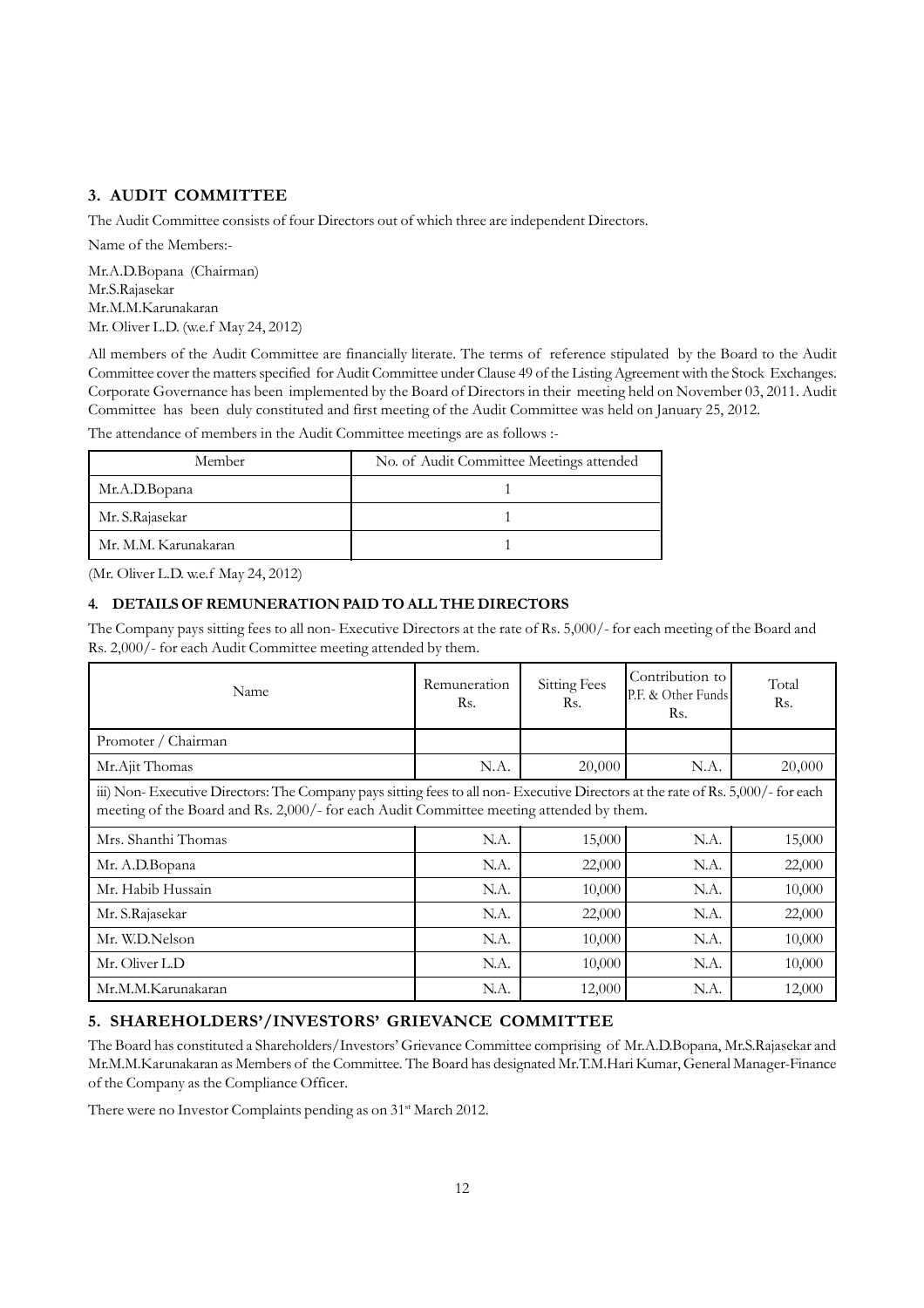# **6. GENERAL BODY MEETINGS**

a. Location and time of last three Annual General Meetings held.

| Year      | Venue                                                       | Date       | Time      |
|-----------|-------------------------------------------------------------|------------|-----------|
| 2008-09   | Katary Estate, Katary Post, Coonoor, The Nilgiris - 643 213 | 17/08/2009 | 11.30 A.M |
| $2009-10$ | Katary Estate, Katary Post, Coonoor, The Nilgiris - 643 213 | 14/09/2010 | 11.30 A.M |
| 2010-11   | Katary Estate, Katary Post, Coonoor, The Nilgiris - 643 213 | 24/08/2011 | 11.30 A.M |

### **b. Special Resolutions:**

No Special Resolution was passed in the Annual General Meetings in the last three years.

### **c. Postal Ballot**

There were no resolutions requiring approval through Postal Ballot during the year.

### **7. DISCLOSURES**

- (i) Related party transactions during the year have been disclosed in notes forming part of accounts as required under the Accounting Standard 18 issued by the Institute of Chartered Accountants of India. There were no materially significant related party transactions with Directors/Promoters/Management which had potential conflict with the interests of the Company at large.
- (ii) There are no non-compliances by the Company and no penalties, strictures imposed on the Company by Stock Exchanges or SEBI or any Statutory Authority on any matter related to Capital Markets during the last three years.

### **8. MEANS OF COMMUNICATION**

The Unaudited quarterly and Audited Annual Financial results are sent to the Bombay, Madras and Coimbatore Stock Exchanges, where the shares of the Company are listed. The results are also published in Trinity Mirror in English and Makkal Kural in Tamil.

| $\left( 1\right)$ | Annual General Meeting<br>-Date and Time<br>-Venue                           |                                                                                                                                                                                 | 12.09.2012 at 11.30 a.m.<br>Katary Estate, Katary Post,<br>Coonoor, The Nilgiris - 643213                      |
|-------------------|------------------------------------------------------------------------------|---------------------------------------------------------------------------------------------------------------------------------------------------------------------------------|----------------------------------------------------------------------------------------------------------------|
| (ii)              | Financial Calendar<br>(Tentative)                                            | Unaudited Results for the<br>quarter ending 30.06.2012<br>quarter ending 30.09.2012<br>quarter ending 31.12.2012<br>Audited Financial Results for the<br>year ending 31.03.2013 | Last Week of July, 2012<br>Last Week of October, 2012<br>Last Week of January, 2013<br>Before end of May, 2013 |
| (iii)             | Dates of Book Closure                                                        |                                                                                                                                                                                 | 06.09.2012 to 12.09.2012 (both days inclusive)                                                                 |
| (iv)              | Dividend Payment Date                                                        |                                                                                                                                                                                 | Within 25 days from the date of AGM                                                                            |
| (v)               | Listing on Stock Exchanges                                                   | Bombay, Madras and Coimbatore<br><b>Stock Exchanges</b>                                                                                                                         | The Annual Listing Fees prescribed has been<br>paid to the above Stock Exchanges.                              |
| $(v_i)$           | a) Stock Code<br>b) Demat ISIN Number in<br>NSDL & CDSL for equity<br>shares | <b>Bombay Stock Exchange</b><br>Madras Stock Exchange<br>Coimbatore Stock Exchange                                                                                              | <b>NEAGI</b><br><b>NEELAMALAI</b><br><b>NEELAMALAI</b><br><b>INE 605D01012</b>                                 |
| (vii)             | Stock Market Data                                                            | Bombay Stock Exchange                                                                                                                                                           | Rs. 716 (as on May 14, 2012)                                                                                   |

# **9. GENERAL SHAREHOLDER INFORMATION**

## **10 TRANSFER AGENTS**

M/S CAMEO CORPORATE SERVICES LIMITED Subramaniam Building, No.1, Club House Road Chennai – 600 002.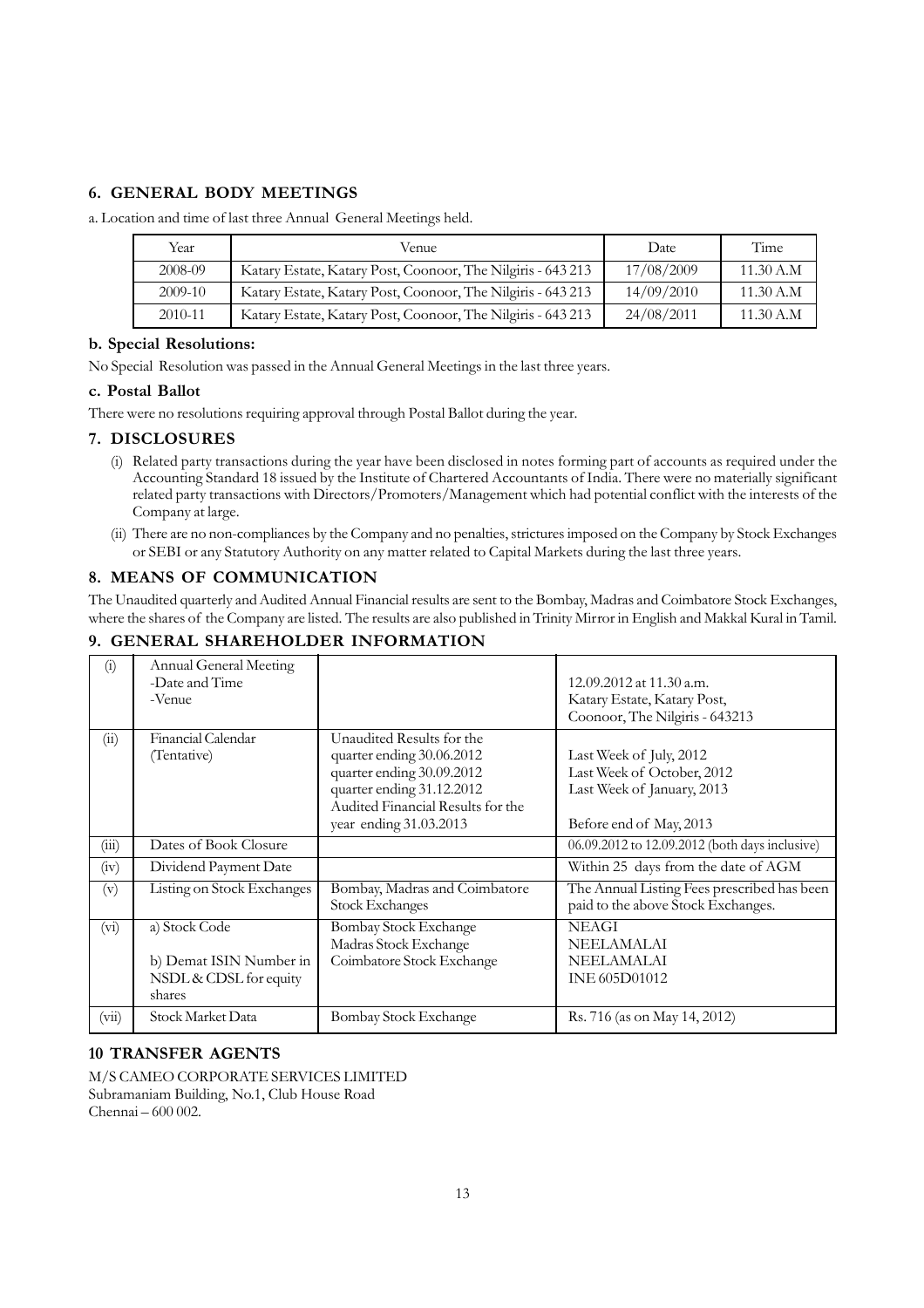### **11. SHARE TRANSFER SYSTEM**

The Company's shares are traded in the Bombay stock exchange in demat mode. The transfer of physical shares of the company are now handled by our Transfer Agent M/s Cameo Corporate Services Limited, Chennai. Shares in physical mode, which are lodged for transfer either with the Company or with the Share Transfer Agent, are processed and the share certificates are returned to the transferees within 30 days of lodgement, as per the listing agreement.

| No. of Equity Shares | Shareholders |               | No. of Equity Shares |               |
|----------------------|--------------|---------------|----------------------|---------------|
|                      | Number       | $\frac{0}{0}$ | Number               | $\frac{0}{0}$ |
| Upto $500$           | 1,087        | 94.85         | 13,80,880            | 22.01         |
| 501-1000             | 41           | 3.58          | 3,30,360             | 5.27          |
| 1001-2000            | 8            | 0.70          | 1,06,060             | 1.69          |
| 2001-3000            | 5            | 0.44          | 1,24,500             | 1.98          |
| 3001-4000            | 2            | 0.17          | 70,000               | 1.12          |
| 4001-5000            | $\theta$     | $\theta$      |                      | $\theta$      |
| 5001-10000           | 1            | 0.09          | 77,300               | 1.23          |
| 10001 & above        | 2            | 0.17          | 41,84,400            | 66.70         |
| <b>TOTAL</b>         | 1,146        | 100           | 62,73,500            | 100           |

### **a. Distribution of Shareholding as on 31.03.2012**

# **b. Pattern of Shareholding as on 31.03.2012**

| Category                | No. of Equity<br><b>Shares</b> | Percentage |
|-------------------------|--------------------------------|------------|
| Promoters               | 4, 14, 203                     | 66.02      |
| Banks                   |                                | 0.68       |
| NRI's                   | 25                             | 0.01       |
| <b>Bodies Corporate</b> | 8,306                          | 1.32       |
| Public                  | $2,04,80\overline{9}$          | 31.97      |
| <b>TOTAL</b>            | 6,27,350                       | 100        |

### **c. Dematerialisation of Shares**

The shares of this Company are partially in demat form.

### **12. The Company has not issued any Global Depository Receipts/ Warrants and Convertible Bonds**

### **13. PRODUCTION CENTRES**

| l TEA | Katary & Sutton Estates, Katary Post |
|-------|--------------------------------------|
|       | Coonoor, The Nilgiris - 643 213      |

### **14. ADDRESS FOR CORRESPONDENCE**

P.B. No. 4260, Panampilly Nagar P. O., Kochi - 682 036

Telephone : 0484 - 2315312

Fax : 0484 - 2312541

E mail : secneelamalai $@v$ snl.net

### **DECLARATION BY THE CHAIRMAN UNDER CLAUSE 49 OF THE LISTING AGREEMENT REGARDING ADHERENCE TO THE CODE OF CONDUCT**

In accordance with Clause 49 sub-clause I(D) of the Listing Agreement with the Stock Exchanges, I hereby confirm that, all the Directors and Senior Management Personnel of the Company have affirmed compliance with their respective Codes of Conduct, as applicable to them for the Financial Year ended 31<sup>st</sup> March 2012.

For Neelamalai Agro Industries Ltd.,

Chennai AJIT THOMAS 24.05.2012 Chairman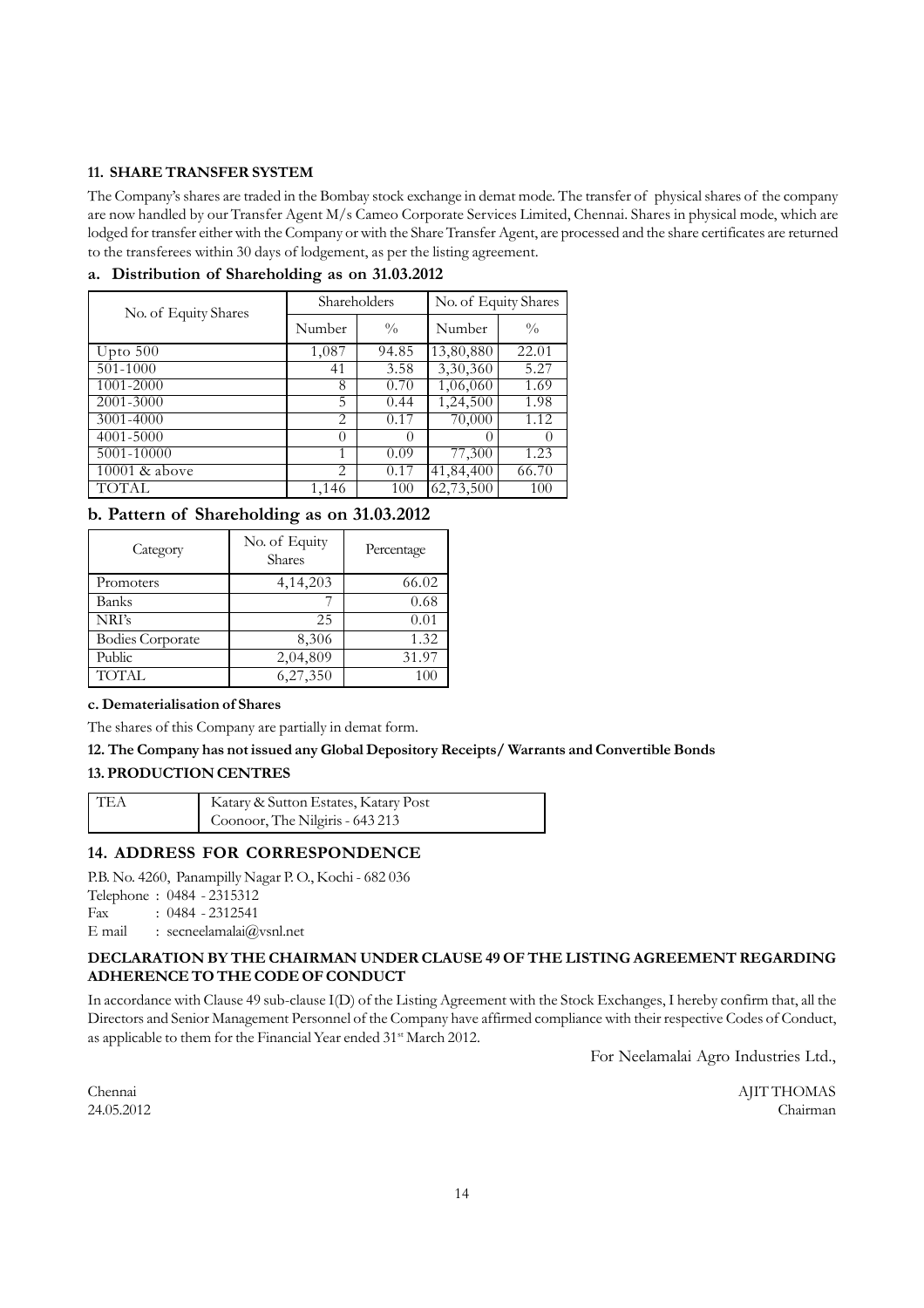### CERTIFICATE ON COMPLIANCE WITH THE CONDITIONS OF CORPORATE GOVERNANCE UNDER CLAUSE 49 OF THE LISTING AGREEMENT

To the Members of

Neelamalai Agro Industries Limited

I have examined the compliance of Corporate Governance by Neelamalai Agro Industries Limited, for the year ended 31st March 2012, as stipulated in Clause 49 of the Listing Agreement of the said Company with stock exchanges.

The compliance of conditions of Corporate Governance is the responsibility of the management. My examination was limited to procedures and implementation thereof, adopted by the Company for ensuring the compliance of the conditions of Corporate Governance. It is neither an audit nor an expression of opinion on the financial statements of the Company.

In my opinion and to the best of my information and according to the explanations given to me,

I certify that the Company has complied with the conditions of Corporate Governance as stipulated in the above mentioned Listing Agreement.

I further state that no investor grievances are pending for a period exceeding one month against the Company as per the records maintained by the Company.

I state that such compliance is neither an assurance as to the future viability of the Company nor the efficiency or effectiveness with which the management has conducted the affairs of the Company.

> V. SURESH PRACTISING COMPANY SECRETARY Membership No: 6032

Place : Kochi Date : 24.05.2012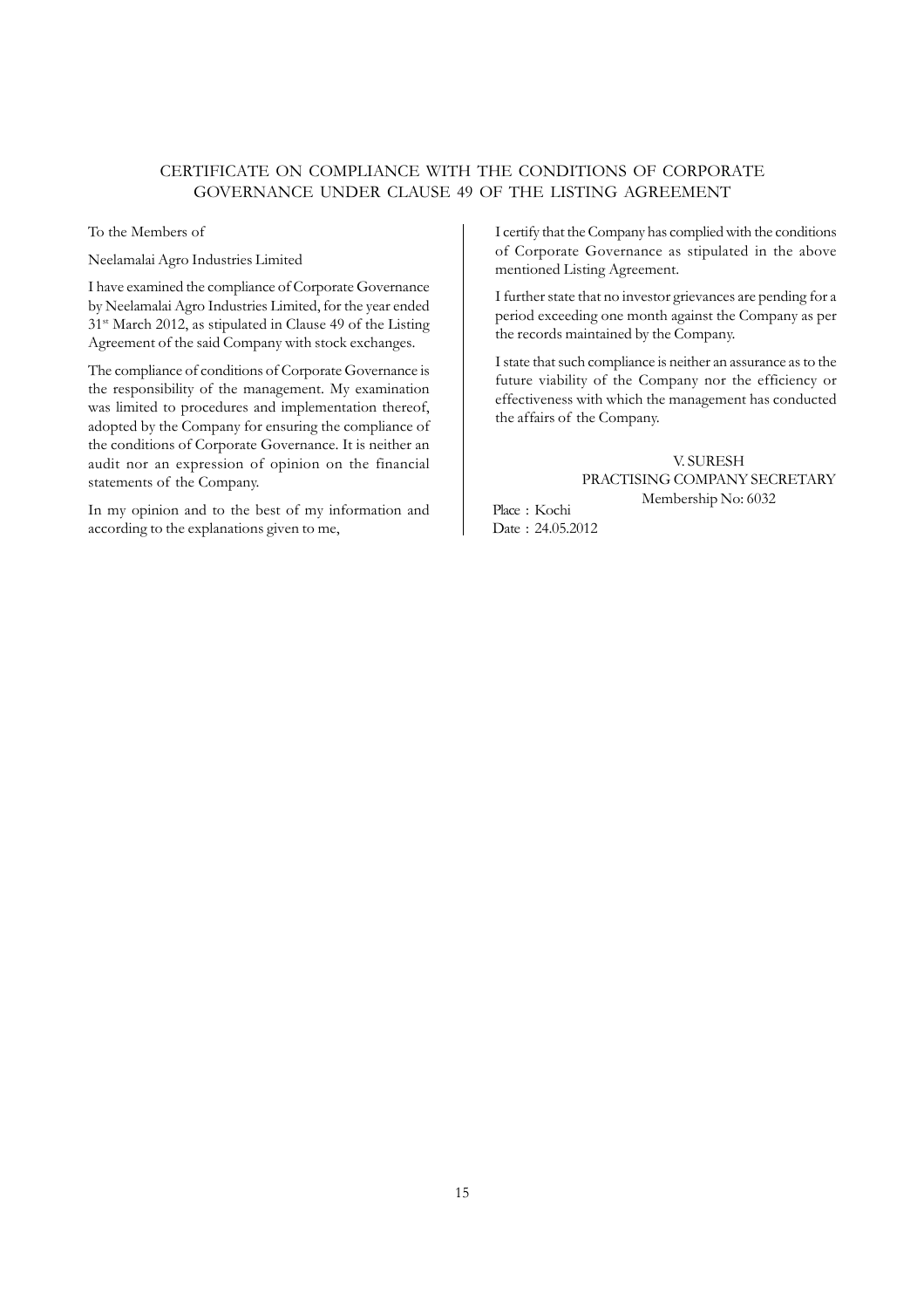**ANNEXURE - II**

*To the Directors' Report - Secretarial Compliance Certificate*

#### Registration No. : L01117TZ1943PLC000117

Paid-up Capital : Rs. 62,73,500/-

### To

The Members Neelamalai Agro Industries Limited

I have examined the registers, records, books and papers of M/s. Neelamalai Agro Industries Limited (the Company) as required to be maintained under the Companies Act, 1956, (the Act) and the rules made there under and also the provisions contained in the Memorandum and Articles of Association of the Company for the financial year ended 31<sup>st</sup> March 2012. In my opinion and to the best of my information and according to the examinations carried out by me and explanations furnished to me by the Company and its officers, I certify that in respect of the aforesaid period:

- 1. The Company has kept and maintained all registers as stated in Annexure 'A' to this certificate, as per the provisions of the Act and the rules made thereunder and all entries therein have been duly recorded.
- 2. The Company has duly filed the forms and returns as stated in Annexure 'B' to this certificate, with the Registrar of Companies, Coimbatore within the prescribed time under the Act and rules made there under.
- 3. The Company being Public Limited Company, comments are not required.
- 4. The Board of Directors met four times during the year under review on 30.05.2011, 25.07.2011, 03.11.2011 and 25.01.2012 in respect of which meetings proper notices were given and the proceedings have been properly recorded and signed in the Minutes Book maintained for the purpose.
- 5. The Company has closed its Register of Members from 18.08.2011 to 24.08.2011 and necessary compliance of Section 154 has been made.
- 6. The Annual General Meeting for the financial year ended 31st March, 2011 was held on 24.08.2011 after giving due notice to the members of the company and the resolutions passed thereat were duly recorded in Minutes Book maintained for the purpose.
- 7. No Extra-ordinary General Meeting was held during the financial year.
- 8. The company has not advanced any loans or given any guarantees or provided any securities to its directors or persons or firms or companies referred to under Section 295 of the Act.
- 9. The Company has complied with the provisions of Section 297 of the Act in respect of the Contracts specified in that section.
- 10. The Company has made necessary entries in the Register maintained under Section 301 of the Act.
- 11. As there were no instances falling within the purview of Section 314 of the Act, the Company has not obtained any approvals from the Board of Directors, Members or Central Government.
- 12. The Company has not issued any duplicate certificate during the financial year.
- 13. The Company has:
	- i. Delivered all the certificates on lodgment thereof for transfer/ transmission or any other purpose in accordance with the provisions of the Act.
	- ii. Deposited the amount of dividend declared for the year 2010-2011 and Special Interim Dividend for the year 2011-2012 in separate bank accounts within 5 days from the respective dates of declaration.
	- iii. Paid/posted warrants for dividends to all the members within a period of 30 (Thirty) days from the dates of declaration and that all/ unclaimed/unpaid dividend have been transferred to Unpaid Dividend Accounts of the Company with the HDFC Bank Limited.
	- iv. Transferred the amounts in unpaid dividend account and the interest accrued thereon which have remained unclaimed or unpaid for a period of seven years to Investor Education and Protection Fund.
	- v. Duly complied with the requirements of Section 217 of the Companies Act, 1956.
- 14. The Board of Directors of the Company is duly constituted and appointment of additional director has been made.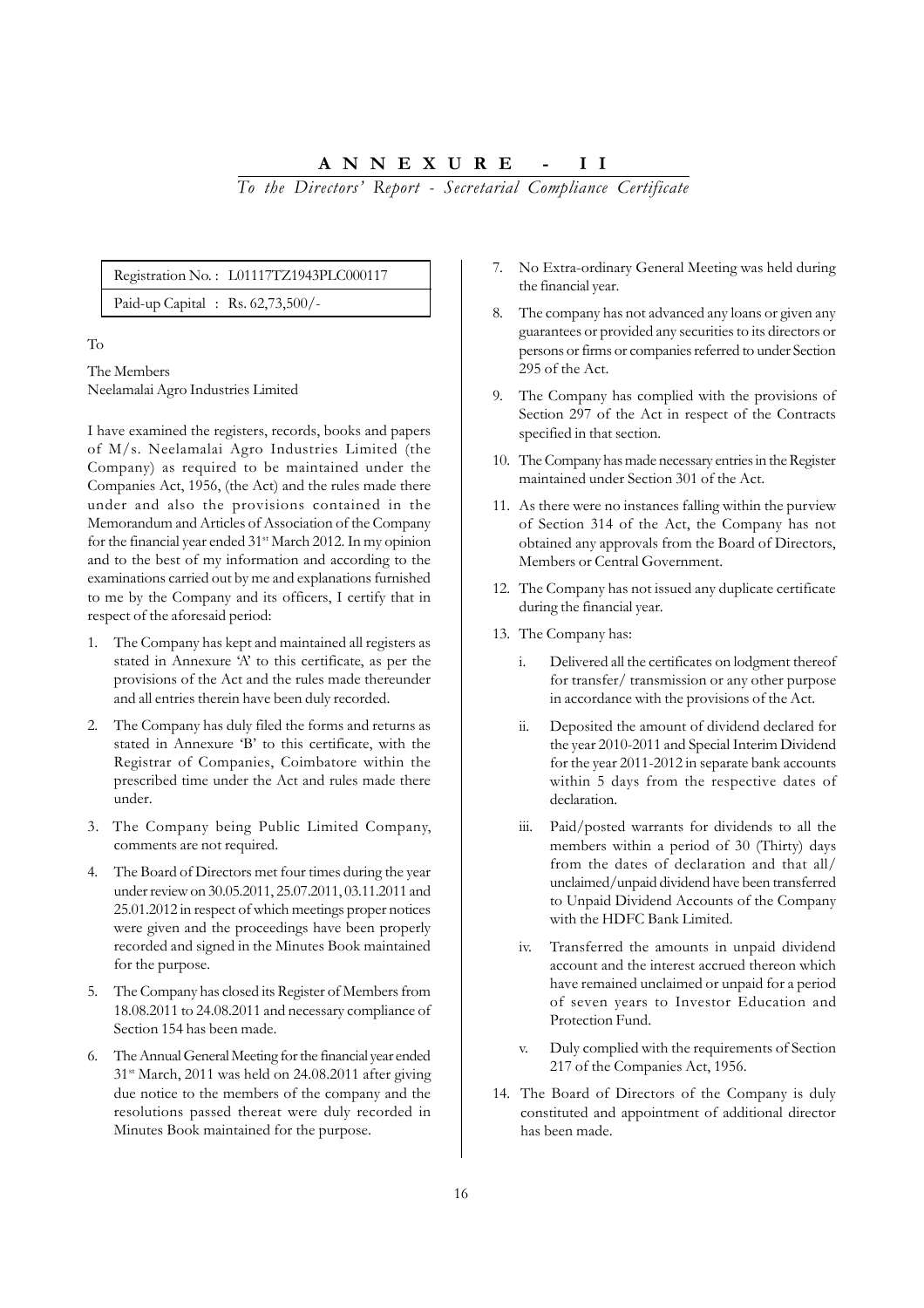- 15. The company has not appointed any Managing Director/ Whole Time Director/ Manager during the financial year.
- 16. The Company has not appointed any sole selling agents during the financial year.
- 17. The Company was required to make an application to the Central Government for appointment of cost auditor, which was duly made and the approval obtained. No application was required to be made to the Company Law Board, Regional Director, Registrar of Companies or such other authorities as may be prescribed under various provisions of the Act, during the financial year under review.
- 18. The directors have disclosed their interests in other firms/ companies to the Board of Directors pursuant to the provisions of the Act and the rules made there under.
- 19. The Company has not issued any equity shares, debentures or other securities during the financial year.
- 20. The Company has not bought back any shares during the financial year.
- 21. There was no redemption of preference shares or debentures during the financial year.
- 22. There were no transactions necessitating the Company to keep in abeyance the rights to dividend, rights shares and bonus shares pending registration of transfer of shares.
- 23. The Company has not invited/ accepted any fresh deposits including any unsecured loans, falling within the purview of Section 58A during the financial year. However the Company has filed Return of Deposits with the Registrar of Companies for the existing deposits.
- 24. The amount borrowed by the company from financial institutions and banks during the financial year ending 31st March, 2012 are within the borrowing limits of the company.
- 25. The Company has not made any loans or advances or given guarantees or provided securities to other bodies corporate and consequently no entries have been made in the register kept for the purpose. However investments have been made and necessary entries in respect thereof have been made in the register kept for the purpose.
- 26. The Company has not altered the provisions of the Memorandum with respect to situation of the Company's Registered Office from one State to another during the year under scrutiny.
- 27. The Company has not altered the provisions of the Memorandum with respect to the objects of the Company during the year under scrutiny.
- 28. The Company has not altered the provisions of the Memorandum with respect to name of the Company during the year under scrutiny
- 29. The Company has not altered the provisions of the Memorandum with respect to share capital of the Company during the year under scrutiny.
- 30. The Company has not altered its Articles of Association during the financial year.
- 31. There was no prosecution initiated against or show cause notices received by the Company and no fines or penalties or any other punishment was imposed on the Company during the financial year, for offences under the Act.
- 32. The Company has not received any money as security from its employees during the financial year.
- 33. As per the information and explanation provided to me, the Company has deposited both employer's and employee's contribution towards Provident Fund with the prescribed authorities.

**V. Suresh** Place : Kochi Practising Company Secretary Date : 24.05.2012 C P No. 6032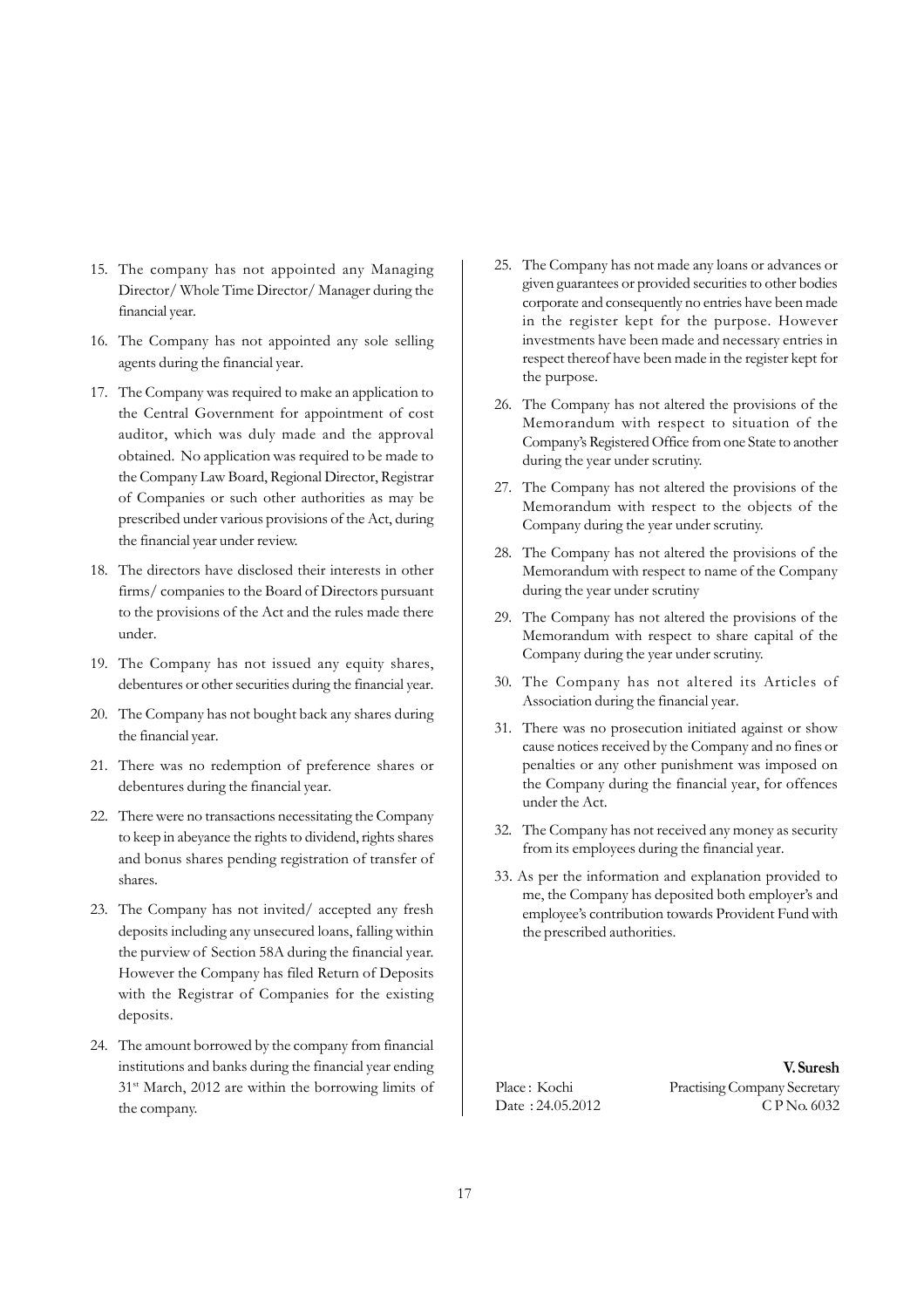# **ANNEXURE - A**

*To the Secretarial Compliance Certificate - Contd.*

# *Registers as maintained by the company*

#### *Statutory Registers*

- Register of Deposits under Rule 7 of the Companies (Acceptance of Deposits) Rules, 1975.
- 2. Register of Charges under Section 143 and copies of instrument creating charge under Section 136.
- 3. Register of Members under Section 150.
- 4. Minutes Book of meetings of the Board/Shareholders.
- 5. Register of particulars of Contracts in which Directors are interested under Section 301.
- 6. Register of Directors, Managing Director, Manager and Secretary under Section 303.
- 7. Register of Directors' Shareholdings under Section 307.
- 8. Register of Investments/ Loans made, guarantee given or security provided under Section 372A.
- 9. Register of Duplicate Certificates under Rule 7 of the Companies (Issue of Share Certificates) Rules, 1960.

# **ANNEXURE - B**

.

*To the Secretarial Compliance Certificate*

Returns, Documents and Forms filed with the Registrar of Companies, Tamil Nadu during the year 01.04.2011 to 31.03.2012.

- 1. Form 67 (Addendum) in respect of Form 1INV was filed on 20.04.2011.
- 2. Form 23C in respect of application to Central Government for appointment of Cost Auditor for the year ended 31.03.2012 was filed on 23.06.2011.
- 3. Form 62 in respect of Return of Fixed Deposits for the existing deposits for the year ended 31.03.2011 was filed on 27.06.2011.
- 4. Form 32 in respect of resolution passed by the shareholders for appointment of Mr. W.D.Nelson as Director was filed on 08.09.2011.
- 5. Cost Audit Report for the year ended 31.03.2011 was filed on 27.09.2011.
- 6. Annual Return (Schedule V) under Section 159 for the Annual General Meeting held on 24.08.2011 was filed on 01.11.2011.
- 7. Compliance Certificate under Section 383A of the Companies Act, 1956 for the year 2010-2011 was filed on 04.11.2011.
- 8. Form 32 in respect of resolution passed by the Board of Directors for resignation of Mr. Habib Hussain from Directorship was filed on 11.11.2011.
- 9. Form 32 in respect of resolution passed by the Board of Directors for resignation of Mr. W.D.Nelson from Directorship and appointment of Mr. Oliver L.D and Mr. M.M.Karunakaran as additional directors was filed on 30.11.2011.
- 10. Form 1 in respect of statement of amount credited to Investor Education & Protection Fund, the Unpaid/ unclaimed dividend amounting to Rs. 55,019/ pertaining to the year 2003-04 was filed on 09.12.2011.
- 11. Balance Sheet (Form 23ACXBRL), Profit & Loss Account (Form 23 ACAXBRL), Directors' Report and Auditors' Report under Section 220 of the Companies Act, 1956 for the financial year ended 31.03.2011 was filed on 26.12.2011.

**V. Suresh** Place : Kochi Practising Company Secretary Date : 24.05.2012 C P No. 6032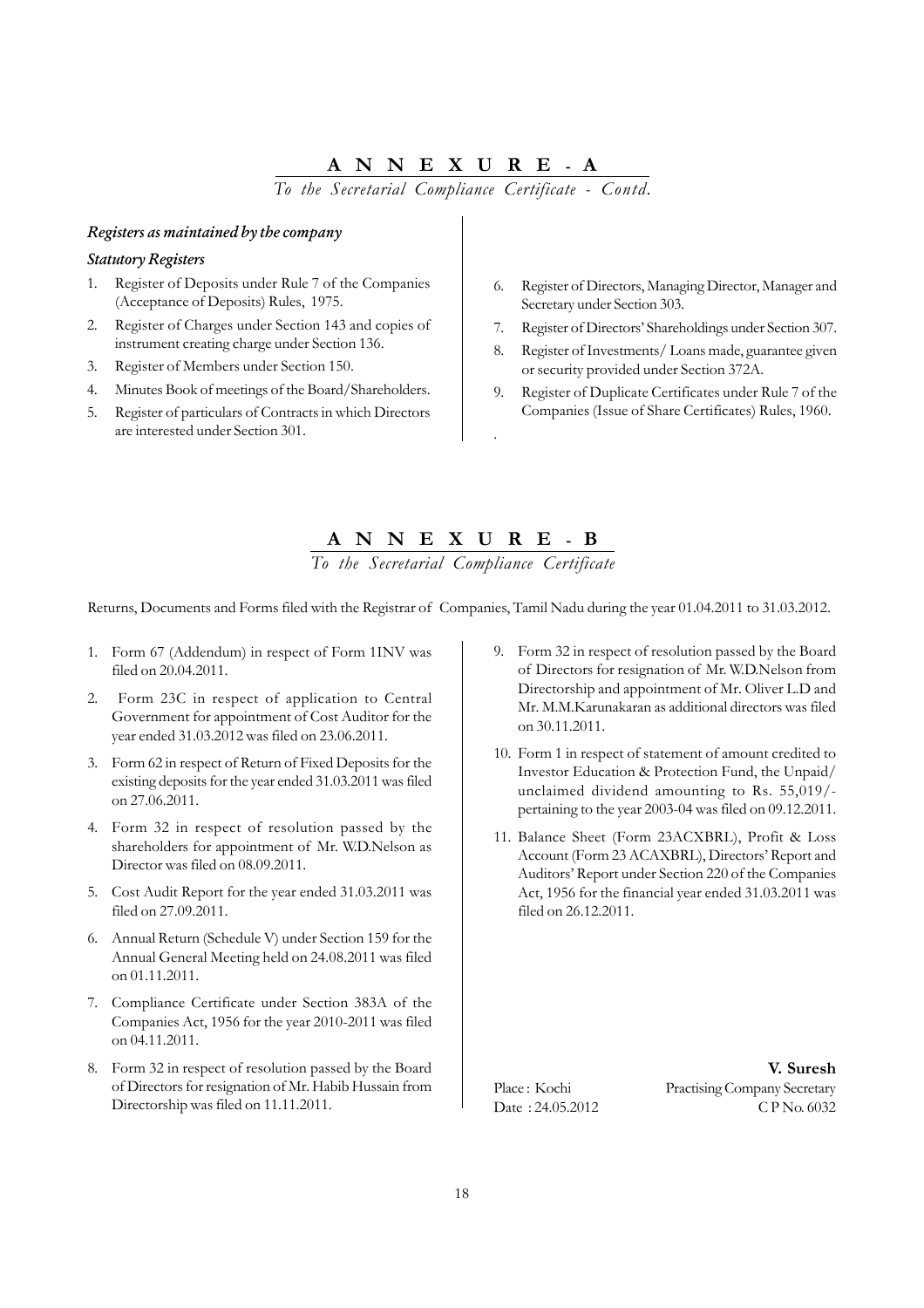## **AUDITORS' REPORT**

*To the members of Neelamalai Agro Industries Limited*

We have audited the attached Balance Sheet of NEELAMALAI AGRO INDUSTRIES LIMITED, KATARY, as at 31<sup>st</sup> March 2012 and also the Statement of Profit and Loss for the year ended on that date annexed thereto, together with the Notes thereon and the Cash Flow Statement for the year ended on that date. These financial statements are the responsibility of the Company's Management. Our responsibility is to express an opinion on these financial statements based on our audit.

We have conducted our audit in accordance with Auditing Standards generally accepted in India. Those standards require that we plan and perform the audit to obtain reasonable assurance about whether the financial statements are free of material misstatement. An audit includes examining, on a test basis, evidence supporting the amounts and disclosures in the financial statements. An audit also includes assessing the accounting principles used and significant estimates made by the Management, as well as evaluating the overall financial statement presentation. We believe that our audit provides a reasonable basis for our opinion.

As required by the Companies (Auditor's Report) Order, 2003, as amended by the Companies (Auditor's Report) (Amendment) Order 2004, issued by the Central Government in terms of Section 227 (4A) of the Companies Act, 1956, we enclose in the Annexure a statement on the matters specified in paragraphs 4 and 5 of the said Order.

Further to the comments referred to above, we report that:

- (i) We have obtained all the information and explanations which, to the best of our knowledge and belief were necessary for the purposes of our audit.
- (ii) In our opinion, proper books of account as required by Law, have been kept by the Company so far as appears from our examination of those books.
- (iii) The Balance Sheet and the Statement of Profit and Loss read with the Notes forming part thereof, dealt with by this Report, are in agreement with the books of account.
- (iv) In our opinion, the Balance Sheet and the Statement of Profit and Loss, dealt with by this Report, comply with the Accounting Standards referred to in Section 211 (3C) of the Companies Act, 1956.
- (v) Based on the written representations made by the Directors and taken on record by the Board of Directors, we state that none of the Directors is disqualified from being appointed as a Director in terms of Section 274(1) (g) of the Companies Act, 1956.
- (vi) In our opinion, and to the best of our information and according to the explanations given to us, the said accounts read with the Notes forming part thereof, give the information required by the Companies Act, 1956, in the manner so required and give a true and fair view in conformity with the accounting principles generally accepted in India:
	- a) in the case of the Balance Sheet, of the state of affairs of the Company as at 31<sup>st</sup> March 2012;
	- b) in the case of the Profit and Loss Account, of the **PROFIT** for the year ended on that date; and
	- In the case of the Cash Flow Statement, of the cash flows for the year ended on that date.

For **SURI & CO.** Chartered Accountants Firm No.004283S

Chennai 24.05.2012

 **S. Ganesan** Partner Membership No. 18525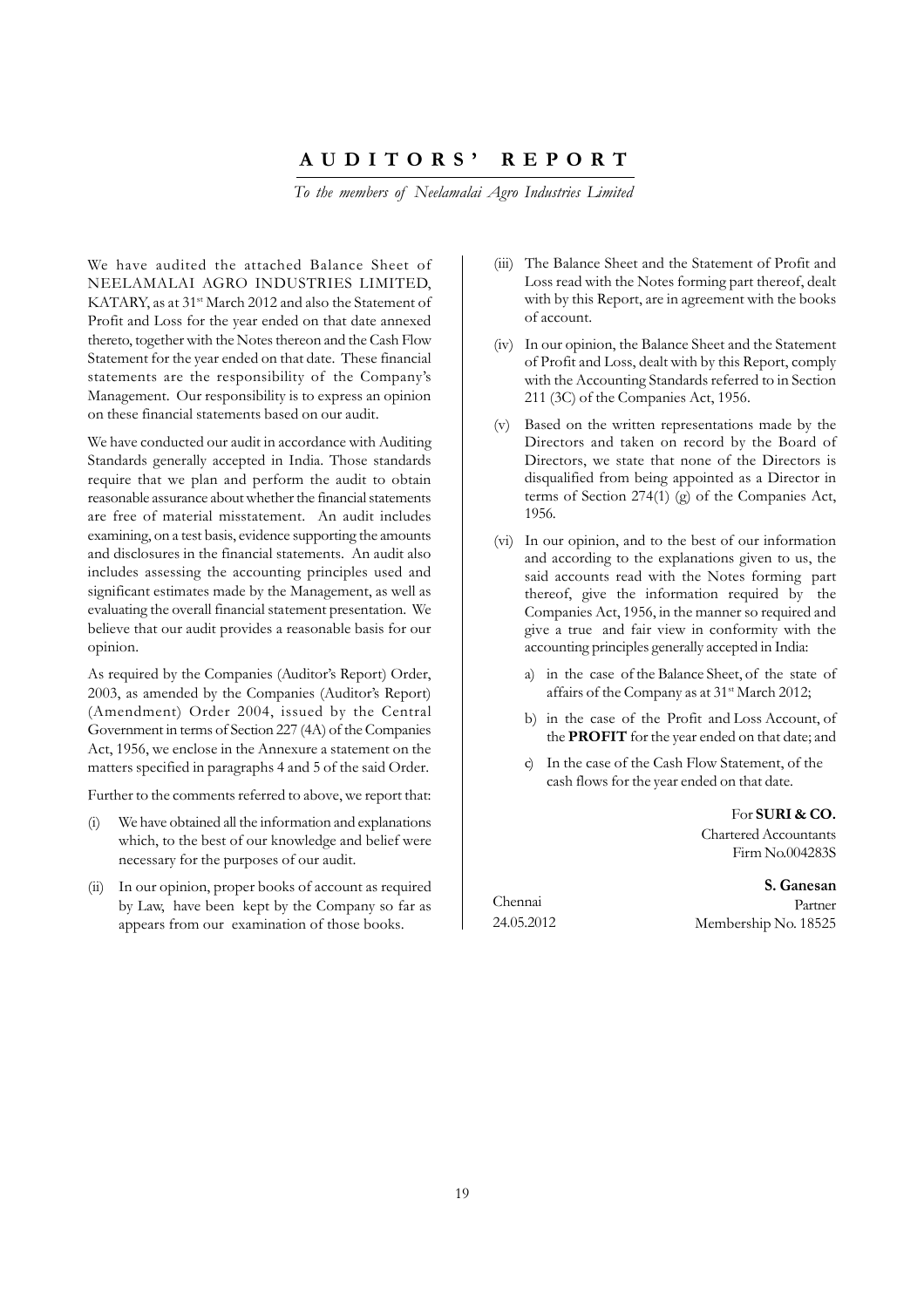# **ANNEXURE** *To the Auditors' Report*

- i) a) The Company has maintained proper records showing full particulars, including quantitative details and situation of Fixed Assets.
	- b) Physical verification of major items of these assets has been conducted by the Management during the financial year and no material discrepancies were noticed on such verification.
	- c) No substantial part of fixed assets of the company has been disposed off during the year.
- ii) a) Physical verification of Inventory has been conducted by the Management at reasonable intervals.
	- b) The procedures of physical verification of inventory followed by the Management are reasonable and adequate in relation to the size of the Company and the nature of its business.
	- c) The Company has maintained proper records of inventory and no material discrepancies have been noticed on physical verification of inventory as compared to book records.
- iii) a) The Company has not granted any loans, secured or unsecured, to companies, firms or other parties, covered in the register maintained under Section 301 of the Act and hence the clauses  $(iii)$   $(a)$ ,  $(b)$ ,  $(c)$ & (d) of the Order are not applicable.
	- b) The Company has not taken any loans, secured or unsecured from companies, firms or other parties, covered in the register maintained under Section 301 of the Act and hence the clauses (iii) (e), (f)  $\&$ (g) of the Order are not applicable.
- iv) The Company has adequate internal control system commensurate with the size of the Company and the nature of its business for the purchase of inventory, fixed assets and for the sale of goods or services.
- v) a) The particulars of contracts or arrangements referred to in section 301 of the Act have been entered in the register required to be maintained under that section.
- b) In our opinion and according to the information and explanations given to us, the transactions made in pursuance of contracts or arrangements entered in the register maintained under section 301 of the Act and exceeding the value of five lakh rupees in respect of any party during the year have been made at prices, which are reasonable having regard to prevailing market prices at the relevant time.
- vi) The Company has complied with the directives issued by the Reserve Bank of India and the provisions of Section 58A and 58AA or other provisions of the Companies Act, 1956 and the Companies (Acceptance of Deposits) Rules, 1975 with regard to the deposits accepted from the public.
- vii) The Company has an Internal Audit system commensurate with its size and nature of its business.
- viii) We have broadly reviewed the books of account relating to materials, labour and other items of cost maintained by the company pursuant to the Rules made by the Central Government for the maintenance of cost records under section 209 (1) (d) of the Companies Act, 1956 and we are of the opinion that prima facie the prescribed accounts and records have been made and maintained.
- ix) a) The company is regular in depositing with appropriate authorities undisputed statutory dues including provident fund, investor education and protection fund, employees' state insurance, income-tax, sales-tax, wealth-tax, service-tax, customs duty, excise-duty, cess and other statutory dues applicable to it. No undisputed statutory dues which were outstanding as at the last day of the financial year for a period of more than six months from the date they became payable.
	- b) There are no disputed statutory dues.
- x) The Company has no accumulated losses. The Company has not incurred any cash loss in the current financial year and in the immediately preceding financial year.
- xi) The Company has not defaulted in repayment of dues to banks.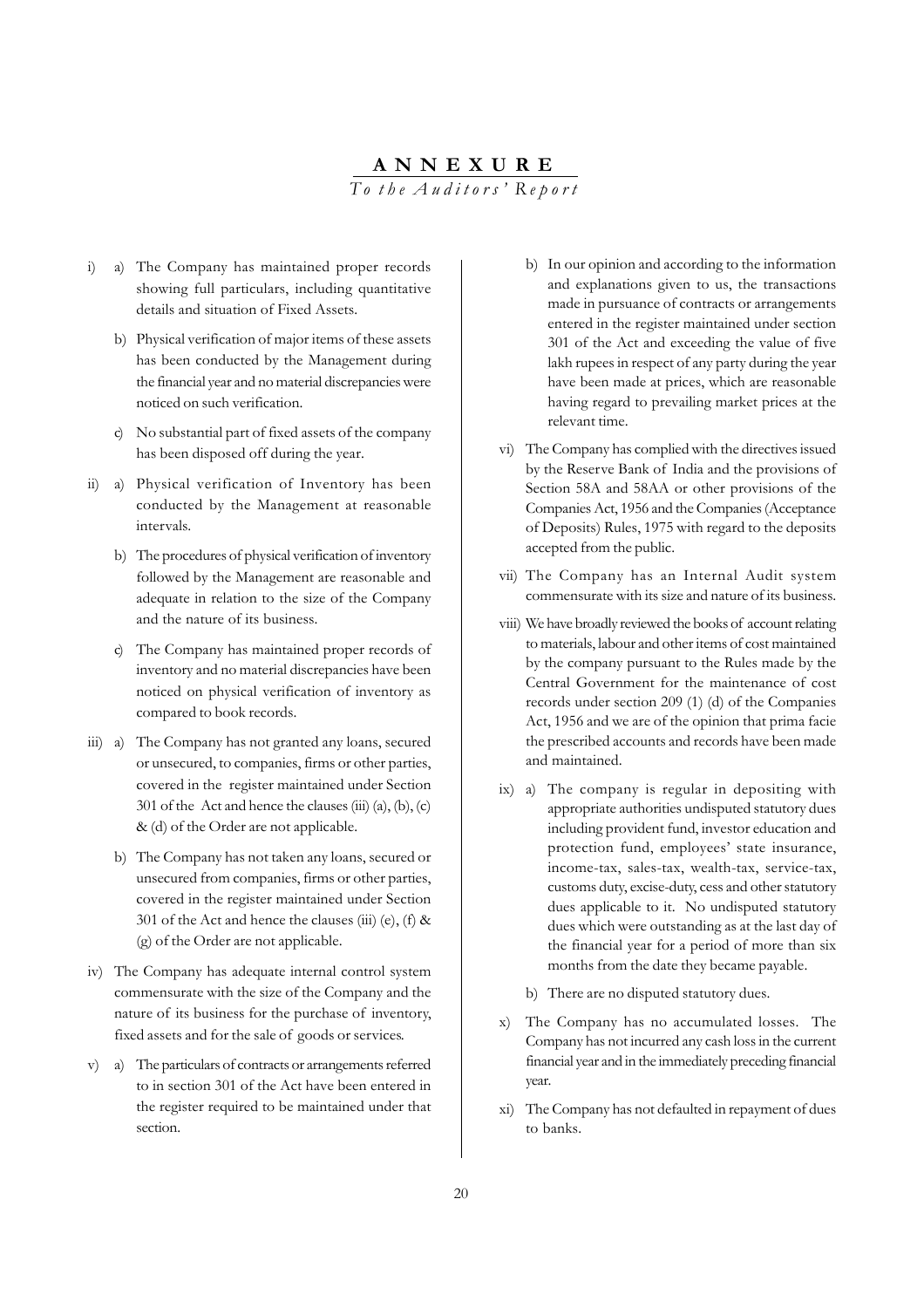- xii) The Company has not granted any loans and advances on the basis of security by way of pledge of shares, debentures and other securities.
- xiii) The Company is not a Chit Fund or a Nidhi / Mutual Benefit Fund / Society.
- xiv) The Company is not dealing or trading in shares, securities, debentures or other investments.
- xv) The company has not given any guarantee for loans taken by others from bank or financial institutions.
- xvi) The Company has applied the term loans for the purpose for which they were obtained.
- xvii) According to the information and explanations given to us, no funds raised on short-term basis have been used for long-term investment.
- xviii) The Company has not made any preferential allotment of shares during the year.
- xix) The Company has not issued any debentures.
- xx) The Company has not raised any money by public issues during the year.
- xxi) According to the information and explanations given to us, no fraud on or by the company has been noticed or reported during the year.

For **SURI & CO.** Chartered Accountants Firm No.004283S

### **S. Ganesan** Partner Membership No. 18525

Chennai 24.05.2012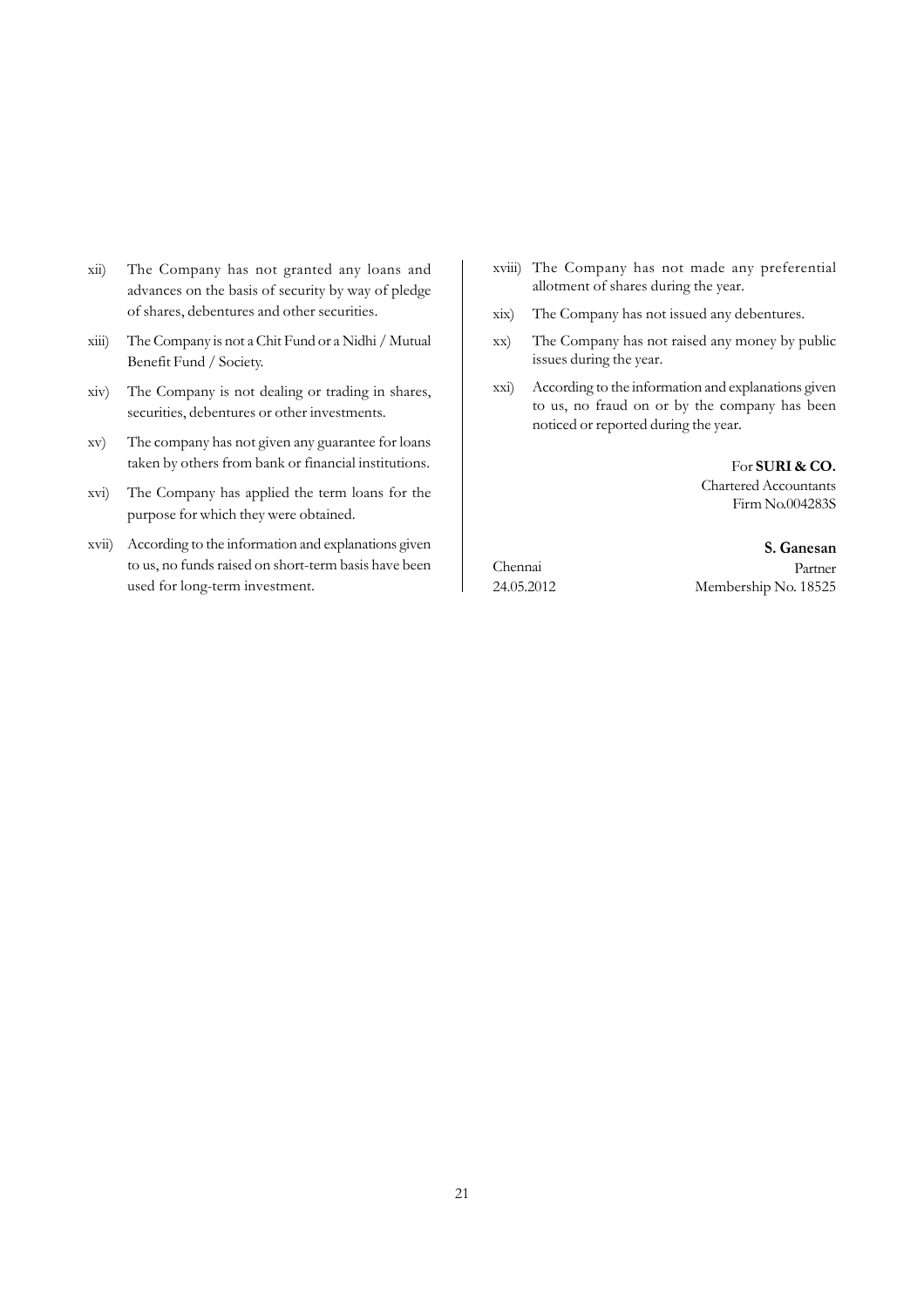# **BALANCE SHEET**

# *As at 31 st March 2012*

|     | Particulars                               | <b>Notes</b> | Figures as at the<br>end of 31.03.2012<br>Rs. | Figures as at the<br>end of 31.03.2011<br>Rs. |
|-----|-------------------------------------------|--------------|-----------------------------------------------|-----------------------------------------------|
|     | I. EQUITY AND LIABILITIES                 |              |                                               |                                               |
| (1) | Shareholders' Funds                       |              |                                               |                                               |
|     | Share Capital<br>(a)                      | 2            | 62,73,500                                     | 62,73,500                                     |
|     | Reserves and Surplus<br>(b)               | 3            | 28,83,67,287                                  | 22,59,09,070                                  |
|     |                                           |              | 29,46,40,787                                  | 23, 21, 82, 570                               |
| (2) | Non - Current Liabilities                 |              |                                               |                                               |
|     | Long - Term Borrowings<br>(a)             | 4            | 32,14,000                                     | 32,14,000                                     |
|     | Long Term Provisions<br>(b)               |              | 6,12,566                                      | 28,49,830                                     |
|     |                                           |              | 38,26,566                                     | 60,63,830                                     |
| (3) | <b>Current Liabilities</b>                | 5            |                                               |                                               |
|     | Short - Term Borrowings<br>(a)            |              | 39,60,392                                     | 92,30,837                                     |
|     | Trade Payables<br>(b)                     |              | 5,66,660                                      | 80,250                                        |
|     | Other Current Liabilities<br>(c)          |              | 2, 14, 52, 167                                | 1,15,27,906                                   |
|     | Short - Term Provisions<br>(d)            |              | 3,26,06,462                                   | 1,88,47,954                                   |
|     |                                           |              | 5,85,85,681                                   | 3,96,86,947                                   |
|     | <b>TOTAL</b>                              |              | 35,70,53,034                                  | 27,79,33,347                                  |
|     | <b>II. ASSETS</b>                         |              |                                               |                                               |
| (1) | Non - Current Assets                      |              |                                               |                                               |
|     | Fixed Assets<br>(a)                       |              |                                               |                                               |
|     | Tangible Assets                           | 6            | 6,41,69,412                                   | 3, 34, 55, 724                                |
|     | Non - Current Investments<br>(b)          | 7            | 10,59,05,075                                  | 10,89,42,327                                  |
| (2) | <b>Current Assets</b>                     |              |                                               |                                               |
|     | (a) Current Investments                   | 8            | 8,29,37,185                                   | 5,20,91,560                                   |
|     | (b) Inventories                           | 9            | 1,42,42,783                                   | 1,59,29,928                                   |
|     | (c) Trade Receivables                     | 10           | 2,54,46,616                                   | 2,62,18,053                                   |
|     | (d) Cash and Cash equivalents             | 11           | 1,14,05,668                                   | 2,82,44,391                                   |
|     | (e) Short - Term Loans and Advances       | 12           | 5,24,71,606                                   | 1,27,80,563                                   |
|     | (f) Other Current Assets - Accrued Income |              | 4,74,689                                      | 2,70,801                                      |
|     |                                           |              | 35,70,53,034                                  | 27,79,33,347                                  |

Notes 1 to 12 and Notes 21 to 31 and Cash Flow Statement form part of this Balance Sheet

|                   | Vide our report of date attached                                                  |                                |              |
|-------------------|-----------------------------------------------------------------------------------|--------------------------------|--------------|
|                   | For SURI & CO.<br><b>Chartered Accountants</b><br>Firm's Registration No. 004283S | For and on behalf of the Board |              |
|                   | S. Ganesan                                                                        |                                |              |
| Place : Chennai   | Partner                                                                           | Ajit Thomas                    | S. Rajasekar |
| Date : 24.05.2012 | Membership No. 18525                                                              | Chairman                       | Director     |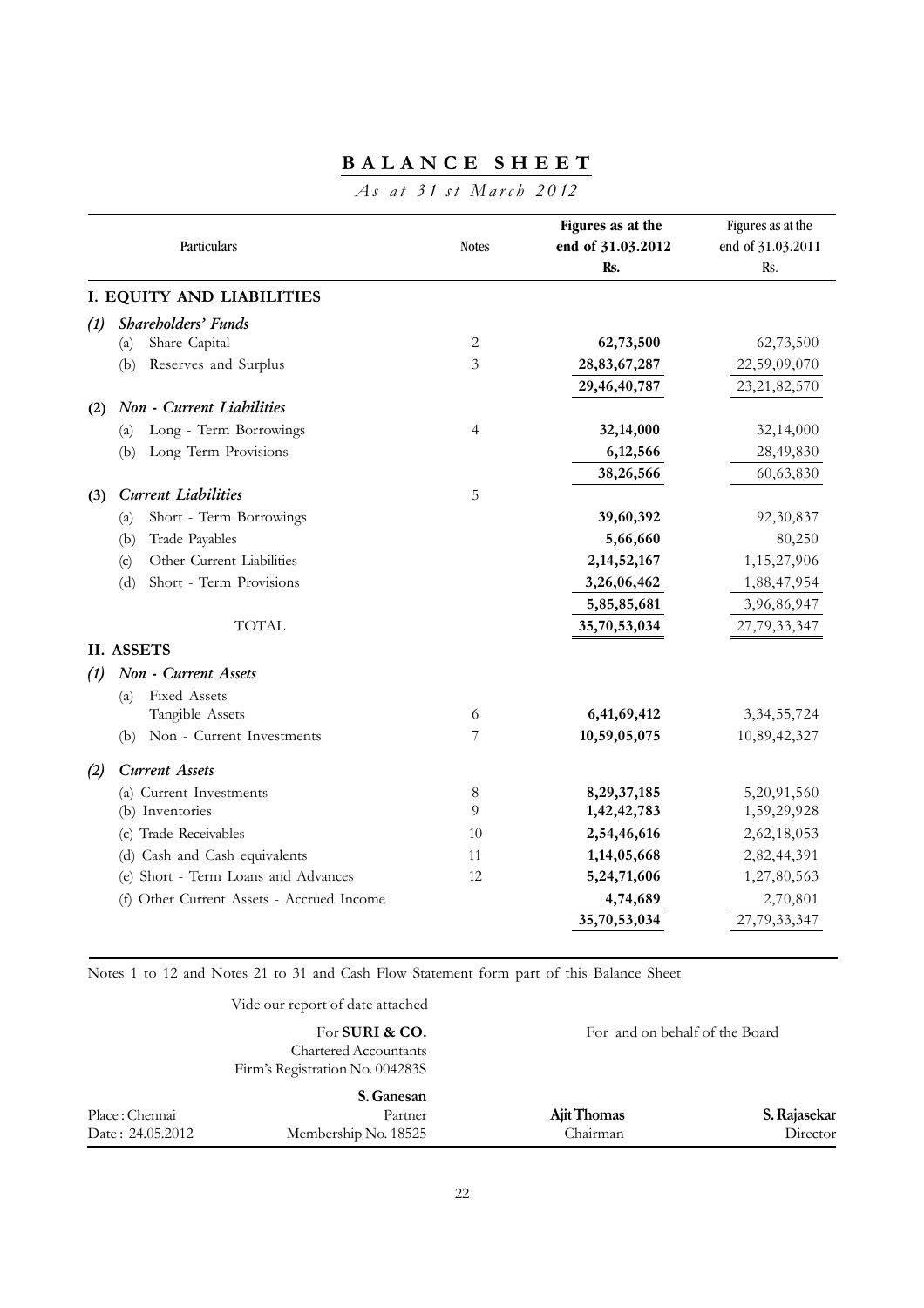# **STATEMENT OF PROFIT AND LOSS**

*For the Year Ended 31st March 2012* 

|             | Particulars                                                                      |             | <b>Notes</b> |       | Figures for the<br>year ended 31.03.2012<br>Rs. |       | Figures for the<br>year ended 31.03.2011<br>Rs. |
|-------------|----------------------------------------------------------------------------------|-------------|--------------|-------|-------------------------------------------------|-------|-------------------------------------------------|
| Ι           | Revenue from Operations                                                          |             | 13           |       | 19,98,10,646                                    |       | 18,75,04,080                                    |
| $_{\rm II}$ | Other Income                                                                     |             | 14           |       | 13,97,41,177                                    |       | 1,92,25,438                                     |
|             | <b>III</b> Total Revenue                                                         |             | $(I + II)$   |       | 33,95,51,823                                    |       | 20,67,29,518                                    |
| IV          | <b>Expenses</b>                                                                  |             |              |       |                                                 |       |                                                 |
|             | Cost of Material Consumed                                                        |             | 15           |       | 3,32,64,862                                     |       | 3,15,80,657                                     |
|             | Purchase of Stock - in - Trade                                                   |             | 16           |       | 1,09,682                                        |       | 9,23,917                                        |
|             | Increase $\left(\text{-}\right)$ / Decrease $\left(\text{+}\right)$ in Inventory |             | 17           | $(+)$ | 16,000                                          | $(+)$ | 17,75,000                                       |
|             | <b>Employee Benefits Expenses</b>                                                |             | 18           |       | 7,70,37,556                                     |       | 6,80,52,204                                     |
|             | Finance Cost                                                                     |             | 19           |       | 13,61,234                                       |       | 14,30,345                                       |
|             | Depreciation and Amortisation Expense                                            |             |              |       | 52,77,408                                       |       | 51,99,773                                       |
|             | Other Expenditure                                                                |             | 20           |       | 7,66,23,460                                     |       | 6, 55, 74, 163                                  |
|             | Total Expenses                                                                   |             |              |       | 19,36,90,202                                    |       | 17,45,36,059                                    |
| V           | Profit before exceptional and extraordinary items and tax                        |             | $(III-IV)$   |       | 14,58,61,621                                    |       | 3,21,93,459                                     |
| VI          | Exceptional / extraordinary items                                                |             |              |       | <b>Nil</b>                                      |       | Nil                                             |
|             | VII Profit Before Tax                                                            |             |              |       | 14,58,61,621                                    |       | 3,21,93,459                                     |
|             | <b>VIII TAX EXPENSES</b>                                                         |             |              |       |                                                 |       |                                                 |
|             | Current Tax                                                                      | 2,28,00,000 |              |       |                                                 |       |                                                 |
|             | Less: MAT Credit Entitlement                                                     | 1,96,00,000 |              |       | 32,00,000                                       |       | 37,00,000                                       |
|             | Deferred Tax                                                                     |             |              |       | <b>Nil</b>                                      |       | Nil                                             |
|             | IX Profit After Tax                                                              |             |              |       | 14,26,61,621                                    |       | 2,84,93,459                                     |
| Х           | Earnings per Share                                                               |             | 25           |       |                                                 |       |                                                 |
|             | $(1)$ Basic                                                                      |             |              |       | 227.40                                          |       | 45.42                                           |
|             | Diluted<br>(2)                                                                   |             |              |       | 227.40                                          |       | 45.42                                           |

Note 1, 13 to 20 and Notes from 21 to 31 and Cash Flow Statement form part of this Statement of Profit and Loss.

Vide our report of date attached

|                   | For SURI & CO.<br><b>Chartered Accountants</b><br>Firm's Registration No. 004283S | For and on behalf of the Board |              |
|-------------------|-----------------------------------------------------------------------------------|--------------------------------|--------------|
| Place : Chennai   | S. Ganesan<br>Partner                                                             | Ajit Thomas                    | S. Rajasekar |
| Date : 24.05.2012 | Membership No. 18525                                                              | Chairman                       | Director     |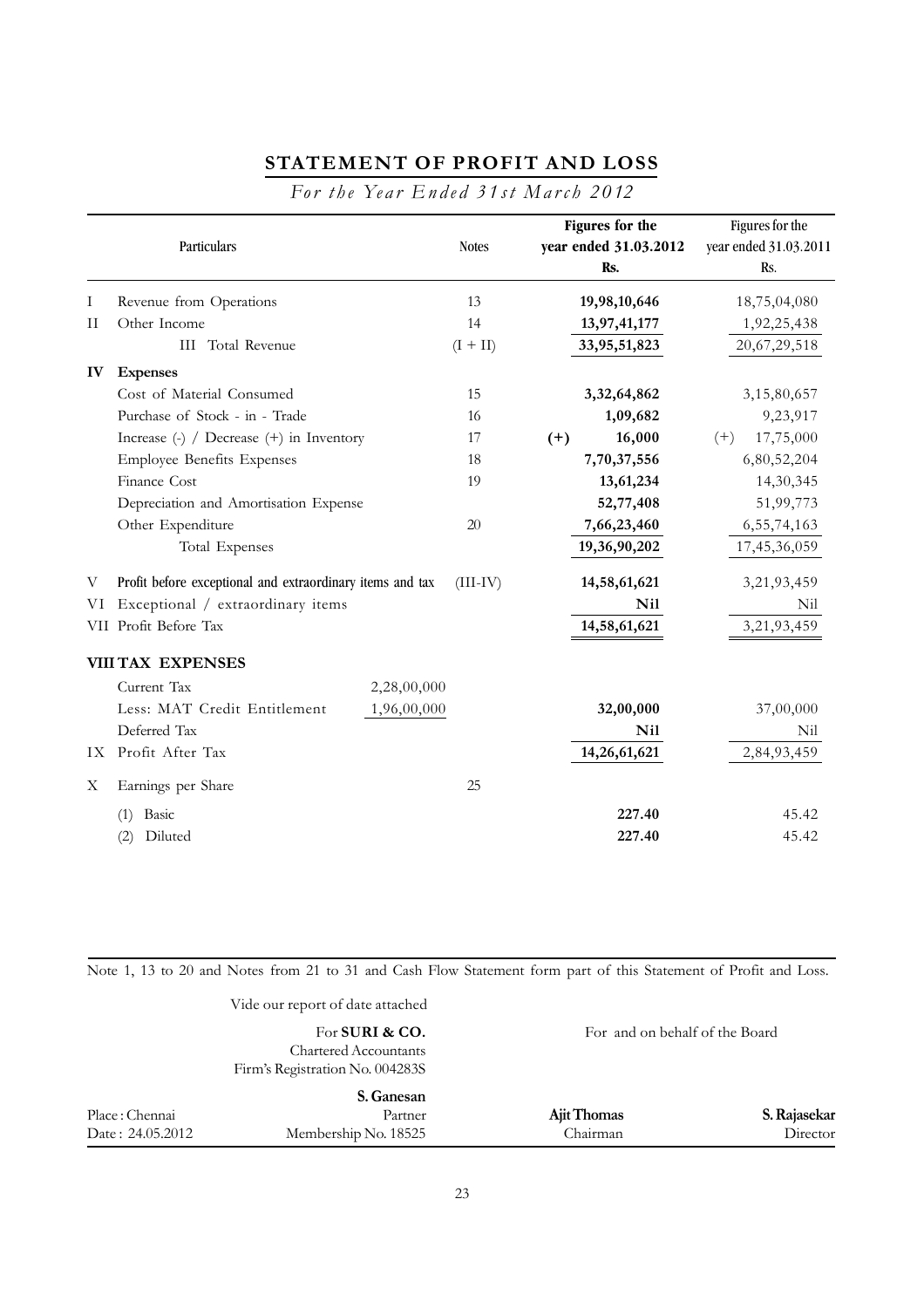*for the year ended 31st March, 2012*

### **NOTE : 1**

### **A. ACCOUNTING POLICIES**

#### **I. ACCOUNTING CONVENTION**

The financial statements have been prepared on the historical cost convention in accordance with the generally accepted accounting principles and comply in all material respects with the notified accounting standards by Companies (Accounting Standard) Rules, 2006 and the relevant provisions of the Companies Act, 1956.

#### **II. FIXED ASSETS AND DEPRECIATION**

- Fixed Assets are stated at historical cost less depreciation. Cost includes, taxes and duties (but does not include taxes and duties for which CENVAT / VAT credit is available), freight and other direct or allocated expenses during construction period, net of any income earned. Assets acquired on Hire Purchase are capitalized at principal value
- b) Depreciation is provided at the rates specified in Schedule XIV to the Companies Act, 1956, on written down value method. Assets costing individually less than Rs. 5,000/-are depreciated at 100 %. On additions to and deductions from Fixed Assets, depreciation is provided on pro-rata basis

#### **III. IMPAIRMENT OF ASSETS**

The Company reviews the carrying amounts of its assets for any possible impairment at each balance sheet date. An impairment loss is recognized when the carrying amount of an asset exceeds its recoverable amount and the impairment loss, if any, is recognized in the Statement of Profit & Loss.

### **IV. BORROWING COSTS**

Borrowing costs directly attributable to the acquisition, construction or production of qualifying assets are capitalised as part of the cost of the asset, upto the date of acquisition/completion of construction.

Other borrowing costs are recognised as expense as and when incurred.

#### **V. INVESTMENTS**

Long Term Investments are stated at cost. Decline in value of long term investments, other than temporary, is provided for. Current investments are stated at lower of cost and fair value. Investment in immovable properties is stated at cost less depreciation.

#### **VI. INVENTORIES**

Inventories are valued at lower of cost on weighted average and net realisable value, after providing for obsolescence wherever considered necessary. Cost includes taxes and duties (other than duties and taxes for which CENVAT / VAT credit is available), freight and other direct expenses.

#### **VII. REVENUE RECOGNITION**

Revenue is recognized on accrual and when no significant uncertainty on measurability or collectability exists. Expenditure is accounted for on their accrual.

#### **SALE OF GOODS**

Revenue from sale of goods is recognized when all the significant risks and rewards of ownership of the goods have been passed to the buyer, usually on delivery of the goods. The company collects sales taxes and value added taxes (VAT) on behalf of the government and, therefore, these are not economic benefits flowing to the company. Hence, they are excluded from revenue. Excise duty deducted from revenue (gross) is the amount that is included in the revenue (gross) and not the entire amount of liability arising during the year.

#### **INTEREST**

Interest income is recognized on a time proportion basis taking into account the amount outstanding and the applicable interest rate. Interest income is included under the head "other income" in the statement of profit and loss.

### **DIVIDENDS**

Dividend income is recognized when the company's right to receive dividend is established by the reporting date.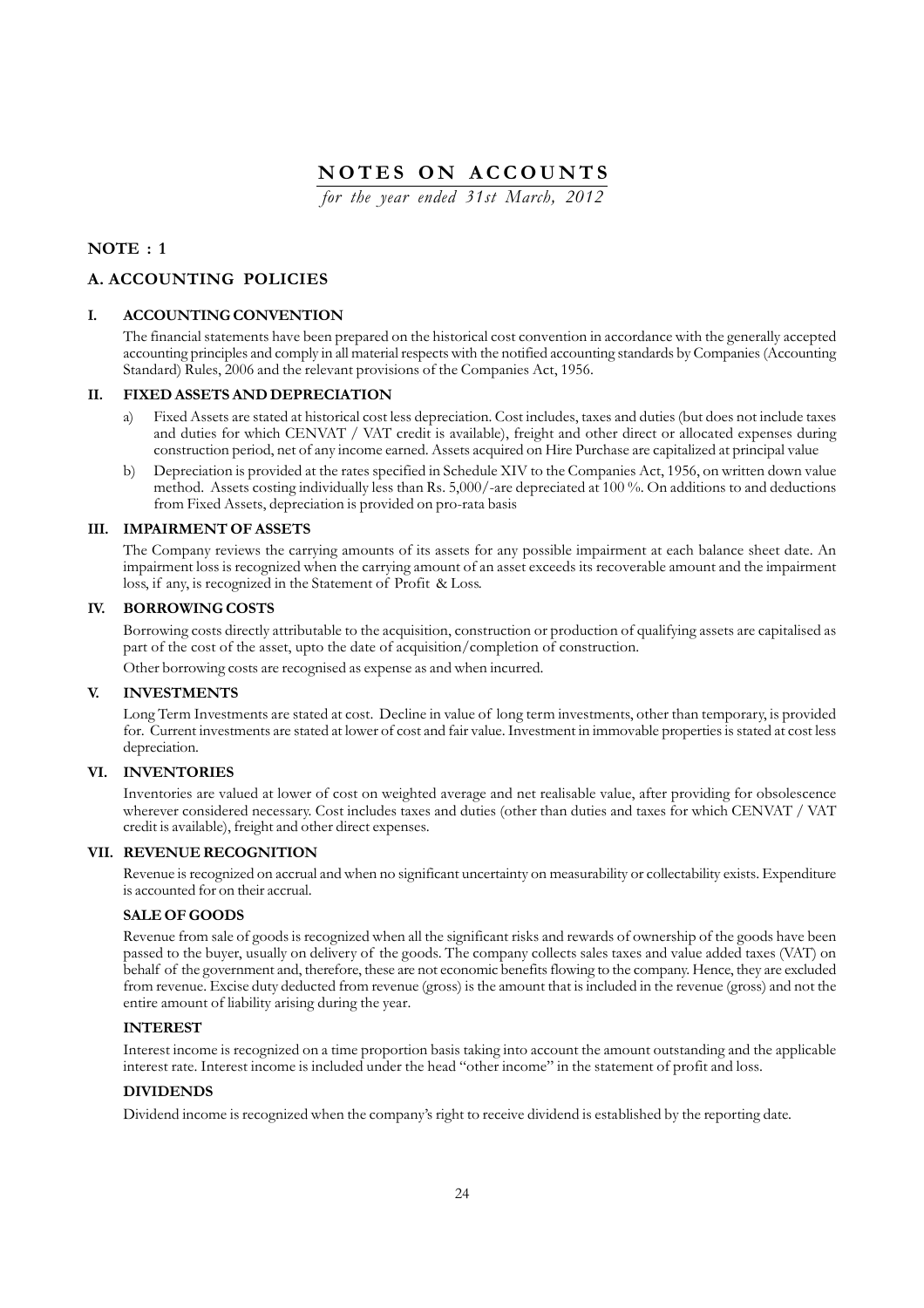*for the year ended 31st March, 2012*

### **NOTE : 1 (***contd.***)**

## **A. ACCOUNTING POLICIES**

### **VIII. EMPLOYEE BENEFITS**

Gratuity Liability which is a defined benefit scheme and provision for Leave Encashment is accrued and provided for on the basis of independent actuarial valuation based on projected unit credit method made at the end of each financial year. Actuarial gains and losses are recognised in the Statement of Profit & Loss and are not deferred.

Retirement benefits in the form of Provident Fund, Family Pension Fund and Super Annuation Schemes, which are defined contribution schemes are charged to the Statement of Profit & Loss of the year when the contribution to the respective funds accrues.

### **IX. FOREIGN CURRENCY TRANSACTIONS**

Foreign Currency Transactions are recorded at the rates of exchange in force at the time transactions are effected. In the case of forward contracts, the difference between forward rate and exchange rate on the date of transaction is dealt with in the Statement of Profit and Loss on the Completion of the transaction.Monetary items denominated in foreign currency and outstanding at the Balance Sheet date are converted at the year end exchange rate and the resultant loss or gain is dealt with in the Statement of Profit & Loss.

#### **X. GOVERNMENT GRANTS**

Subsidies from Government in respect of fixed assets are deducted from the cost of respective assets as and when they accrue

Subsidies related to revenue are recognised in the Statement of Profit and Loss to match them with the related costs which they are intended to compensate.

#### **XI. TAXES ON INCOME**

Provision for Income-Tax is made for both current and deferred tax. Provision for current income tax is made on the assessable income at the tax rate applicable to the relevant assessment year. Deferred tax is accounted for by computing the tax effect of the timing difference which arise during the year and reverse out in the subsequent periods. Deferred tax is calculated at the tax rates substantively enacted by the Balance Sheet date. Deferred tax assets are recognized only if there is a virtual certainty that they will be realized.

### **XII. EARNINGS PER SHARE**

Basic Earnings per share are calculated by dividing the net profit or loss for the period attributable to equity shareholders (after deducting preference dividends and attributable taxes) by the weighted average number of equity shares outstanding during the period. The weighted average number of equity shares outstanding during the period is adjusted for events such as bonus issue, bonus element in a rights issue, share split, and reverse share split (consolidation of shares) that have changed the number of equity shares outstanding, without a corresponding change in resources.

For the purpose of calculating diluted earnings per share, the net profit or loss for the period attributable to equity shareholders and the weighted average number of shares outstanding during the period are adjusted for the effects of all dilutive potential equity shares.

### **XIII. PROVISIONS**

A Provision is recognized when the company has a present obligation as a result of past event, it is probable that an outflow of resources embodying economic benefits will be required to settle the obligation and a reliable estimate can be made of the amount of the obligation. Provisions are not discounted to their present value and determined based on the best estimate required to settle the obligation at the reporting date. These estimate are reviews at each reporting date and adjusted to reflect the current best estimates.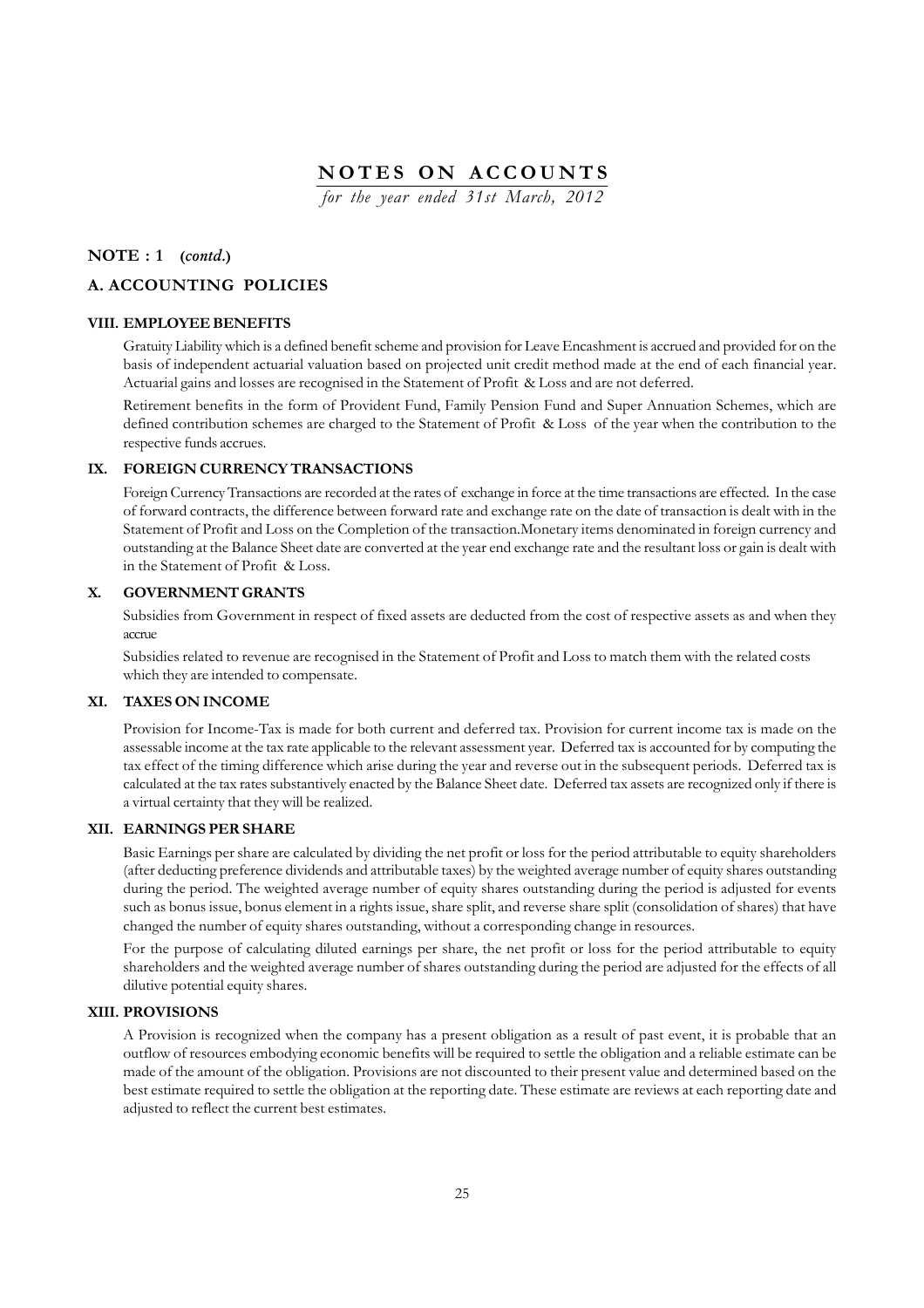*for the year ended 31st March, 2012*

### **NOTE : 1 (***contd.***)**

### **A. ACCOUNTING POLICIES**

### **XIV. CONTINGENT LIABILITIES**

A Contingent liability is a possible obligation that arises from past events whose existence will be confirmed by the occurrence or non-occurrence of one or more uncertain future events beyond the control of the company or a present obligation that is not recognized because it is not probable that an outflow of resources will be required to settle the obligation. A contingent liability also arises in extremely rare cases where there is a liability that cannot be recognized because it cannot be measured reliably. The company does not recognize a contingent liability but discloses its existence in the financial statements.

### **XV. EXPENDITURE ON NEW PLANTING**

Direct Expenditure on new planting of different crops (other than Minor Produce) including upkeep and maintenance expenditure on immature plants are capitalised under "Development".

### **XVI. EXPENDITURE ON REPLANTING**

Direct Expenditure on replanting of Tea including upkeep and maintenance expenditure on immature plants is charged to the Statement of Profit and Loss with credit as to Subsidy on replanting of Tea as Revenue.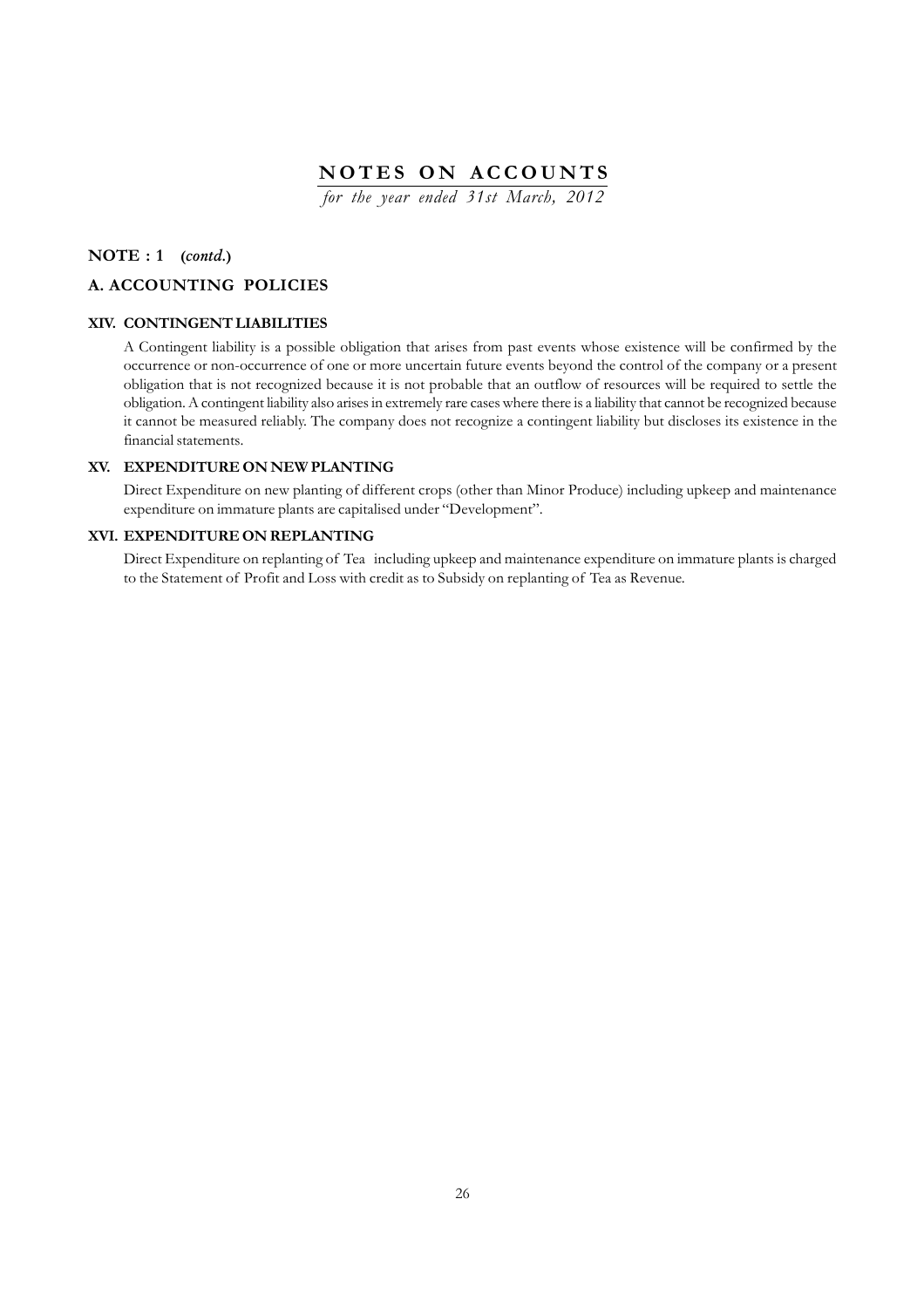*of the Balance Sheet as at 31st March 2012*

|                                                                                      |                                 |            | As at                           | As at       |
|--------------------------------------------------------------------------------------|---------------------------------|------------|---------------------------------|-------------|
|                                                                                      |                                 |            | 31.03.2012                      | 31.03.2011  |
|                                                                                      |                                 |            | Rs.                             | Rs.         |
| NOTE: 2                                                                              |                                 |            |                                 |             |
| <b>SHARE CAPITAL</b>                                                                 |                                 |            |                                 |             |
| a. Authorised                                                                        |                                 |            |                                 |             |
| 9,00,000 - Equity Shares of Rs.10/- each                                             |                                 |            | 90,00,000                       | 90,00,000   |
| 3,50,000 - 5 % Preference Shares of Rs.10/- each                                     |                                 |            | 35,00,000                       | 35,00,000   |
|                                                                                      |                                 |            | 1,25,00,000                     | 1,25,00,000 |
| b. Issued, Subscribed and Paid - up                                                  |                                 |            |                                 |             |
| 6,27,350 - Equity Shares of Rs.10/- each.                                            |                                 |            | 62,73,500                       | 62,73,500   |
| c. Number of Shares at the beginning of the year                                     |                                 |            | 6,27,350                        | 6,27,350    |
| Add / Less : Shares Issued / buyback etc                                             |                                 |            | <b>Nil</b>                      | Nil         |
| Number of shares at the end of the year                                              |                                 |            | 6,27,350                        | 6,27,350    |
| d. Details of Shareholders holding more than 5% of<br>equity shares as on 31.03.2012 |                                 |            |                                 |             |
|                                                                                      |                                 | 31.03.2012 | 31.03.2011                      |             |
| Name of Shareholder                                                                  | No. of Shares held % of Holding |            | No. of Shares held % of Holding |             |
| Mr. Ajit Thomas                                                                      | 4, 10, 353                      | 65.41%     | 4,09,353                        | 65.25%      |

*No bonus shares / Buy back of shares in last 5 years*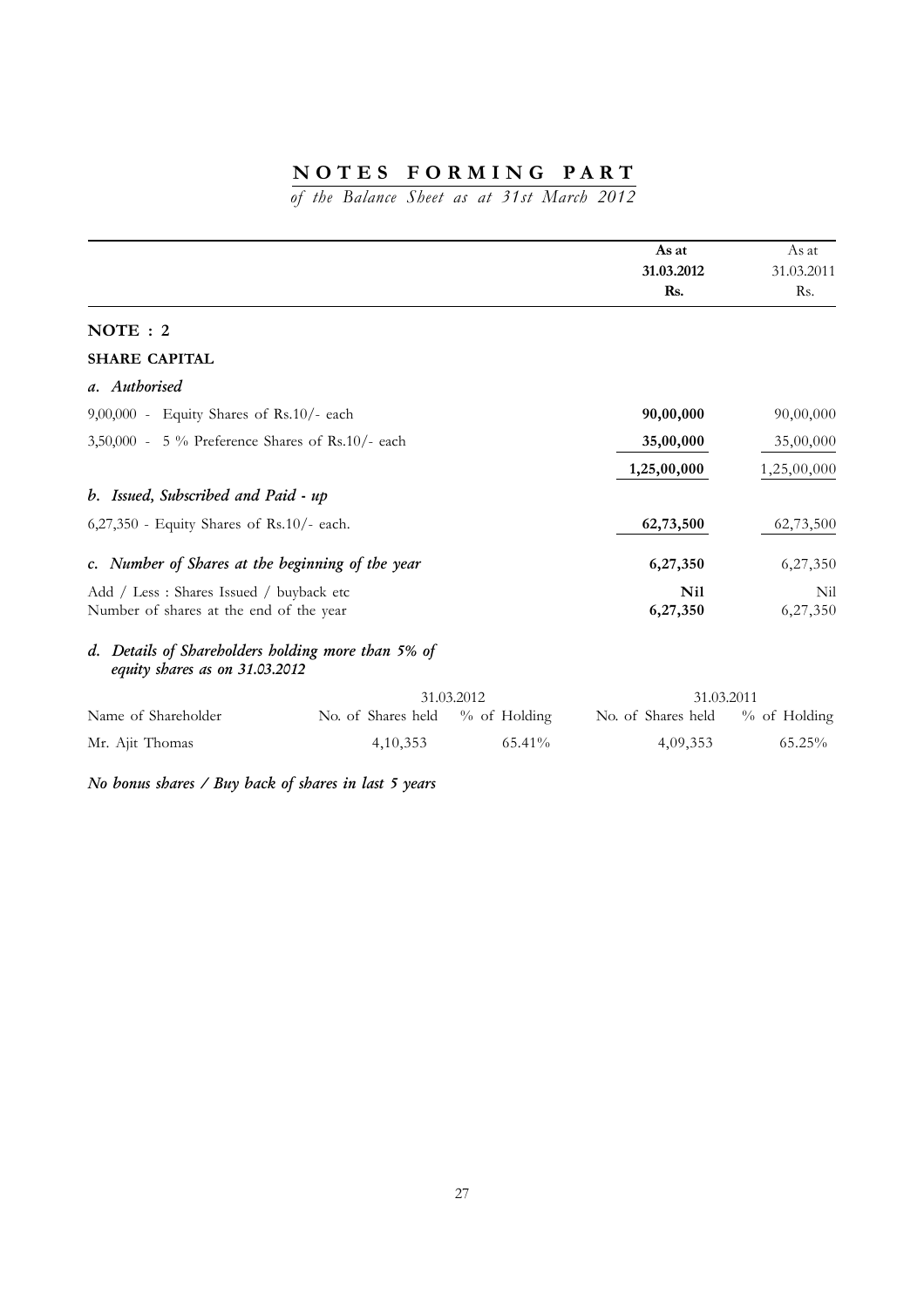|                                                                                            |                 | As at           | As at        |
|--------------------------------------------------------------------------------------------|-----------------|-----------------|--------------|
|                                                                                            |                 | 31.03.2012      | 31.03.2011   |
|                                                                                            |                 | Rs.             | Rs.          |
| NOTE: 3                                                                                    |                 |                 |              |
| <b>RESERVES AND SURPLUS</b>                                                                |                 |                 |              |
| Capital Redemption Reserve<br>As per last Balance Sheet                                    |                 | 27,26,500       | 27,26,500    |
| General Reserve                                                                            |                 |                 |              |
| As per last Balance Sheet                                                                  | 22, 11, 40, 800 |                 |              |
| Add: Transfer from Profit & Loss Account                                                   | 6,00,00,000     |                 |              |
|                                                                                            |                 | 28, 11, 40, 800 | 22,11,40,800 |
| <b>Surplus</b>                                                                             |                 |                 |              |
| Balance in Profit and Loss Account                                                         |                 | 14,26,61,621    | 2,84,93,459  |
| Add : Surplus Brought forward from previous year                                           |                 | 20,41,770       | 44,85,139    |
|                                                                                            |                 | 14,47,03,391    | 3,29,78,598  |
| Appropriations                                                                             |                 |                 |              |
| Transfer of General Reserve                                                                |                 | 6,00,00,000     | 2,00,00,000  |
| Special Interim dividend on Equity shares @ Rs.100/- per Share<br>(Previous year - Nil)    |                 | 6,27,35,000     | Nil          |
| Tax on Special Interim dividend                                                            |                 | 1,01,77,185     | Nil          |
| Proposed Dividend on Equity shares @ Rs. 10/- per Share<br>(Previous year @ Rs.15/- share) |                 | 62,73,500       | 94,10,250    |
| Provision for tax on final dividend                                                        |                 | 10,17,719       | 15,26,578    |
| Net surplus in the statement of Profit & Loss                                              |                 | 44,99,987       | 20,41,770    |
|                                                                                            |                 | 28,83,67,287    | 22,59,09,070 |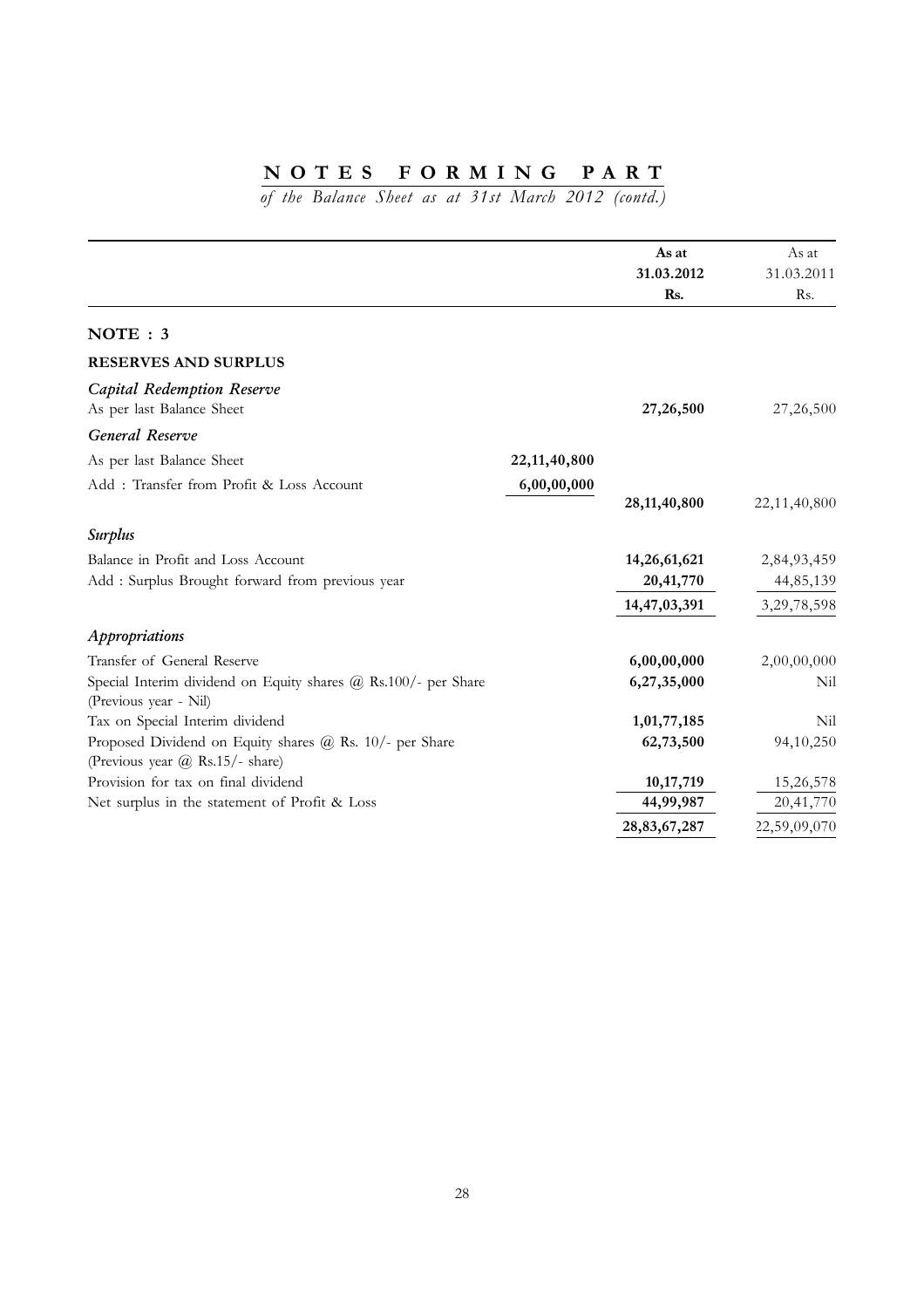|                                                                                                                                                                                                                                                                                                                                                   | As at<br>31.03.2012<br>Rs. | As at<br>31.03.2011<br>Rs. |
|---------------------------------------------------------------------------------------------------------------------------------------------------------------------------------------------------------------------------------------------------------------------------------------------------------------------------------------------------|----------------------------|----------------------------|
| NOTE: 4                                                                                                                                                                                                                                                                                                                                           |                            |                            |
| <b>NON CURRENT LIABILITIES</b>                                                                                                                                                                                                                                                                                                                    |                            |                            |
| a. Long - Term borrowings<br>From Banks                                                                                                                                                                                                                                                                                                           | 32,14,000                  | 32,14,000                  |
| (The Company's borrowing facilities comprising Term Loan<br>facility of Rs. 1,82,75,000/- at the interest rate of 11.25% secured<br>by hypothecation of Plant and machinery and other movable<br>assets at Estate. The repayment shall be in 72 equal installments<br>after initial repayment holiday of 48 months, commencing from<br>04.06.2013 |                            |                            |
| b. Long Term Provisions<br>Provision for Employee benefits                                                                                                                                                                                                                                                                                        |                            |                            |
| For Gratuity                                                                                                                                                                                                                                                                                                                                      | <b>Nil</b>                 | 24,28,664                  |
| For Leave Encashment                                                                                                                                                                                                                                                                                                                              | 6,12,566                   | 4,21,166                   |
|                                                                                                                                                                                                                                                                                                                                                   | 38,26,566                  | 60,63,830                  |
| NOTE: 5                                                                                                                                                                                                                                                                                                                                           |                            |                            |
| <b>CURRENT LIABILITIES</b>                                                                                                                                                                                                                                                                                                                        |                            |                            |
| a. Short - Term borrowings                                                                                                                                                                                                                                                                                                                        | 39,60,392                  | 92, 30, 837                |
| (The Company's borrowing facilities comprising cash credit facility<br>of Rs. 2,75,00,000 at the interest rate of 11.40% secured by<br>hyothecation of stock-in-Trade, Standing Crops, Book Debts,<br>in Vehicles and also equitable mortgage of Katary Estate with<br>Buildings thereon.)                                                        |                            |                            |
| b. Trade Payable                                                                                                                                                                                                                                                                                                                                  |                            |                            |
| Sundry Creditors<br>(Refer note No. 24 for details of dues to micro and small enterprise.)                                                                                                                                                                                                                                                        | 5,66,660                   | 80,250                     |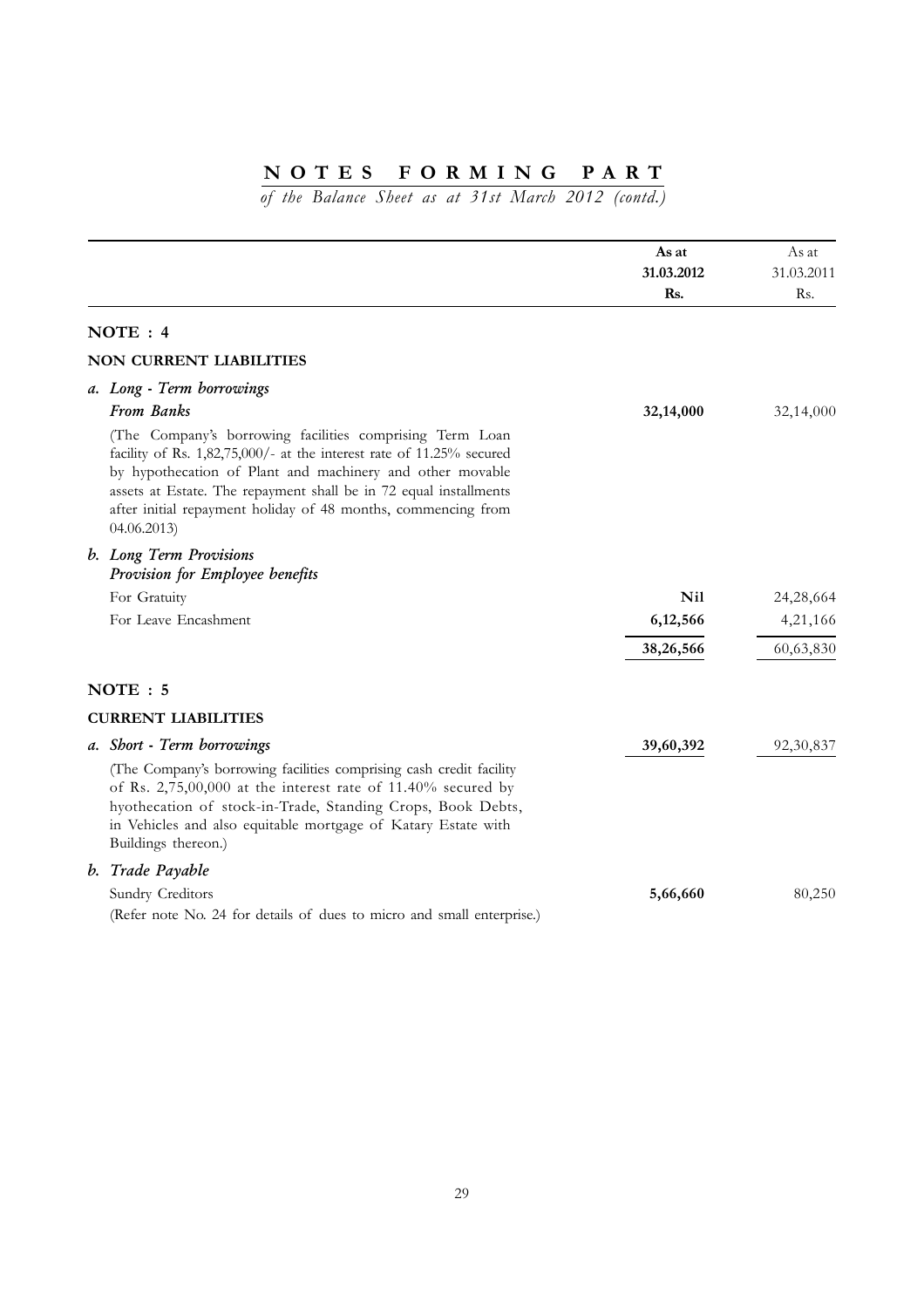|                                        | As at<br>31.03.2012 | As at<br>31.03.2011 |
|----------------------------------------|---------------------|---------------------|
|                                        | Rs.                 | Rs.                 |
| c. Other Current Liabilities           |                     |                     |
| Investor Education and Protection Fund |                     |                     |
| - Unpaid Dividend                      | 88, 84, 530         | 26,48,929           |
| - Unclaimed Matured Deposits           | Nil                 | Nil                 |
| Unpaid Preference Capital              | 2,25,110            | 2,26,110            |
| Interest accrued but not due on loans  | <b>Nil</b>          | 7,468               |
| Current Maturities of Long Term Debts  | <b>Nil</b>          | 1,36,760            |
| Other current liabilities              | 1,23,42,527         | 85,08,639           |
|                                        | 2, 14, 52, 167      | 1,15,27,906         |
| d. Short - Term Provisions             |                     |                     |
| Provision for Employee benefits        |                     |                     |
| For Leave Encashment                   | 19,252              | 13,026              |
| <b>Other Provisions</b>                |                     |                     |
| For Taxation                           | 2,52,95,991         | 78,98,100           |
| For Proposed Dividend on Equity Shares | 62,73,500           | 94,10,250           |
| For Tax on Dividend                    | 10, 17, 719         | 15,26,578           |
|                                        | 3,26,06,462         | 1,88,47,954         |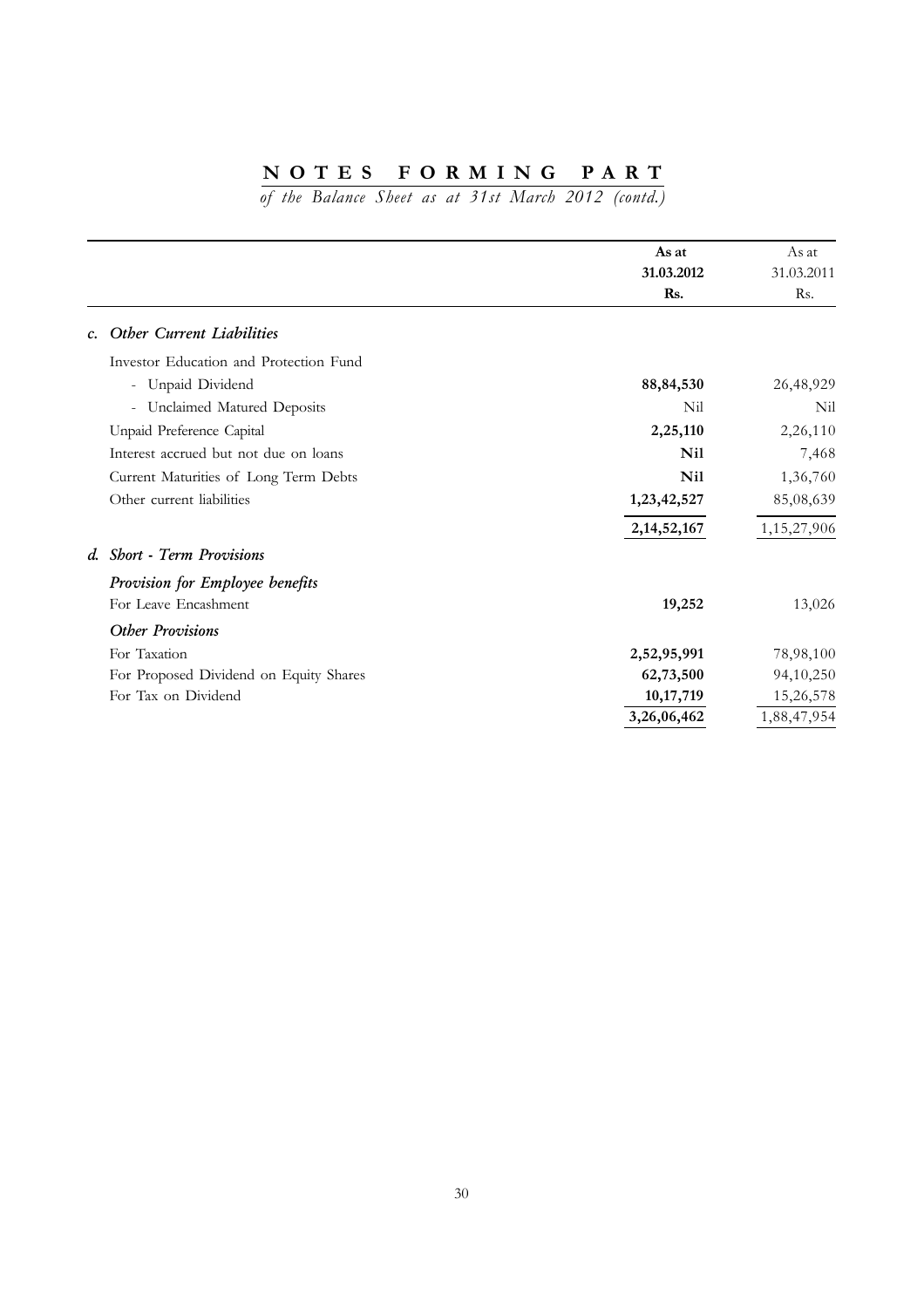$\frac{\mathbf{N} \mathbf{O} \mathbf{T} \mathbf{E} \mathbf{S}}{g f h b e} \frac{\mathbf{F} \mathbf{O} \mathbf{R} \mathbf{M} \mathbf{I} \mathbf{N} \mathbf{G} \mathbf{P} \mathbf{A} \mathbf{R} \mathbf{T}}{g f h b e} \frac{\mathbf{F} \mathbf{O} \mathbf{M} \mathbf{M} \mathbf{M} \mathbf{M} \mathbf{S}}{g h e t a s a t } \frac{\partial \mathbf{M} \mathbf{M} \mathbf{M} \mathbf{S}}{g h t a t b} \frac{\partial \mathbf{D} \mathbf{S}}{2$ **NOTES FORMING PART**

*of the Balance Sheet as at 31st March 2012 (contd.)*

 $NOTE: 6$ **NOTE : 6**

TANGIBLE ASSETS<br>TANGIBLE ASSETS **TANGIBLE ASSETS**

|                        |                     | GROSS <sub>1</sub>      | BLOCK      |                            |                     | DEPRECIATION         |           |                   |                                                        | NET BLOCK          |
|------------------------|---------------------|-------------------------|------------|----------------------------|---------------------|----------------------|-----------|-------------------|--------------------------------------------------------|--------------------|
| Description            | As at<br>01.04.2011 | Additions               | Deductions | 31.03.2012<br>As at        | Up to<br>31.03.2011 | For<br>the year      | Withdrawn | 31.3.2012<br>Upto | As at<br>31.3.2012                                     | As at<br>31.3.2011 |
|                        | ŘS.                 | Řs.                     | Ŗs.        | Rs.                        | ż.                  | ŘS.                  | Rs.       | Ř.                | ż                                                      | Ř.                 |
| Land and Development   |                     | 52,54,316 2,14,16,843   | ł          | 2,66,71,159                |                     |                      |           |                   | 2,66,71,159                                            | 52,54,316          |
| <b>Buildings</b>       | 2,81,95,727         | 99,07,457               | ł          | 3,81,03,184                | 1,49,61,108         | 10,74,169            | ł         | 1,60,35,277       | 2,20,67,907                                            | 1,32,34,619        |
| Machinery              | 4,60,27,533         | 36,75,458               | ł          | 4,97,02,991                | 3,93,40,151         | 20,30,513            |           | $-4,13,70,664$    | 83,32,327                                              | 66,87,382          |
| Furniture and Fittings | 40,90,444           | 2,95,912                | i          | 43,86,356                  | 36,11,246           | 1,01,569             |           | 37,12,815         | 6,73,541                                               | 4,79,198           |
| Vehicles               | 1,58,99,454         | 8,35,494                |            | $8,54,200$ 1,58,80,748     | 80,99,245           | $20,71,157$ 7,14,132 |           | 94,56,270         | 64,24,478                                              | 78,00,209          |
|                        |                     | 9,94,67,474 3,61,31,164 |            | $8,54,200$ 13, $47,44,438$ | 6,60,11,750         |                      |           |                   | 52,77,408 7,14,132 7,05,75,026 6,41,69,412 3,34,55,724 |                    |
| Previous year          |                     | 9,72,99,826 29,15,704   |            | $7,48,056$ 9,94,67,474     | 6,11,19,837         |                      |           |                   | 51,99,773 3,07,860 6,60,11,750 3,34,55,724 3,61,79,990 |                    |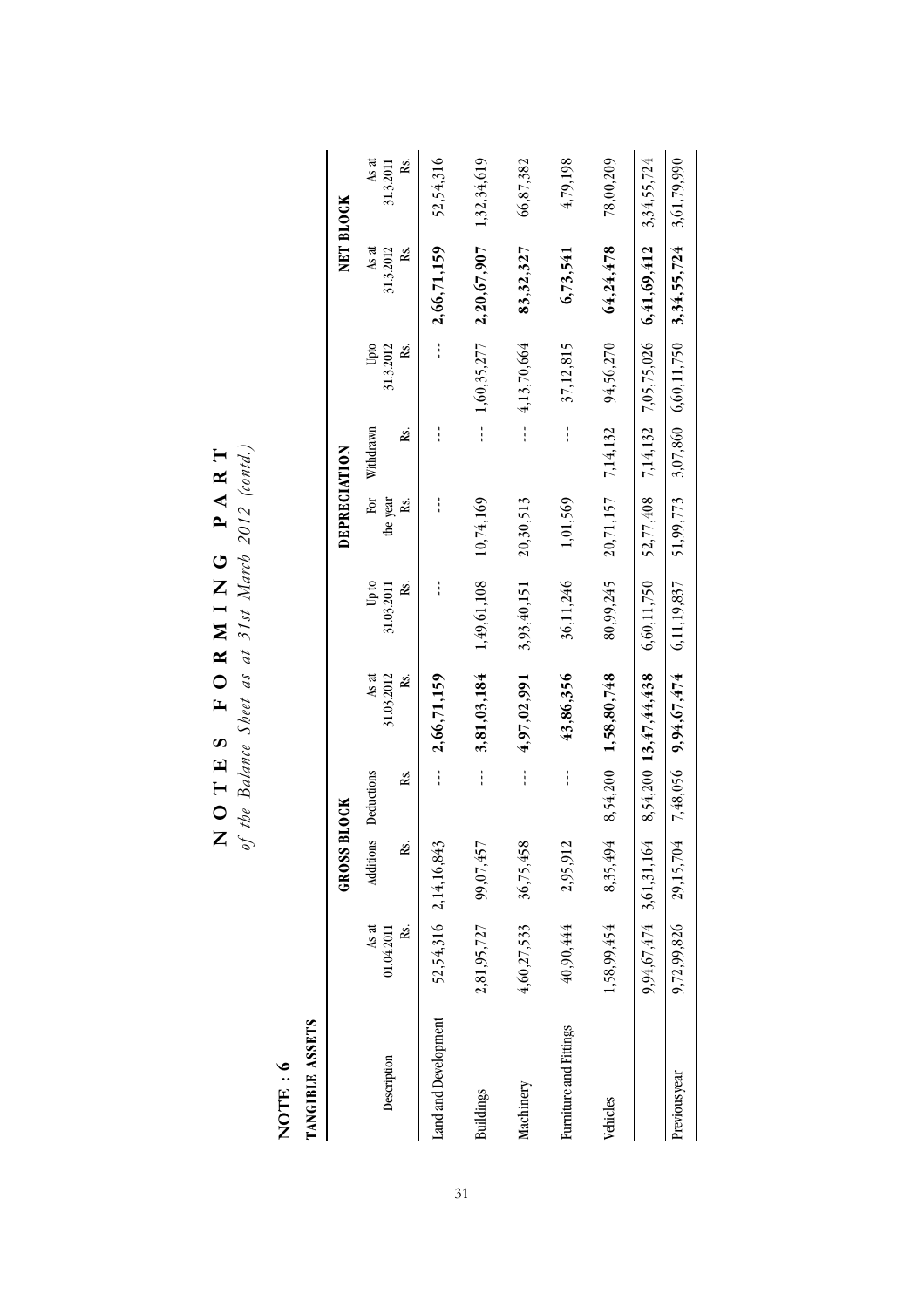|                            | NOTE:7                                                                                                                           | $\vdash$<br>$\circ$<br>Z | $\mathbf{L}$<br>S<br>$\mathbf{E}$ | Z<br>$\mathbf{z}$<br>$\mathbf{\underline{\alpha}}$<br>C | $\mathbf{p}$<br>$\circ$ | $R$ T<br>$\blacktriangleleft$ |               |                       |                    |
|----------------------------|----------------------------------------------------------------------------------------------------------------------------------|--------------------------|-----------------------------------|---------------------------------------------------------|-------------------------|-------------------------------|---------------|-----------------------|--------------------|
|                            | Non Current Investments - At Cost                                                                                                | of the Balance           | Sheet                             | 31st March<br>аt<br>$\mathcal{U}$                       | 2012                    | (contd.)                      |               |                       |                    |
|                            |                                                                                                                                  |                          | As on 01.04.2011                  | Additions                                               |                         |                               | Deductions    |                       | As on 31.03.2012   |
|                            | Description                                                                                                                      | No.of<br>shares/Units    | Amount<br>Rs.                     | No.of<br>shares/Units                                   | Amount<br>Rs.           | No.of<br>shares/Units         | Amount<br>Rs. | No.of<br>shares/Units | Amount<br>Rs.      |
|                            | SHARES IN COMPANIES - LONG TERM (#)<br>(A) EQUITY SHARES (FULLY PAID):                                                           |                          |                                   |                                                         |                         |                               |               |                       |                    |
|                            | $(i)$ QUOTED:                                                                                                                    |                          |                                   |                                                         |                         |                               |               |                       |                    |
|                            | L. J. International Ltd.                                                                                                         | 64                       | 313                               |                                                         |                         |                               |               | $\Im$                 | 313                |
|                            | The Devshola (Niligiri) Tea Estates Co. Ltd.                                                                                     | 134<br>193               | 1,284<br>6,172                    |                                                         |                         |                               |               | 134<br>193            | 1,284<br>6,172     |
|                            | The Periakaramalai Tea & Produce Co. Ltd.<br>AVT Natural Products Ltd.                                                           | 38,07,100                | 3,23,70,835                       |                                                         |                         | 7,61,420                      | 64,74,167     | 30,45,680             | 2,58,96,668        |
|                            |                                                                                                                                  |                          | 3,23,78,604                       |                                                         |                         |                               | 64,74,167     |                       | 2,59,04,437        |
|                            | Less : Diminution in value                                                                                                       |                          | 6.167                             |                                                         |                         |                               |               |                       | 6.167              |
|                            |                                                                                                                                  |                          | 3,23,72,437                       |                                                         |                         |                               | 64,74,167     |                       | 2,58,98,270        |
|                            | (ii) UNQUOTED:                                                                                                                   |                          |                                   |                                                         |                         |                               |               |                       |                    |
|                            | AVT McCormick Ingredients Pvt. Ltd. (*)                                                                                          | 31,50,000                | 3,15,00,000                       |                                                         |                         |                               |               | 31,50,000             | 3,15,00,000        |
|                            | Midland Corporate Advisory Services Pvt Ltd. (*)                                                                                 | 2,50,000                 | 25,00,000                         |                                                         |                         |                               |               | 2,50,000              | 25,00,000          |
|                            | Midland Natural Pte Ltd. (US \$ 1 / Share) (*)<br>Tea Serve Ltd. (Rs. 5000 / Share)                                              |                          | 5,000                             | 2,00,000                                                | 90,20,000               |                               |               | 2,00,000              | 5,000<br>90,20,000 |
|                            |                                                                                                                                  |                          | 3,40,05,000                       |                                                         | 90,20,000               |                               |               |                       | 4,30,25,000        |
|                            | SHARES (UNQUOTED):<br>(B) REDEEMABLE PREFERENCE                                                                                  |                          |                                   |                                                         |                         |                               |               |                       |                    |
|                            | (5% Cumulative Redeemable Perference Shares)<br>AVT Infotech Private Limited (*)                                                 | 10,00,000                | 1,00,00,000                       |                                                         |                         |                               |               | 10,00,000             | 1,00,00,000        |
|                            | (C) SUBSCRIBED PENDING ALLOTMENT :                                                                                               |                          |                                   |                                                         |                         |                               |               |                       |                    |
|                            | Midland Natural Pte. Ltd.                                                                                                        |                          | 90,20,000                         |                                                         |                         |                               | 90,20,000     |                       |                    |
| $\dot{\mathbf{z}}$         | IN IMMOVABLE PROPERTIES<br>Value of Land                                                                                         |                          | 2,35,44,890                       |                                                         | 2,69,81,805             |                               | 2,35,44,890   |                       | 2,69,81,805        |
|                            |                                                                                                                                  |                          | 10,89,42,32                       |                                                         | 3,60,01,805             |                               | 3,90,39,057   |                       | S<br>10,59,05,07   |
|                            |                                                                                                                                  |                          |                                   | 31.03.2012                                              |                         | 31.03.2011                    |               |                       |                    |
| Ξ                          | Aggregate amount of Quoted investments                                                                                           |                          |                                   | 2,59,04,437                                             |                         | 3,23,78,604                   |               |                       |                    |
| $\widehat{c}$              | (Market Value - Rs. 1,09,46,56,550/- Previous year<br>Aggregate amount of Unquoted investments                                   | Rs. 42,37,55,488/-)      |                                   | 5,30,25,000                                             |                         | 4,40,05,000                   |               |                       |                    |
| $\odot$                    | Aggregate amount of shares subsribed pending allotment                                                                           |                          |                                   |                                                         |                         | 90,20,000                     |               |                       |                    |
| $\textcircled{\texttt{f}}$ | Aggregate amount of immovable properties                                                                                         |                          |                                   | 2,69,81,805                                             |                         | 2,35,44,890                   |               |                       |                    |
|                            |                                                                                                                                  |                          |                                   | 10,59,11,242                                            |                         | 10,89,48,494                  |               |                       |                    |
|                            | Less : Aggregate provision of diminution in value of investments                                                                 |                          |                                   | 6,167<br>10,59,05,075                                   |                         | 6,167<br>10,89,42,327         |               |                       |                    |
| $(*)$                      | The right to transfer shares is restricted under Section 3(iii) (a) of the Companies Act, 1956, being Private Limited Companies. |                          |                                   |                                                         |                         |                               |               |                       |                    |
| $(\ddot{t})$               | Face value of Equity Shares is Rs. 10/- fully paid up unless otherwise stated.                                                   |                          |                                   |                                                         |                         |                               |               |                       |                    |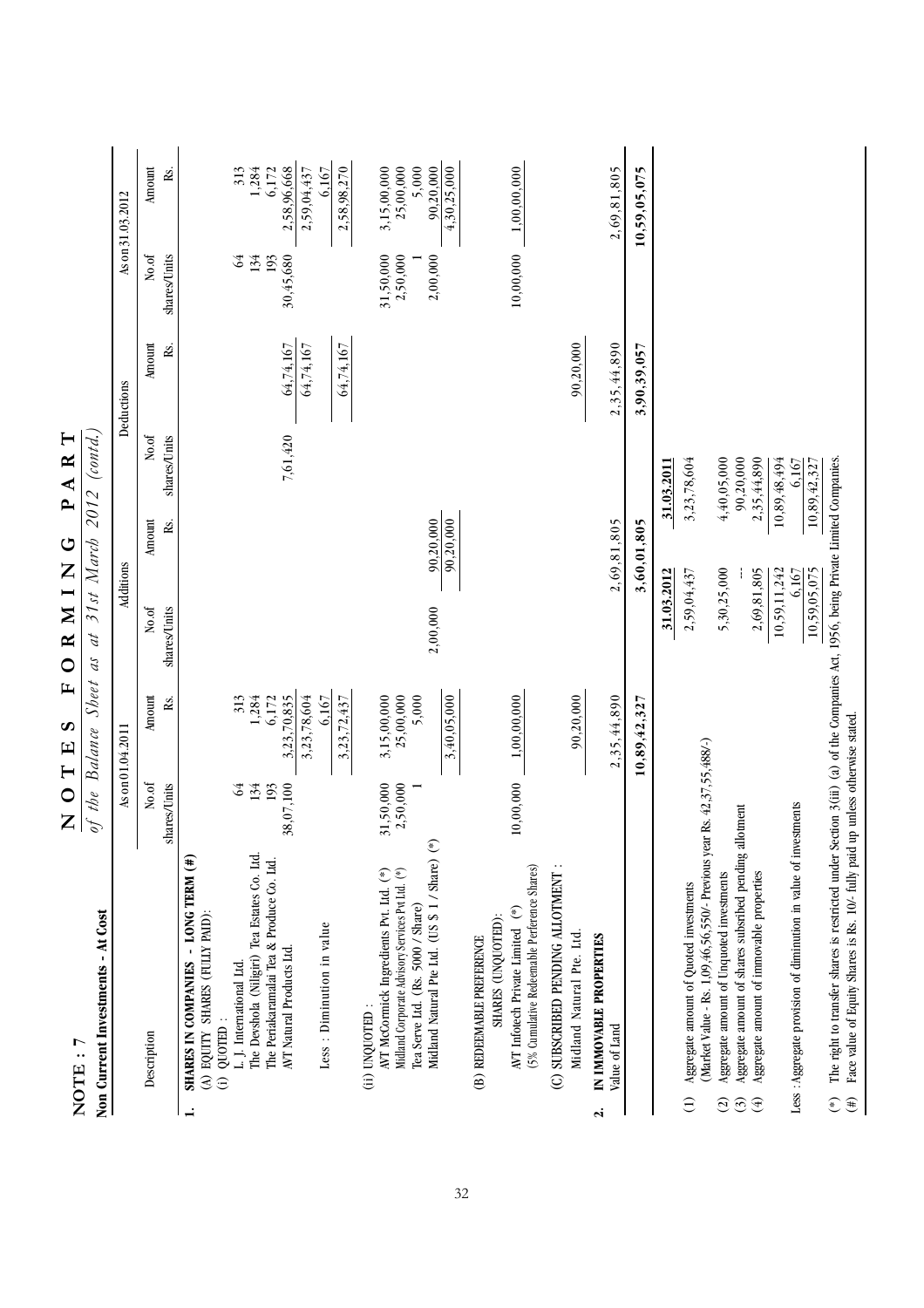| NOTE:8                                             |                       |                  | of the Balance Sheet as at 21st Indren 2012 (conta.) |               |                       |               |                       |                           |
|----------------------------------------------------|-----------------------|------------------|------------------------------------------------------|---------------|-----------------------|---------------|-----------------------|---------------------------|
| Current Investments - Lower of Cost and Fair Value |                       |                  |                                                      |               |                       |               |                       |                           |
|                                                    |                       | As on 01.04.2011 |                                                      | Additions     |                       | Deductions    |                       | As on 31.03.2012          |
| T<br>Description                                   | No.of<br>shares/Units | Amount<br>Rs.    | No.of<br>shares/Units                                | Amount<br>Rs. | shares/Units<br>No.of | Amount<br>Rs. | No.of<br>shares/Units | Amount<br>Rs.             |
| SHARES IN COMPANIES - SHORT TERM - AT COST : #     |                       |                  |                                                      |               |                       |               |                       |                           |
| (A) EQUITY SHARES - QUOTED:                        |                       |                  |                                                      |               |                       |               |                       |                           |
| Aban Lloyd Chiles Offshore Ltd.                    |                       | 32,83,242        |                                                      |               |                       |               | 3,000                 |                           |
| Tata Consultancy Services Ltd. (Re. 1 / share)     | $3,000$<br>$2,432$    | 5,16,800         |                                                      |               |                       |               | 2,432                 | $32,83,242$<br>5, 16, 800 |
| Great Eastern Shipping Co. Ltd                     | 1,800                 | 4,95,347         |                                                      |               |                       |               | 1,800                 | 4,95,347                  |
| Hindustan Petroleum Corporation Ltd.               | $\frac{400}{5}$       | 1,37,720         |                                                      |               | 400                   | 1,37,720      |                       |                           |
| IL & FS Investment Managers Ltd.                   | 6,000                 | 2,09,512         |                                                      |               |                       |               | 6,000                 | 2,09,512                  |
| IL & FS Transportation Networks Ltd.               | 1,000                 | 2,25,883         |                                                      |               |                       |               | 1,000                 | 2,25,883                  |
| Nava Bharat Ventures Ltd.                          | $200\,$               | 52,725           | 550                                                  | $1,00,183$    |                       |               | 750                   | 1,52,908                  |
| NHPC Ltd.                                          | 2,000                 | 49,367           |                                                      |               |                       |               | 2,000                 | 49,367                    |
| Noida Toll Bridge Co. Ltd.                         | 10,000                | 2,75,084         | 8,400                                                | 2,00,877      |                       |               | 18,400                | 4,75,961                  |
| K S Oils Ltd.                                      | 3,000                 | 99,784           | 15,750                                               | 1,53,115      | 18,750                | 2,52,899      |                       |                           |
| Escorts Ltd.                                       | 1,000                 | 1,11,506         | 10,150                                               | 9,29,053      |                       |               | 11,150                | 10,40,559                 |
| J K Lakshmi Cements Ltd.                           | 2,500                 | 1,07,564         |                                                      |               | 2,500                 | 1,07,564      |                       |                           |
| <b>MOIL</b> Limited                                |                       |                  |                                                      | 5,29,754      |                       |               | 1,470                 | 5,29,754                  |
| Mangalam Cements Ltd.                              |                       |                  | $1,470$<br>$3,700$<br>$1,520$<br>$2,150$<br>$3,200$  | 3,97,543      | 3,700                 | 3,97,543      |                       |                           |
| Piramal Healthcare Ltd.                            |                       |                  |                                                      | 6,19,497      |                       |               | 1,520                 | 6, 19, 497                |
| Geodesic Ltd.                                      |                       |                  |                                                      | 1,48,832      | 2,150                 | 1,48,832      |                       |                           |
| JK Paper Ltd.                                      |                       |                  |                                                      | 1,50,903      |                       |               | 3,200                 | 1,50,903                  |
| IL & FS Investment Managers Ltd.                   |                       |                  |                                                      |               |                       |               |                       |                           |
| (formerly IL & FS Venture Corporation Ltd.)        |                       |                  | 6,600                                                | 1,98,760      |                       |               | 6,600                 | 1,98,760                  |
| Zodiac Clothing Co. Ltd.                           |                       |                  | 300                                                  | 63,489        |                       |               |                       | 63,489                    |
| Navin Flourine International Ltd.                  |                       |                  | $260\,$                                              | 99,960        |                       |               | $\frac{300}{260}$     | 99,960                    |
| Amtek Auto Ltd.                                    |                       |                  | 550                                                  | 49,120        |                       |               | 550                   | 49,120                    |
|                                                    |                       | 55,64,534        |                                                      | 36,41,086     |                       | 10,44,558     |                       | 81,61,062                 |
| Less : Diminution in value                         |                       | 16,45,161        |                                                      |               |                       |               |                       | 16.45.161                 |
|                                                    |                       | 39,19,373        |                                                      | 36,41,086     |                       | 10,44,558     |                       | 65,15,901                 |

 $\frac{N}{\omega f}$   $\frac{N}{\omega h}$   $\frac{N}{B}$   $\frac{N}{B}$   $\frac{N}{B}$   $\frac{N}{B}$   $\frac{N}{B}$   $\frac{N}{B}$   $\frac{N}{B}$   $\frac{N}{B}$   $\frac{N}{B}$   $\frac{N}{B}$   $\frac{N}{B}$   $\frac{N}{B}$   $\frac{N}{B}$   $\frac{N}{B}$   $\frac{N}{B}$   $\frac{N}{B}$   $\frac{N}{B}$   $\frac{N}{B}$   $\frac{N}{B}$   $\frac{N}{B$ **NOTES FORMING PART**

*of the Balance Sheet as at 31st March 2012 (contd.)*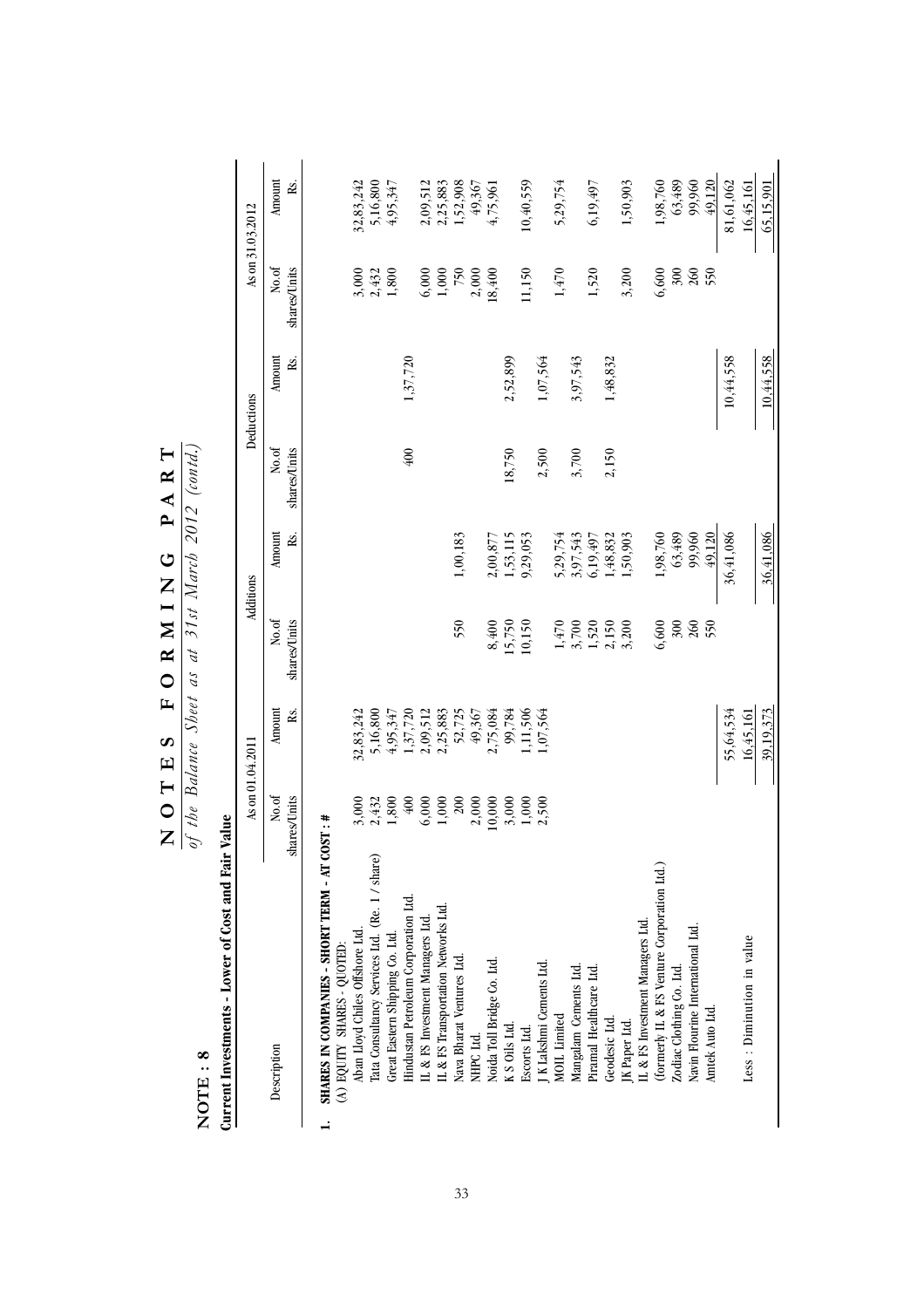|    |                                                                                                                                         |                       | As on 01.04.2011        |                               | Additions                               |                          | Deductions    |                              | As on 31.03.2012                       |
|----|-----------------------------------------------------------------------------------------------------------------------------------------|-----------------------|-------------------------|-------------------------------|-----------------------------------------|--------------------------|---------------|------------------------------|----------------------------------------|
|    | $\mathsf{I}$<br>Description                                                                                                             | No.of<br>shares/Units | Amount<br>Rs.           | No.of<br>shares/Units         | Amount<br>Rs.                           | shares/Units<br>No.of    | Amount<br>Rs. | No.of<br>shares/Units        | Amount<br>Rs.                          |
| ۵á | Sundaram BNP Paribas Energy Opportunities Fund<br><b>MUTUAL FUNDS (QUOTED)</b>                                                          | 2,50,000              | 25,00,000               |                               |                                         |                          |               | 2,50,000                     | 25,00,000                              |
|    | Franklin Templeton Mutual Fund                                                                                                          |                       |                         |                               |                                         |                          |               |                              |                                        |
|    | Treasury Management Account Regular Plan<br>- Daily Dividend Reinvestment                                                               | 437                   | 6,61,078                | 5                             | 6,993                                   | 442                      | 6,68,071      | ł                            | ł                                      |
|    | - Treasury Advance Plan -Daily Dividend<br>ICICI Prudential Blended Plan B<br>HDFC Cash Management Fund                                 | 14,07,746             | 1,41,21,800             | 14,26,916                     | 1,43,14,107                             | 28,34,662                | 2,84,35,907   | ł                            | ł                                      |
|    | Institutional Dividend Option - II                                                                                                      | 30,19,285             | 3,13,06,834             | 37,889                        | 3,94,267                                | 30,57,174                | 3,17,01,101   | ł                            |                                        |
|    | Goldman Sachs Liquid Exchange Traded Scheme<br>Templetion India Low duration - DM Dividend<br>ICICI Prudential Flexible Income          |                       |                         | 51,22,648<br>21,94,883<br>687 | 23,20,57,438<br>6,87,193<br>5,29,50,231 | 19,97,440                | 21,11,99,303  | 51,22,648<br>1,97,443<br>687 | 2,08,58,135<br>6,87,193<br>5,29,50,231 |
|    |                                                                                                                                         |                       | 4,85,89,712             |                               | 30,04,10,229                            |                          | 27,20,04,382  |                              | 7,69,95,559                            |
|    | Less : Diminution in value                                                                                                              |                       | 4,17,525<br>4,81,72,187 |                               | 1,56,750<br>30,02,53,479                |                          | 27,20,04,382  |                              | 5,74,275<br>7,64,21,284                |
|    |                                                                                                                                         |                       | 5,20,91,560             |                               | 30,38,94,565                            |                          | 27,30,48,940  |                              | 8,29,37,185                            |
|    |                                                                                                                                         |                       |                         | 31.03.2012                    |                                         | 31.03.2011               |               |                              |                                        |
|    | (1) Aggregate amount of Quoted investments                                                                                              |                       |                         | 8,51,56,621                   |                                         | 5,41,54,246              |               |                              |                                        |
|    | (Market Value - Rs. 8,47,34,023/- Previous year Rs. 5,45,92,428/-)<br>Less : Aggregate provision for diminution in value of investments |                       |                         | 8,29,37,185                   | 22,19,436                               | 20,62,686<br>5,20,91,560 |               |                              |                                        |

(#) Face value of Equity Shares is Rs. 10/- fully paid up unless otherwise stated.

(#) Face value of Equity Shares is Rs. 10/- fully paid up unless otherwise stated.

 $\frac{\mathbf{N} \cdot \mathbf{O} \cdot \mathbf{T} \cdot \mathbf{E} \cdot \mathbf{S}}{\mathbf{O} \cdot \mathbf{E} \cdot \mathbf{B} \cdot \mathbf{C} \cdot \mathbf{C} \cdot \mathbf{D} \cdot \mathbf{A} \cdot \mathbf{C}} \cdot \frac{\mathbf{F} \cdot \mathbf{O} \cdot \mathbf{R} \cdot \mathbf{M} \cdot \mathbf{I} \cdot \mathbf{N} \cdot \mathbf{G} \cdot \mathbf{D} \cdot \mathbf{A} \cdot \mathbf{R} \cdot \mathbf{T}}{\mathbf{O} \cdot \mathbf{D} \cdot \mathbf{D} \cdot \mathbf{D}$ **NOTES FORMING PART**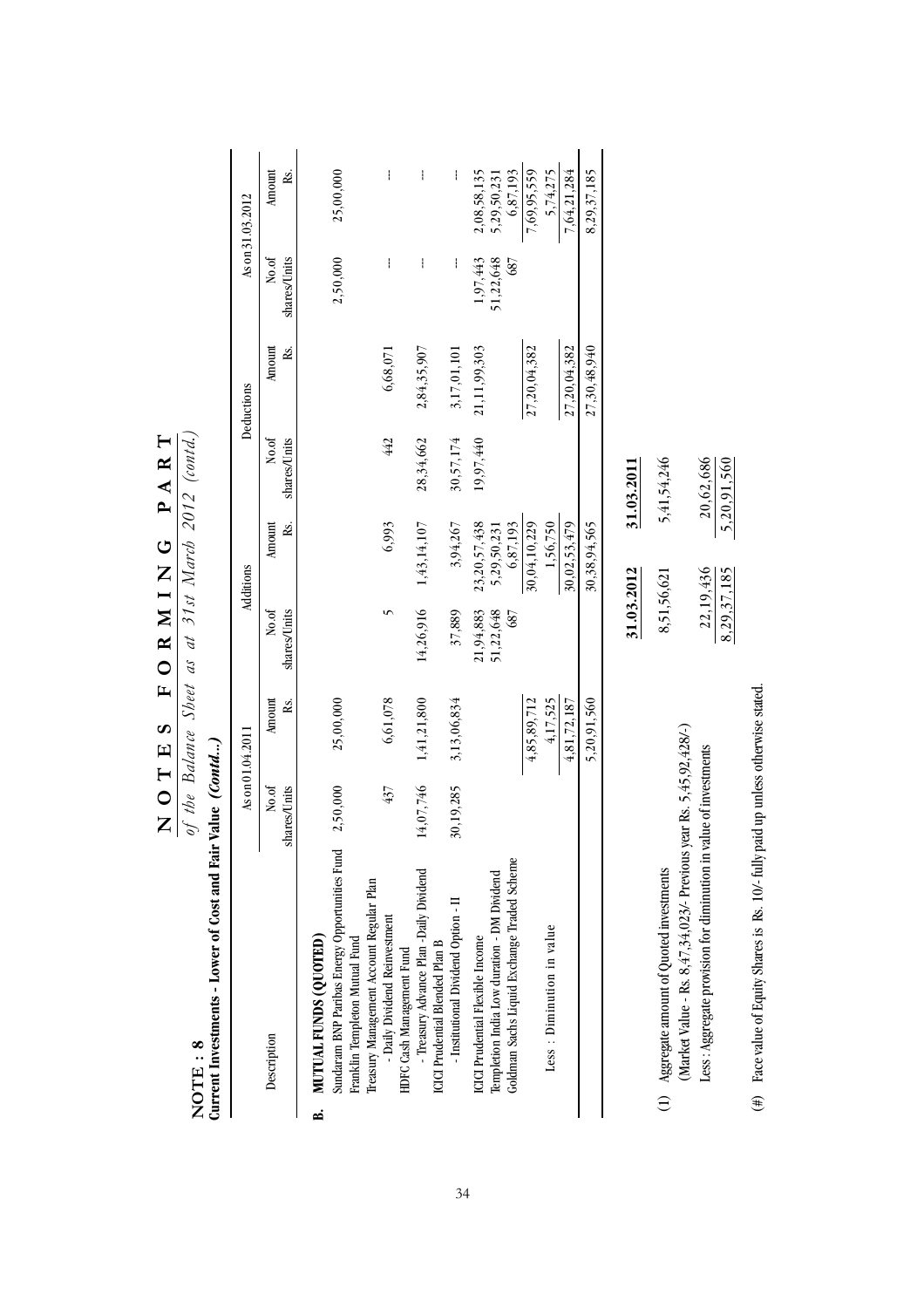|                                                                                                                                       | As at<br>31.03.2012<br>Rs. | As at<br>31.03.2011<br>Rs. |
|---------------------------------------------------------------------------------------------------------------------------------------|----------------------------|----------------------------|
| NOTE: 9                                                                                                                               |                            |                            |
| <b>INVENTORIES</b>                                                                                                                    |                            |                            |
| (Value at lower of cost and net realisable value)                                                                                     |                            |                            |
| Stores and Spares                                                                                                                     | 22,53,783                  | 39,24,928                  |
| Stock in Trade                                                                                                                        | 1,19,89,000                | 1,20,05,000                |
|                                                                                                                                       | 1,42,42,783                | 1,59,29,928                |
| NOTE : 10                                                                                                                             |                            |                            |
| <b>TRADE RECEIVABLES</b>                                                                                                              |                            |                            |
| Considered good - Unsecured:                                                                                                          |                            |                            |
| (a) Trade receivable outstanding for more than six month from                                                                         |                            |                            |
| the date they become due for payment                                                                                                  | <b>Nil</b>                 | Nil                        |
| (b) Other receivable                                                                                                                  | 2,54,46,616                | 2,62,18,053                |
|                                                                                                                                       | 2,54,46,616                | 2,62,18,053                |
| <b>NOTE</b> : 11                                                                                                                      |                            |                            |
| CASH AND CASH EQUIVALENTS                                                                                                             |                            |                            |
| Cash and stamps on hand                                                                                                               | 91,164                     | 1,79,261                   |
| Bank balances with Scheduled Banks                                                                                                    |                            |                            |
| In Current Account                                                                                                                    | 20,97,157                  | 48,90,091                  |
| In Deposit Account                                                                                                                    | 1,07,707<br>22,96,028      | 2,03,00,000<br>2,53,69,352 |
| With Scheduled Banks                                                                                                                  |                            |                            |
| In Dividend / Capital Refund Account                                                                                                  | 91,09,640                  | 28,75,039                  |
|                                                                                                                                       | 1,14,05,668                | 2,82,44,391                |
| Bank deposit with more than 12 months Maturity                                                                                        | Nil                        | Nil                        |
| <b>NOTE: 12</b>                                                                                                                       |                            |                            |
| SHORT - TERM LOANS AND ADVANCES<br>Considered good - Unsecured<br>Advances recoverable in cash or in kind or for value to be received |                            |                            |
| - Debts due by Officers of the Compay                                                                                                 | <b>Nil</b>                 | Nil                        |
| Others<br>$\overline{\phantom{a}}$                                                                                                    | 33,73,231                  | 20,87,809                  |
| Deposits:<br>(a) With NABARD under Tea Development Scheme                                                                             | 92,55,650                  | 63,05,650                  |
| (b) Other Deposits                                                                                                                    | 8,25,792                   | 6,66,370                   |
| Other Loans and Advances<br>Tax payments pending adjustment                                                                           | 1,94,16,933                | 37,20,734                  |
| MAT Credit Entitlement                                                                                                                | 1,96,00,000                | Nil                        |
|                                                                                                                                       | 5,24,71,606                | 1,27,80,563                |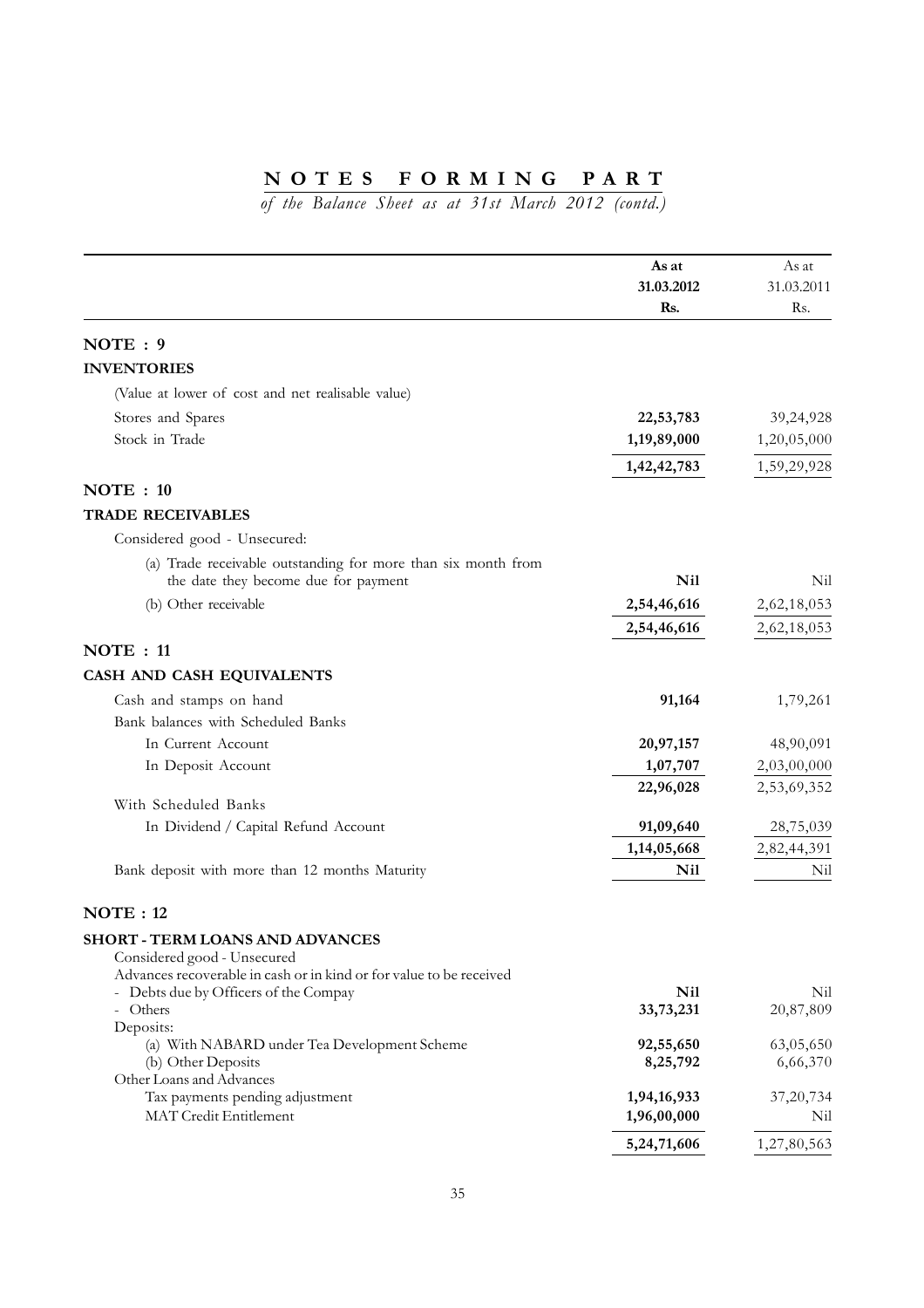# **NOTES FORMING PART OF THE STATEMENT**

*o f Profit and Loss for the year ended 31st March 2012*

|                                                                                                                  | For year ended<br>31.03.2012                                                       | For year ended<br>31.03.2011                                            |
|------------------------------------------------------------------------------------------------------------------|------------------------------------------------------------------------------------|-------------------------------------------------------------------------|
|                                                                                                                  | Rs.                                                                                | Rs.                                                                     |
| <b>NOTE: 13</b>                                                                                                  |                                                                                    |                                                                         |
| <b>REVENUE FROM OPERATIONS</b>                                                                                   |                                                                                    |                                                                         |
| Sale of Products                                                                                                 |                                                                                    |                                                                         |
| Tea<br>Tea Waste<br>Tea Subsidry<br><b>Exchange Fluctuations</b><br>Sale of Import Entitlements<br>Duty Drawback | 18,72,64,725<br>19,35,000<br>35,98,254<br>(19, 15, 431)<br>84, 19, 887<br>5,08,211 | 17,78,73,907<br>16,71,630<br>11,61,313<br>19,75,705<br>48,21,525<br>Nil |
|                                                                                                                  | 19,98,10,646                                                                       | 18,75,04,080                                                            |
| NOTE : 14                                                                                                        |                                                                                    |                                                                         |
| <b>OTHER INCOME</b>                                                                                              |                                                                                    |                                                                         |
| Dividend Income on                                                                                               |                                                                                    |                                                                         |
| Long Term<br>(i)                                                                                                 | 2,87,10,650                                                                        | 1,46,24,216                                                             |
| (ii)<br>Current                                                                                                  | 83, 35, 637                                                                        | 39,09,091                                                               |
| <b>Interest Received</b>                                                                                         | 5,46,667                                                                           | 3,48,177                                                                |
| Profit / (Loss) on Sales of Non Current Investment                                                               | 10, 12, 73, 238                                                                    | Nil                                                                     |
| Profit / (Loss) on Sales of Current Investments                                                                  | 7,68,734                                                                           | 39,600                                                                  |
| Profit on Sale of Assets                                                                                         | 17,624                                                                             | 30,804                                                                  |
| Miscellaneous Receipts                                                                                           | 88,627                                                                             | 2,73,550                                                                |
|                                                                                                                  | 13,97,41,177                                                                       | 1,92,25,438                                                             |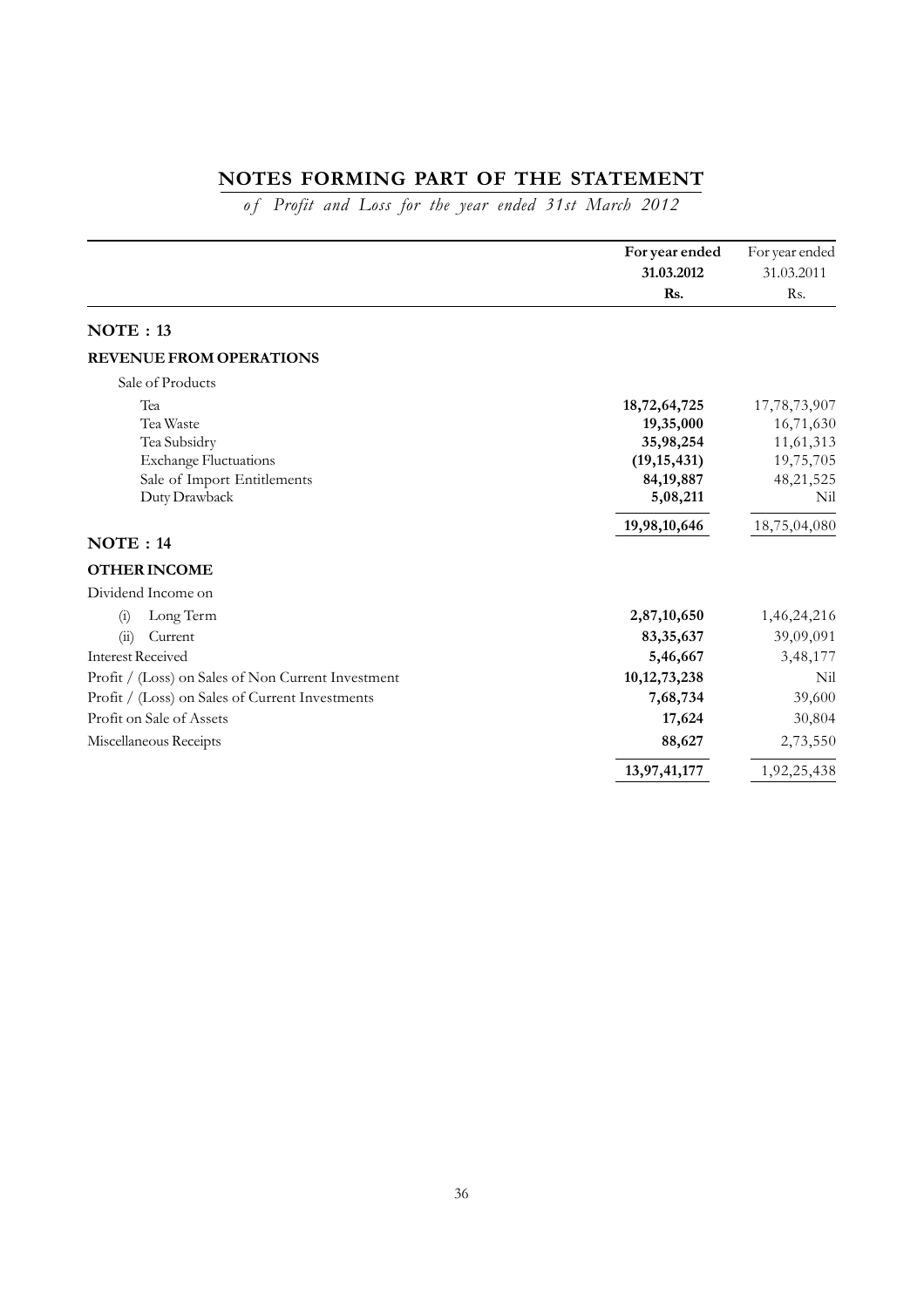# **NOTES FORMING PART OF THE STATEMENT**

*of Profit and Loss for the year ended 31st March 2012 (contd..)*

|                                           | For year ended<br>31.03.2012<br>Rs. | For year ended<br>31.03.2011<br>Rs. |
|-------------------------------------------|-------------------------------------|-------------------------------------|
| NOTE : 15                                 |                                     |                                     |
| COST OF MATERIAL CONSUMED                 |                                     |                                     |
| Consumption of Raw material - Bought Leaf | 3,32,64,862                         | 3,15,80,657                         |
| NOTE : 16                                 |                                     |                                     |
| PURCHASE OF TRADED GOODS                  |                                     |                                     |
| Tea                                       | 1,09,682                            | 9,23,917                            |
| NOTE: 17                                  |                                     |                                     |
| <b>INCREASE / DECREASE IN INVENTORY</b>   |                                     |                                     |
| Inventory at the beginning of the year:   |                                     |                                     |
| Tea                                       | 1,20,05,000                         | 1,37,80,000                         |
| Inventory at the end of the year:         |                                     |                                     |
| Tea                                       | 1,19,89,000                         | 1,20,05,000                         |
| NOTE : 18                                 | 16,000<br>$(+)$                     | 17,75,000<br>$(+)$                  |
|                                           |                                     |                                     |
| <b>EMPLOYEE BENEFIT EXPENSES</b>          |                                     |                                     |
| Salaries Wages and Bonus                  | 6,59,07,413                         | 6, 13, 75, 221                      |
| Contribution to Provident and Other Funds | 1,08,13,474                         | 46,97,038                           |
| Provision for Gratuity                    | (24, 28, 664)                       | (2, 55, 393)                        |
| Provision for Leave Encashment            | 1,97,626                            | (2,87,564)                          |
| Welfare Expenses                          | 25,47,707                           | 25,22,902                           |
|                                           | 7,70,37,556                         | 6,80,52,204                         |
| NOTE: 19                                  |                                     |                                     |
| <b>FINANCE COST</b>                       |                                     |                                     |
| Interest                                  | 13,61,234                           | 14,30,345                           |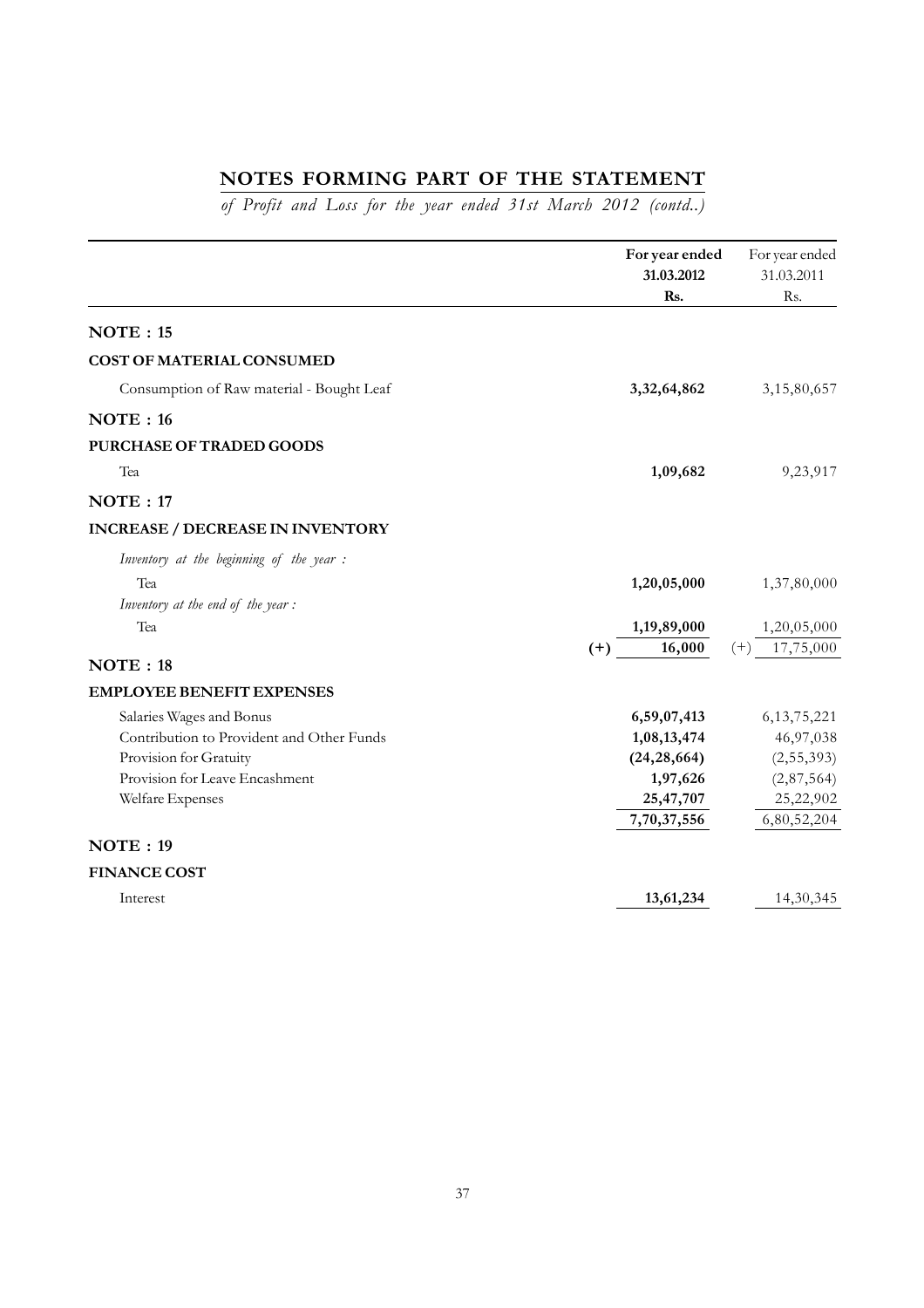# **NOTES FORMING PART OF THE STATEMENT**

*of Profit and Loss for the year ended 31st March 2012 (contd..)*

|                                        | For year ended<br>31.03.2012<br>Rs. | For year ended<br>31.03.2011<br>Rs. |
|----------------------------------------|-------------------------------------|-------------------------------------|
| NOTE: 20                               |                                     |                                     |
| <b>OTHER EXPENSES</b>                  |                                     |                                     |
| Consumption of Stores and Spares       | 1,62,67,740                         | 1,47,61,462                         |
| Power and Fuel                         | 1,70,17,855                         | 1,49,15,329                         |
| Rent and Amenities                     | 1,72,000                            | 4,40,000                            |
| Repairs and Maintenance:               |                                     |                                     |
| Plant and Machinery                    | 29, 35, 582                         | 22,35,516                           |
| Roads and Buildings                    | 1,32,34,107                         | 97, 35, 305                         |
| Vehicles                               | 33,24,606                           | 31,42,858                           |
| Others                                 | 1,37,449                            | 2,35,116                            |
| Insurance                              | 7,21,521                            | 6,53,296                            |
| Rates and Taxes                        | 15, 11, 052                         | 9,22,403                            |
| Payment to Auditors                    |                                     |                                     |
| For Audit                              | 4,50,000                            | 3,50,000                            |
| For Certification / Tax Audit          | 1,40,000                            | 1,35,000                            |
| For Tax Representation                 | 1,95,000                            | 2,05,000                            |
| For Travelling and other Expenses      | 95,500                              | 90,500                              |
| For Service Tax                        | 99,962                              | 78,847                              |
| Transport and warehousing              | 63,85,397                           | 52,78,039                           |
| Brokerage and Commission               | 40,31,469                           | 42,93,724                           |
| Travelling Expenses                    | 32,29,033                           | 26,20,876                           |
| Legal and Professional Expenses        | 16,32,841                           | 11,70,954                           |
| Postage and Telephones                 | 4,89,235                            | 5,28,438                            |
| Printing and Stationery                | 3,96,422                            | 3,21,149                            |
| <b>Bank Charges</b>                    | 2,67,679                            | 2,82,641                            |
| Directors' Sitting Fees                | 1,21,000                            | 1,15,000                            |
| Advertisement and Sales Promotion      | 56,404                              | 1,34,423                            |
| Loss on sale of Short term Investments | 12,799                              | 15,894                              |
| Miscellaneous Expenses                 | 36,98,807                           | 29,12,393                           |
|                                        | 7,66,23,460                         | 6,55,74,163                         |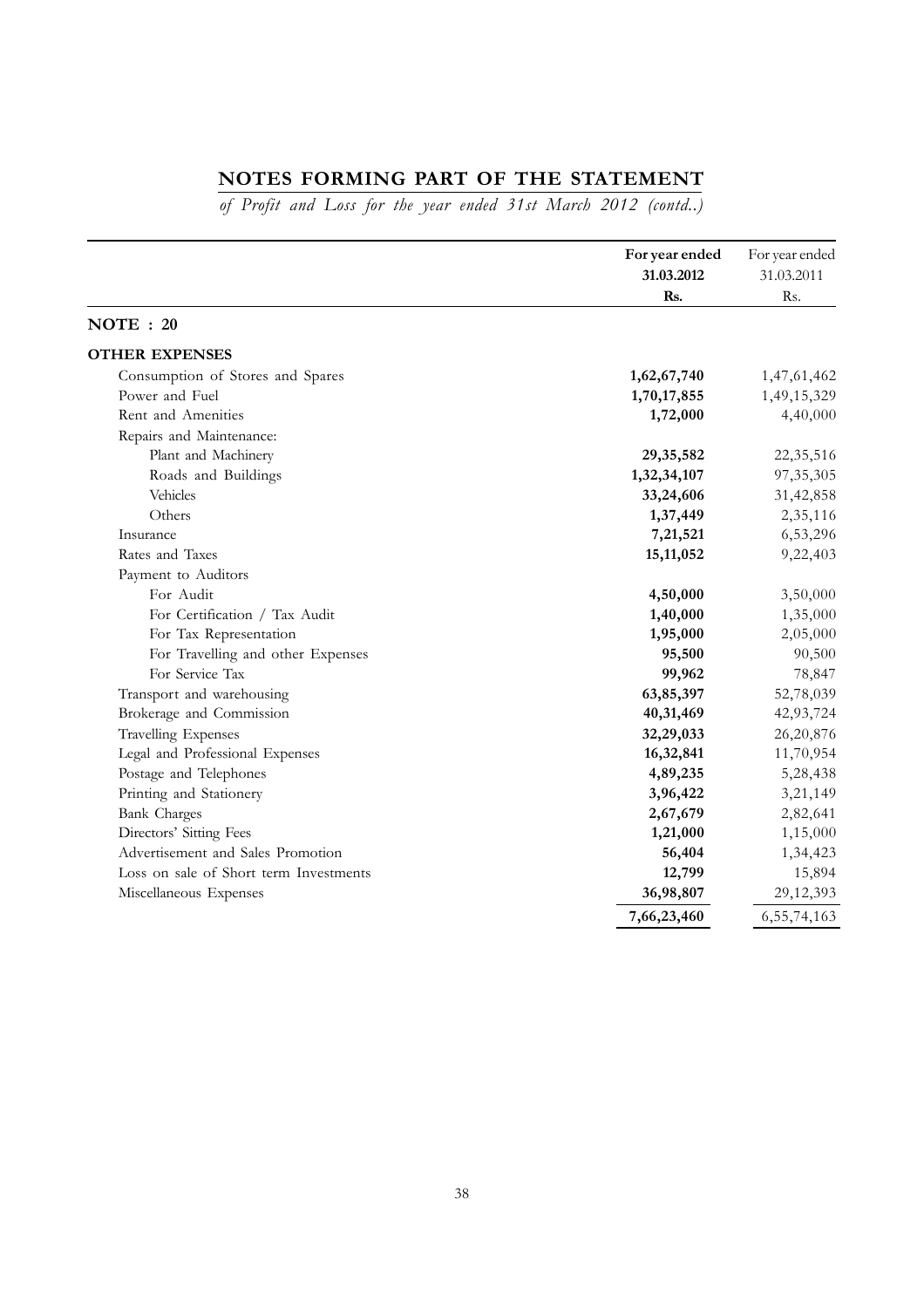*for the year ended 31st March 2012 (contd.)*

|                  |                                                                                                                                                                                                                                                             |              | Year ended<br>31.03.2012<br>Rs. |                      | Year ended<br>31.03.2011<br>Rs. |                      |
|------------------|-------------------------------------------------------------------------------------------------------------------------------------------------------------------------------------------------------------------------------------------------------------|--------------|---------------------------------|----------------------|---------------------------------|----------------------|
| <b>NOTE</b> : 21 |                                                                                                                                                                                                                                                             |              |                                 |                      |                                 |                      |
|                  | PARTICULARS OF CONSUMPTION (in Rupees)                                                                                                                                                                                                                      |              |                                 |                      |                                 |                      |
|                  |                                                                                                                                                                                                                                                             | Value in Rs. | $\frac{0}{0}$                   | Value in Rs.         |                                 | $\frac{0}{0}$        |
| (a)              | Rawmaterials - Bought Leaf                                                                                                                                                                                                                                  |              |                                 |                      |                                 |                      |
|                  | Indigenous                                                                                                                                                                                                                                                  | 3,32,64,862  | 100                             | 3,15,80,657          |                                 | 100                  |
| (b)              | Stores and Spares:<br>Indigenous                                                                                                                                                                                                                            | 1,48,35,289  | 91                              | 1,35,95,004          |                                 | 92                   |
|                  | Imported                                                                                                                                                                                                                                                    | 14,32,451    | 9                               | 11,66,458            |                                 | $\,8\,$              |
|                  |                                                                                                                                                                                                                                                             | 1,62,67,740  | 100                             | 1,47,61,462          |                                 | 100                  |
| NOTE : 22        |                                                                                                                                                                                                                                                             |              |                                 |                      |                                 |                      |
|                  | EARNINGS AND EXPENDITURE IN FOREIGN CURRENCY                                                                                                                                                                                                                |              |                                 |                      |                                 |                      |
| a)               | Earnings                                                                                                                                                                                                                                                    |              |                                 |                      |                                 |                      |
|                  | FOB Value of Exports                                                                                                                                                                                                                                        |              |                                 | 12, 38, 22, 669      |                                 | 10,31,60,853         |
| d)               | CIF Value of Imports                                                                                                                                                                                                                                        |              |                                 |                      |                                 |                      |
|                  | Stores & Spares                                                                                                                                                                                                                                             |              |                                 | 6,61,985             |                                 | 15,33,015            |
| <b>NOTE</b> : 23 |                                                                                                                                                                                                                                                             |              |                                 |                      |                                 |                      |
|                  | EXPENDITURE IN FOREIGN CURRENCY                                                                                                                                                                                                                             |              |                                 |                      |                                 |                      |
|                  |                                                                                                                                                                                                                                                             |              |                                 |                      |                                 |                      |
| a)<br>b)         | Testing Fee<br>Travelling Expenses                                                                                                                                                                                                                          |              |                                 | 7,05,698<br>7,78,147 |                                 | 6,55,252<br>2,11,790 |
| c)               | Registration Fee                                                                                                                                                                                                                                            |              |                                 | 9,852                |                                 | 9,164                |
| $\rm d$          | Consultancy Fee                                                                                                                                                                                                                                             |              |                                 | <b>Nil</b>           |                                 | 23,911               |
| $\epsilon$       | Investment in Equity                                                                                                                                                                                                                                        |              |                                 | <b>Nil</b>           |                                 | 90,20,000            |
| <b>NOTE</b> : 24 |                                                                                                                                                                                                                                                             |              |                                 |                      |                                 |                      |
|                  | DUE TO MICRO AND SMALL ENTERPRISES                                                                                                                                                                                                                          |              |                                 |                      |                                 |                      |
|                  | Based on the information available with the Company, the Principal<br>amount due to Micro and Small enterprises as on 31.03.2012 is Nil<br>(Previous year Rs. Nil). There are no overdue principal amounts and<br>therefore no interest is paid or payable. |              |                                 |                      |                                 |                      |
| NOTE: 25         |                                                                                                                                                                                                                                                             |              |                                 |                      |                                 |                      |
|                  | <b>EARNINGS PER SHARE</b>                                                                                                                                                                                                                                   |              |                                 |                      |                                 |                      |
|                  | Profit after Taxation                                                                                                                                                                                                                                       |              |                                 | 14,26,61,621         |                                 | 2,84,93,459          |
|                  | Number of Equity Shares outstanding at the end of the year                                                                                                                                                                                                  |              |                                 | 6,27,350             |                                 | 6,27,350             |
|                  | <b>Basic EPS</b>                                                                                                                                                                                                                                            |              |                                 | 227.40               |                                 | 45.42                |
|                  | Diluted EPS                                                                                                                                                                                                                                                 |              |                                 | 227.40               |                                 | 45.42                |
| <b>NOTE: 26</b>  |                                                                                                                                                                                                                                                             |              |                                 |                      |                                 |                      |
|                  | <b>CONTINGENT LIABILITY</b>                                                                                                                                                                                                                                 |              |                                 | Nil                  |                                 | Nil                  |
|                  |                                                                                                                                                                                                                                                             |              |                                 |                      |                                 |                      |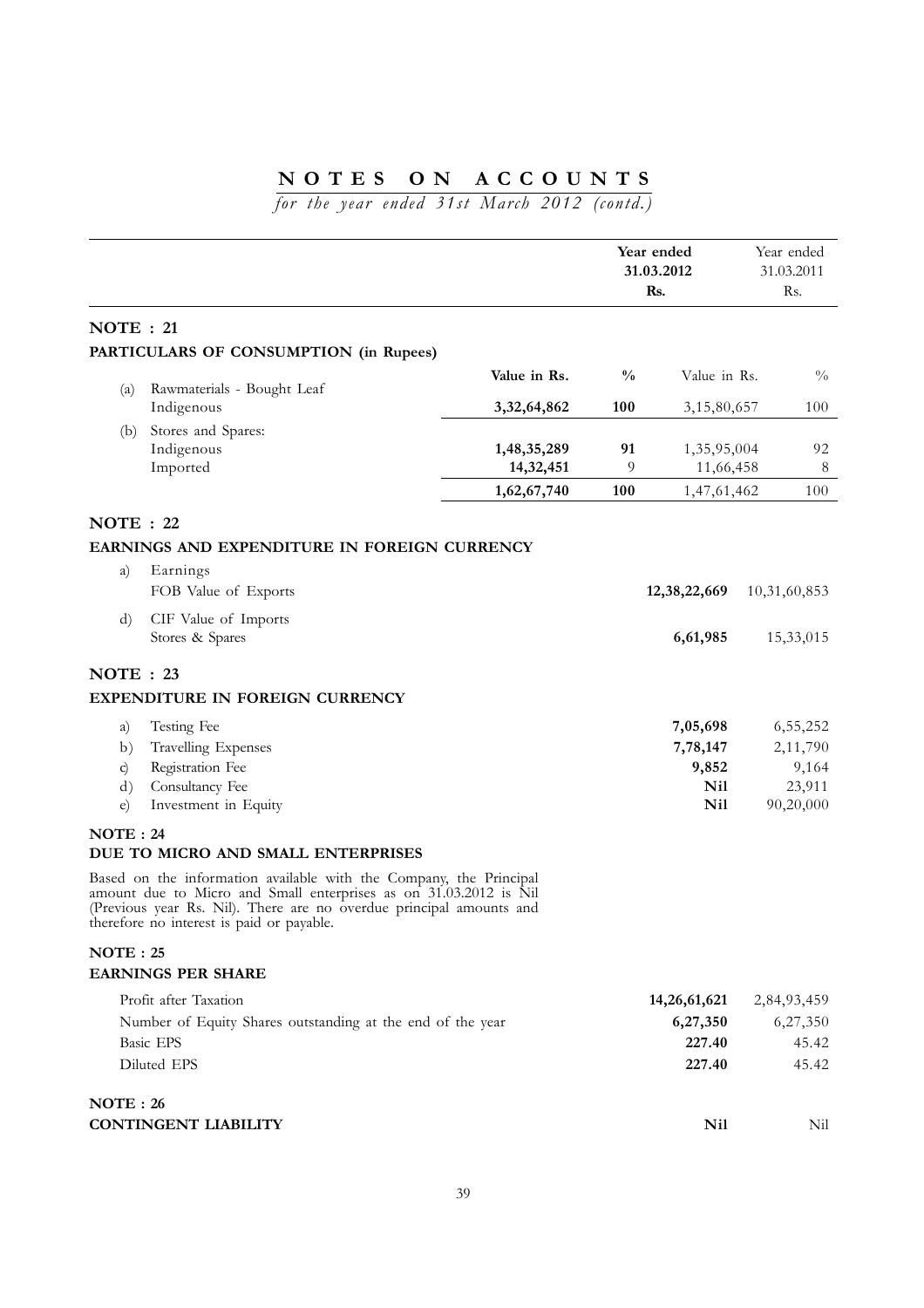*for the year ended 31st March 2012 (contd.)*

### **NOTE : 27 SEGMENT REPORTING**

The Company's operations relate only to Plantation Crops in the domestic as well as export market and accordingly primary segment reporting disclosure for business segments, as envisaged in Accounting Standard 17 on "Segment Reporting (AS 17)" issued by The Institute of Chartered Accountants of India, are not applicable.

The Company's operations relating to Secondary segment reporting has been confined to sales in India and export outside India.

Fixed Assets used in the Company's business and liabilities contracted in repect of its sole manufacturing facilities are not identifiable in line with the following reportable segments as the fixed assets and liabilities contracted are used interchangeably between two segments. Accordingly only figures for debtors have been given

Secondary Segment Reporting

| Particulars                     | Domestic<br>Rs.  | Export<br>Rs.  | Total<br>Rs.      |
|---------------------------------|------------------|----------------|-------------------|
| Revenue by Geographical Segment | 6, 15, 93, 415   | 12,56,71,310   | 18,72,64,725      |
|                                 | (7, 47, 13, 054) | (10,31,60,853) | (17, 78, 73, 907) |
|                                 | 63, 17, 759      | 1,91,28,857    | 2,54,46,616       |
| Sundry Debtors                  | (50, 26, 983)    | (2,11,91,070)  | (2,62,18,053)     |

### **NOTE : 28**

### **ACCOUNTING FOR TAXES ON INCOME**

The impact of Deferred Tax on Income for the year is considered not material and hence not recognised.

### **NOTE : 29**

### **EMPLOYEE BENEFITS**

- i) Defined Benefit Plans
- a) Description of the Company's defined benefit plan :
	- i) Gratuity Scheme

This is a funded defined benefit plan for qualifying employees for which, the Company makes contribution to the Gratuity Fund managed by the Life Insurance Corporation of India. The Scheme provides for a lumpsum payment to vested employees at retirement, death while in employment or on termination of employment. Vesting occurs upon completion of five years of service.

ii) Leave Encashment

The company also operates a non funded leave encashment scheme for its employees.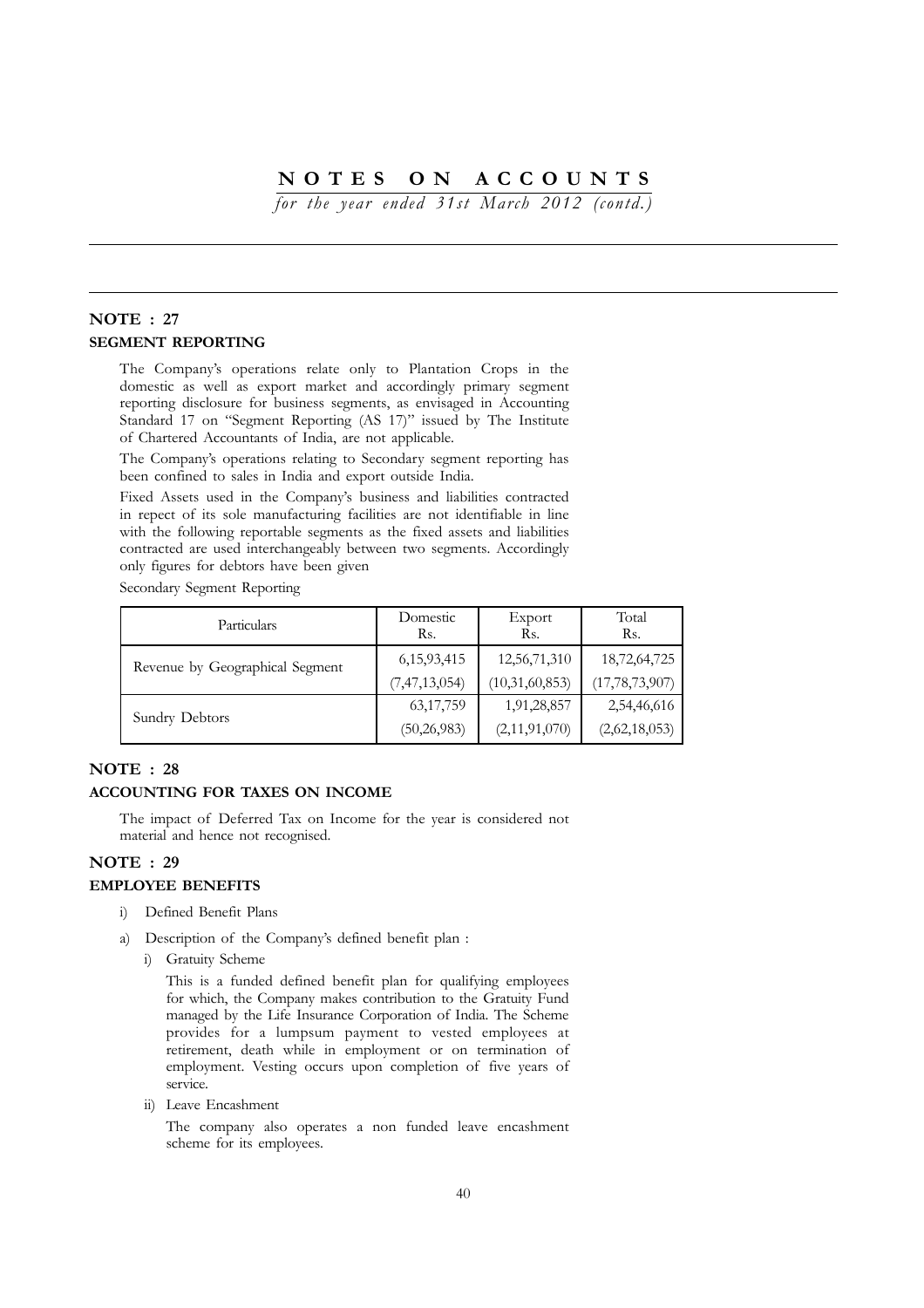*for the year ended 31st March 2012 (contd.)*

# **NOTE : 29 EMPLOYEE BENEFITS** *(Contd.)*

b) Reconciliation of changes in the Present Value of Obligations :

|            |                                                                              | As on 31.03.2012 |                                                                 | As on 31.03.2011          |                     |  |
|------------|------------------------------------------------------------------------------|------------------|-----------------------------------------------------------------|---------------------------|---------------------|--|
|            |                                                                              | Gratuity         | Leave<br>Encashment                                             | Gratuity                  | Leave<br>Encashment |  |
|            |                                                                              |                  | (Funded Plan) (Non Funded Plan) (Funded Plan) (Non Funded Plan) |                           |                     |  |
|            | Present Value of the Obligation as on 01.04.2011                             | 2,28,19,446      |                                                                 | 4, 34, 192 2, 33, 97, 416 | 7,21,756            |  |
|            | Current Service Cost                                                         | 22,38,093        | 55,035                                                          | 17,26,285                 | 37,590              |  |
|            | Interest Cost                                                                | 18,02,808        | 33,629                                                          | 17,65,282                 | 54,289              |  |
|            | Benefits Paid                                                                | (21, 97, 735)    | (58, 053)                                                       | (26, 62, 774)             | (86, 284)           |  |
|            | Actuarial loss / (gain)                                                      | 9,01,800         | 1,67,015                                                        | (14,06,763)               | (2,93,159)          |  |
|            | Present Value of the Obligation as on 31.03.2012                             | 2,55,64,412      | 6,31,818                                                        | 2,28,19,446               | 4,34,192            |  |
| c)         | Reconciliation of changes in the fair<br>value of Plan Assets                |                  |                                                                 |                           |                     |  |
|            | Fair Value of Plan Assets as on 01.04.2011                                   | 2,03,90,782      | Nil                                                             | 2,07,13,359               | Nil                 |  |
|            | Expected return on plan assets                                               | 20,01,400        | Nil                                                             | 18,17,600                 | Nil                 |  |
|            | Contribution by the Company                                                  | 58,91,001        | 58,053                                                          | 5, 35, 417                | 86,284              |  |
|            | <b>Benefits</b> Paid                                                         | (21, 97, 735)    | (58, 053)                                                       | (26, 62, 774)             | (86, 284)           |  |
|            | Actuarial gain / (Loss)                                                      | (2,17,008)       | Nil                                                             | (12, 820)                 | Nil                 |  |
|            | Fair Value of Plan Assets as on 31.03.2012                                   | 2,58,68,440      | Nil                                                             | 2,03,90,782               | Nil                 |  |
| d)         | The total expense recognised in the Profit and<br>Loss Account is as follows |                  |                                                                 |                           |                     |  |
|            | Current Service Cost                                                         | 22,38,093        | 55,035                                                          | 17,26,285                 | 37,590              |  |
|            | Interest Cost                                                                | 18,02,808        | 33,629                                                          | 17,65,282                 | 54,289              |  |
|            | Expected return on plan assets                                               | (20, 01, 400)    | NA                                                              | (18, 17, 600)             | NA                  |  |
|            | Net Actuarial (gain) / loss recognised in the year                           | 11,18,808        | 1,67,015                                                        | (13, 93, 943)             | (2,93,159)          |  |
|            |                                                                              | 31,58,309        | 2,55,679                                                        | 2,80,024                  | (2,01,280)          |  |
| $\epsilon$ | Reconciliation of Net Liability recognised<br>in the Balance Sheet           |                  |                                                                 |                           |                     |  |
|            | Net Liability as at the beginning of the year                                | 24,28,664        | 4,34,192                                                        | 26,84,057                 | 7,21,756            |  |
|            | Add: Expense as (d) above                                                    | 31,58,309        | 2,55,679                                                        | 2,80,024                  | (2,01,280)          |  |
|            | Less : Employer's Contribution / Payment                                     | (58, 91, 001)    | (58, 053)                                                       | 5, 35, 417                | 86,284              |  |
|            | Net Liability as at the end of the year                                      | (3,04,028)       | 6,31,818                                                        | 24,28,664                 | 4,34,192            |  |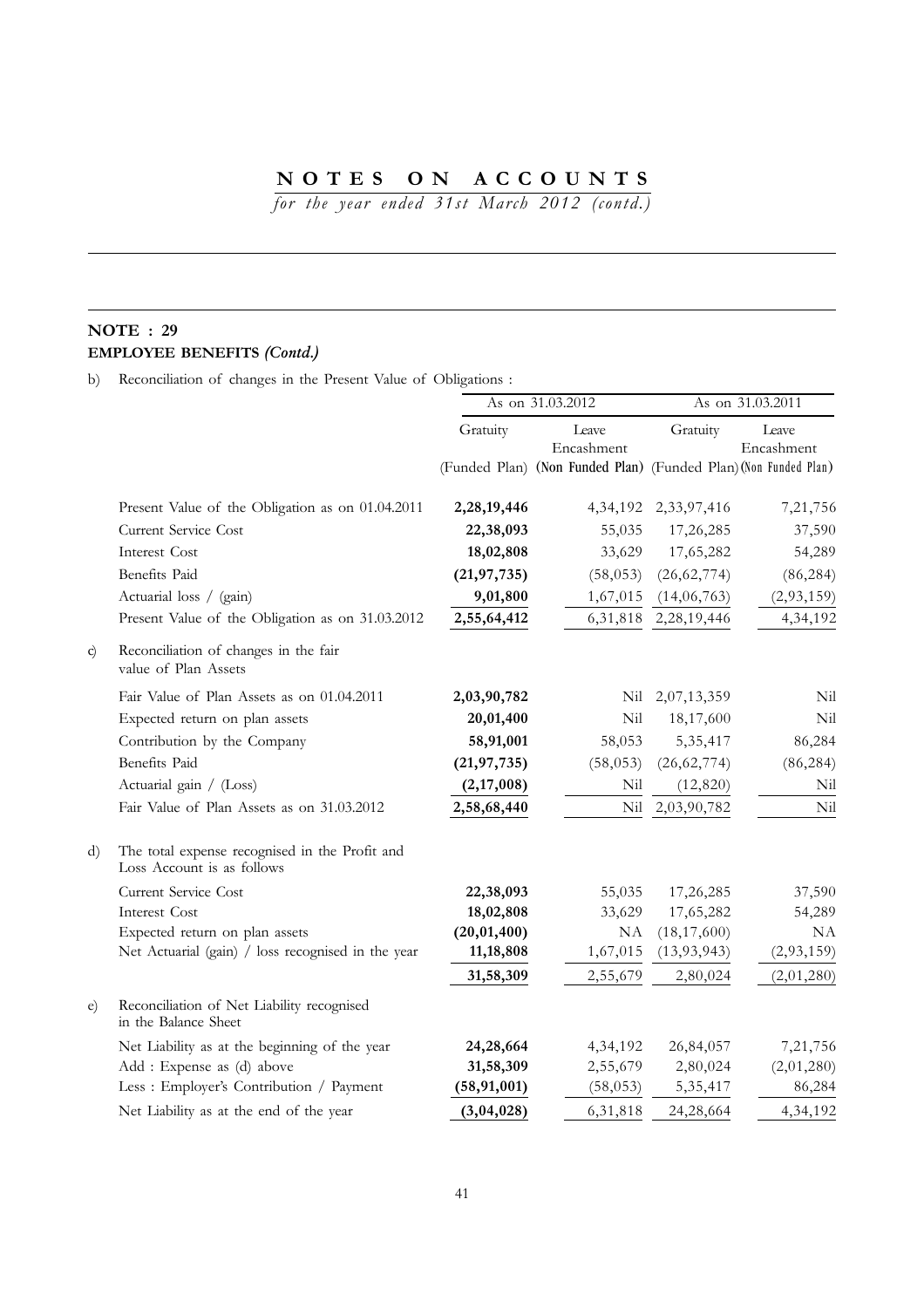*for the year ended 31st March 2012 (contd.)*

# **NOTE : 29**

|    | <b>EMPLOYEE BENEFITS (Contd.)</b>                                                                                                                                                                                |                | As on 31.03.2012                                                |                  | As on 31.03.2011    |  |
|----|------------------------------------------------------------------------------------------------------------------------------------------------------------------------------------------------------------------|----------------|-----------------------------------------------------------------|------------------|---------------------|--|
|    |                                                                                                                                                                                                                  | Gratuity       | Leave<br>Encashment                                             |                  | Leave<br>Encashment |  |
|    |                                                                                                                                                                                                                  |                | (Funded Plan) (Non Funded Plan) (Funded Plan) (Non Funded Plan) |                  |                     |  |
| f) | Constitution of Plan Assets                                                                                                                                                                                      |                |                                                                 |                  |                     |  |
|    | Investments in LIC Group Gratuity Scheme                                                                                                                                                                         | 2,58,68,440    |                                                                 | N.A. 2,03,90,782 | N.A                 |  |
| g) | Principal actuarial assumptions used as at the<br><b>Balance Sheet Date</b>                                                                                                                                      |                |                                                                 |                  |                     |  |
|    | Discount Rate                                                                                                                                                                                                    | $8.50 \%$      | $8.50\%$                                                        | $8.30 \%$        | $8.30\%$            |  |
|    | Salary Escalation Rate                                                                                                                                                                                           | $5\%$          | $5\frac{0}{6}$                                                  | $5\frac{0}{0}$   | $5\frac{0}{0}$      |  |
|    | Attrition Rate                                                                                                                                                                                                   | $2\frac{9}{6}$ | $2\frac{9}{6}$                                                  | $5\%$            | $5\frac{0}{0}$      |  |
|    | Expected rate of return on plan assets                                                                                                                                                                           | $9.25 \%$      | N.A.                                                            | $9.25\%$         | N.A                 |  |
|    | The estimates of future salary increases, considered in acturial valuation, take<br>account of inflation, seniority, promotion and other relevent factors such as<br>demand and supply in the employment market. |                |                                                                 |                  |                     |  |
|    | h) The amount pertaining to defined benefit plan are as follows:                                                                                                                                                 |                |                                                                 |                  |                     |  |
|    |                                                                                                                                                                                                                  | 31.03.2012     | 31.03.2011<br>31.03.2010                                        | 31.03.2009       | 31.03.2008          |  |

|                                        | ----------- | $\sim$ + $\sim$ $\sim$ $\sim$ + $\sim$                      | $\sim$ + $\sim$ $\sim$ $\sim$ $\sim$            | $\sim$ 1.000 $\sim$ | $\sim$ 1.000 $\sim$ |
|----------------------------------------|-------------|-------------------------------------------------------------|-------------------------------------------------|---------------------|---------------------|
| Gratuity funded plan                   |             |                                                             |                                                 |                     |                     |
| Defined Benefit Obligation             |             | 2,55,64,412 2,28,19,446 2,33,97,416 2,02,45,132 1,65,85,914 |                                                 |                     |                     |
| Plan Assets                            | 2,58,68,440 | 2,03,90,752 2,07,13,359 1,79,56,538 1,42,30,460             |                                                 |                     |                     |
| Surplus / $(Deficit)$                  | 3,04,028    |                                                             | $(24, 28, 664)$ $(26, 84, 057)$ $(22, 88, 594)$ |                     | (23, 55, 454)       |
| Experience adjustment - Plan Liability | 9,01,800    | (14,06,763)                                                 | 15,49,801                                       | 29, 26, 053         | 18,74,351           |
| Experience adjustment - Plan Assets    | (2,17,008)  | (12,820)                                                    | (2,55,108)                                      | (2,78,865)          | (49, 621)           |

The Company expects to fund Rs. 55/- lakhs towards it Gratuity Plan during the year 2012 - 2013.

ii) Defined Contribution Plans:

The Company makes contribution towards employees' provident fund, family pension fund, super annuation fund and employees' state insurance scheme. Under the rules of these schemes, the Company is required to contribute a specified percentage of payroll costs. The Company during the year recognised Rs. 50,45,807/- as expense towards contributions to these plans.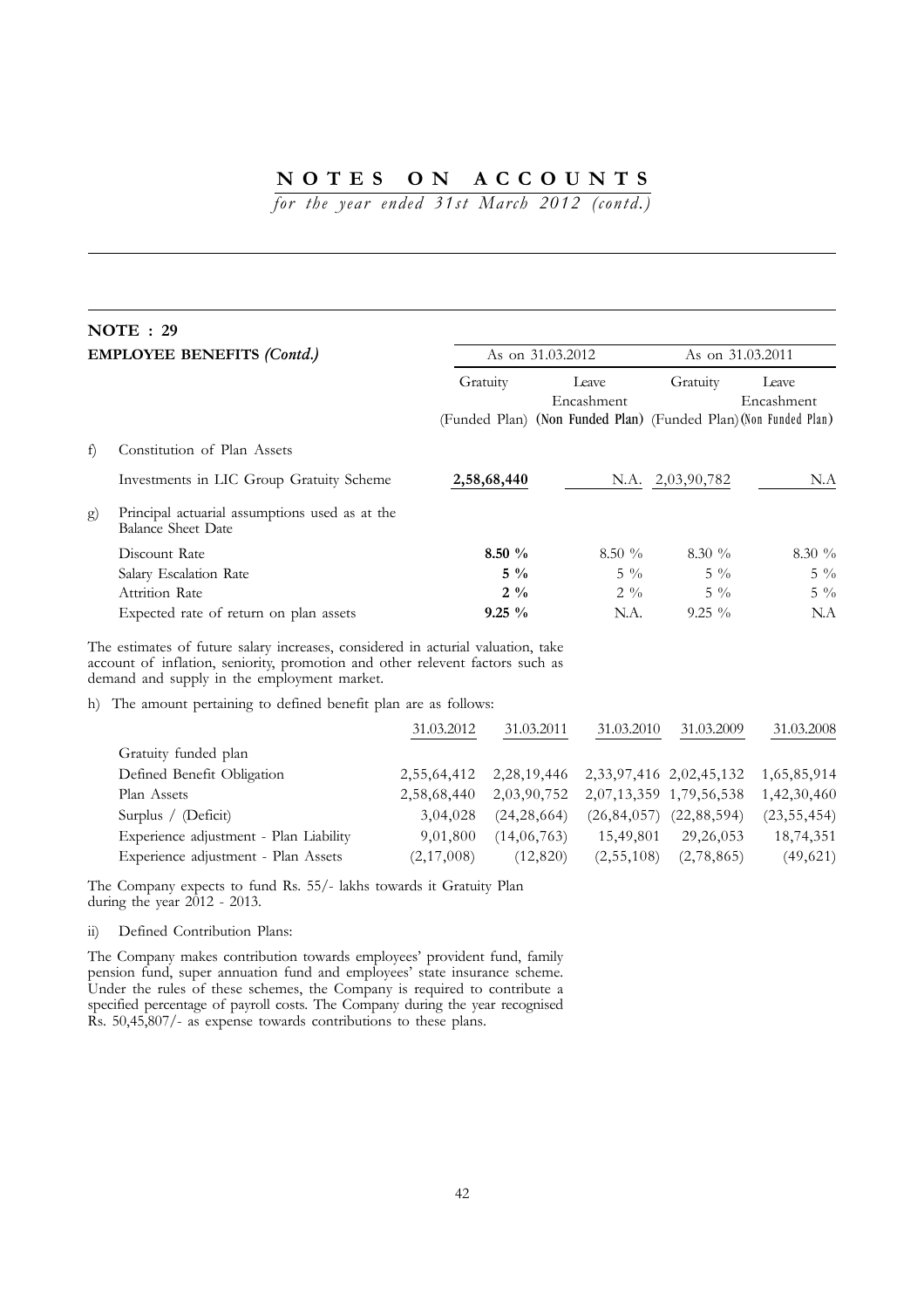*for the year ended 31st March 2012 (contd.)*

### **NOTE : 30**

### **RELATED PARTY TRANSACTIONS**

Following associate companies are related to the Company on account of common control through Constitution of Board / Shareholdings

- 
- 
- 
- A. V. Thomas Investments Company Ltd. Midland Latex Products Ltd.
- The Nelliampathy Tea & Produce Co. Ltd. Sermatech Private Ltd.
- 
- 
- AVT McCormick Ingredients Private Ltd. AVT Natural Pte. Ltd.
- 
- Teleflex Medical Private Ltd. AVT Gavia Foods Private Ltd.
- I. Thomas Educational & Benevolent Trust Midland Charitable Trust
- Midland Natural Pte. Ltd.
- 
- A. V. Thomas & Company Ltd.  $\overline{a}$  AVT Infotech Private Ltd.
- A. V. Thomas International Ltd.  $\qquad \qquad A.$  V. Thomas Leather and Allied Products Pvt. Ltd.
- L. J. International Ltd.  $\qquad \qquad A. V.$  Thomas Exports Ltd.
	-
	-
- . The Midland Rubber & Produce Co. Ltd. Ajith Thomas Holdings Private Limited
- A V T Natural Products Ltd.  $\blacksquare$  Midland Corporate Advisory Services (P) Ltd.
	-
- IQ Tech Private Ltd.  $\blacksquare$ 
	-
	-

#### Key Managment Personnel : Mr. Ajit Thomas, Chairman Mr. S. Rajasekar, Director

|                                |              | Year ended 31.3.2012                                 | Year ended 31.3.2011 |                                                      |
|--------------------------------|--------------|------------------------------------------------------|----------------------|------------------------------------------------------|
| Details of Transaction         | Associates   | Key Management<br>Personnel<br>(including relatives) | Associates           | Key Management<br>Personnel<br>(including relatives) |
| <b>INCOME</b>                  |              |                                                      |                      |                                                      |
| <b>Sales</b>                   | 43,98,283    |                                                      | 22,63,829            |                                                      |
| Dividend Received              | 2,85,68,240  |                                                      | 1,45,71,300          |                                                      |
| <b>EXPENDITURE</b>             |              |                                                      |                      |                                                      |
| Purchases / C&F Charges        | 95,538       |                                                      | 11,25,934            |                                                      |
| <b>Sitting Fees</b>            |              |                                                      |                      | 55,000                                               |
| Professional Charges           | 6,61,800     |                                                      | 6,61,800             |                                                      |
| Dividend paid                  |              | 4,71,90,595                                          |                      | 41,32,030                                            |
| Donations Paid                 | 9,00,000     |                                                      | 11,00,000            |                                                      |
| <b>OTHERS</b>                  |              |                                                      |                      |                                                      |
| Investments made               |              | 2,47,52,000                                          | 90,20,000            |                                                      |
| Sale of investments            | 10,77,47,405 |                                                      | 1,00,00,000          |                                                      |
| Sale of Fixed Assets           |              |                                                      | 4,73,379             |                                                      |
| <b>BALANCE AS ON 31.3.2012</b> |              |                                                      |                      |                                                      |
| Debit Balances                 | 9,03,365     |                                                      | 2,26,504             |                                                      |
| Credit Balances                | Nil          |                                                      | 49,183               |                                                      |

Note : 31 Previous Year's figures have been re-grouped wherever necessary

### Vide our report of date attached For **SURI & CO.** For and on behalf of the Board Chartered Accountants Firm's Registration No. 004283S

#### **S. Ganesan**

|                  | v. vanvoan           |             |              |
|------------------|----------------------|-------------|--------------|
| Place: Chennai   | Partner              | Ajit Thomas | S. Rajasekar |
| Date: 24.05.2012 | Membership No. 18525 | .hairman    | Director     |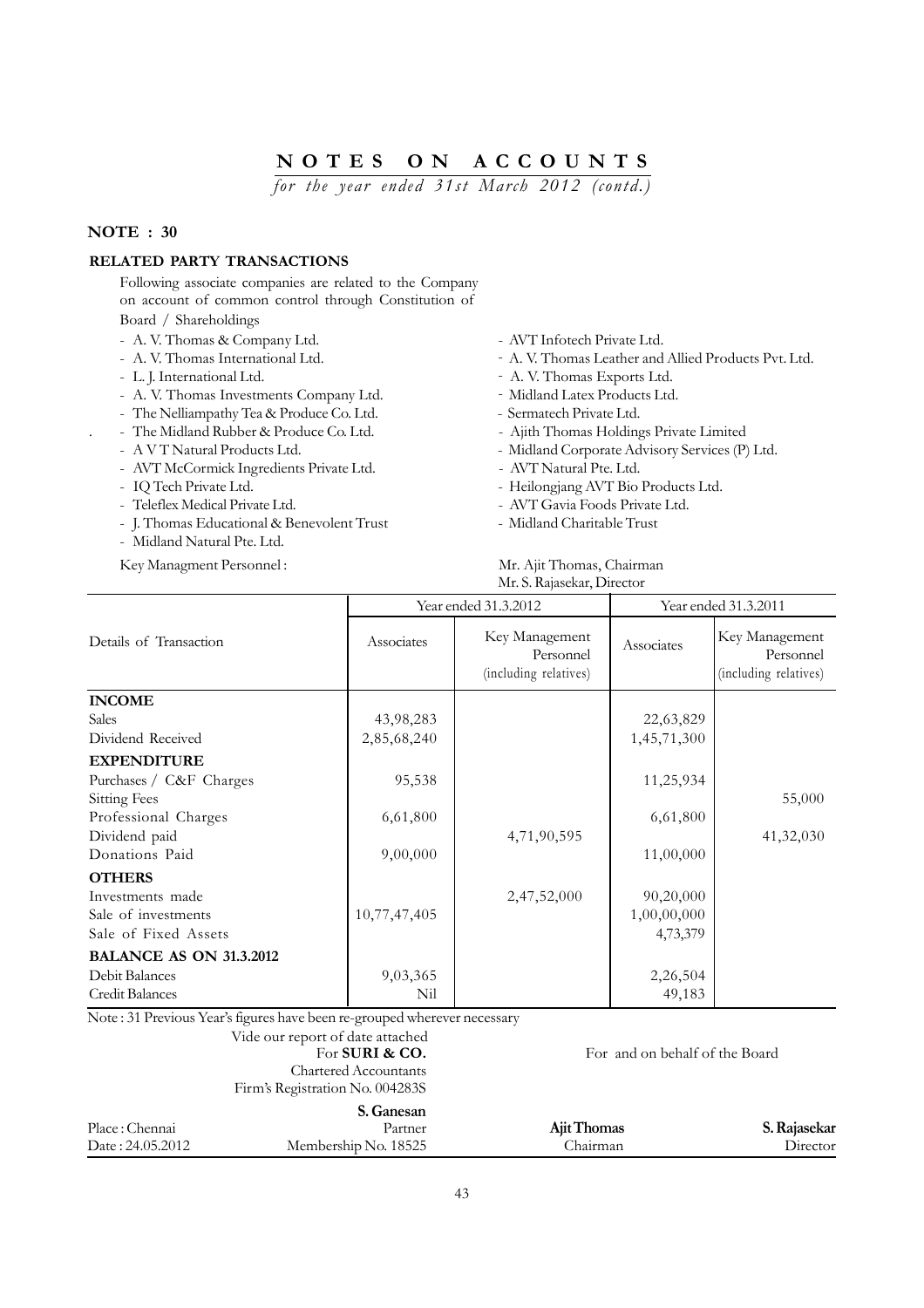# **CASH FLOW STATEMENT**

*For the year ended 31st March 2012*

|    |                                                                   |                   | Year ended<br>31.03.2012<br>$\mathbf{Rs}$ | Year ended<br>31.03.2011<br>R <sub>s</sub> |
|----|-------------------------------------------------------------------|-------------------|-------------------------------------------|--------------------------------------------|
| A. | CASH FLOW FROM OPERATING ACTIVITIES                               |                   |                                           |                                            |
|    | Net Profit before tax and extraordinary items<br>Adjustments for: |                   | 14,58,61,621                              | 3,21,93,459                                |
|    | Depreciation                                                      | 52,77,408         |                                           | 51,99,773                                  |
|    | Profit on sale of Assets                                          | (17, 624)         |                                           | (30, 804)                                  |
|    | Profit on sale of Investments                                     | (10, 20, 29, 173) |                                           | (23,706)                                   |
|    | Provision for Gratuity                                            | (24, 28, 664)     |                                           | (2,55,393)                                 |
|    | Provision for Leave Encashment                                    | 1,97,626          |                                           | (2,87,564)                                 |
|    | Interest / Dividend Received                                      | (3,75,92,954)     |                                           | (1,88,81,484)                              |
|    | Interest Paid                                                     | 13,61,234         |                                           | 14,30,345                                  |
|    |                                                                   |                   | (13, 52, 32, 147)                         |                                            |
|    | Operating Profit before working capital changes                   |                   | 1,06,29,474                               | 1,93,44,626                                |
|    | Adjustments for:                                                  |                   |                                           |                                            |
|    | Trade and other Receivables                                       | 7,71,435          |                                           | (61, 48, 791)                              |
|    | Inventories                                                       | 16,87,145         |                                           | 10,03,473                                  |
|    | Trade Payables                                                    | 1,05,54,898       |                                           | (50,65,988)                                |
|    | Other Current Assets                                              | (1,06,29,445)     |                                           | (54, 64, 733)                              |
|    | Cash generated from operations                                    |                   | 23,84,033<br>1,30,13,507                  | 36,68,587                                  |
|    | Direct Taxes Paid                                                 |                   | (2,10,98,308)                             | (31, 56, 825)                              |
|    | Cash Flow before Extraordinary items                              |                   | (80, 84, 801)                             | 5, 11, 762                                 |
|    | Extraordinary Items                                               |                   |                                           | Nil                                        |
|    | Net Cash From Operating Activities                                |                   | (80, 84, 801)                             | 5, 11, 762                                 |
| В. | CASH FLOW FROM INVESTING ACTIVITIES                               |                   |                                           |                                            |
|    | Purchase of Fixed Assets                                          |                   | (3,61,31,164)                             | (29, 15, 704)                              |
|    | Sale of Fixed Assets                                              |                   | 1,57,692                                  | 4,71,000                                   |
|    | Purchase of Investments                                           |                   | $(33,98,96,367)$ $(11,22,55,721)$         |                                            |
|    | Sale of Investments                                               |                   | 41, 41, 17, 170                           | 13,02,63,374                               |
|    | <b>Interest Received</b>                                          |                   | 3,42,779                                  | 2,06,349                                   |
|    | Dividend Received                                                 |                   | 3,70,46,287                               | 1,85,33,307                                |
|    | Net Cash from / (used in) Investing Activities                    |                   | 7,56,36,397                               | 3,43,02,605                                |
|    |                                                                   |                   |                                           |                                            |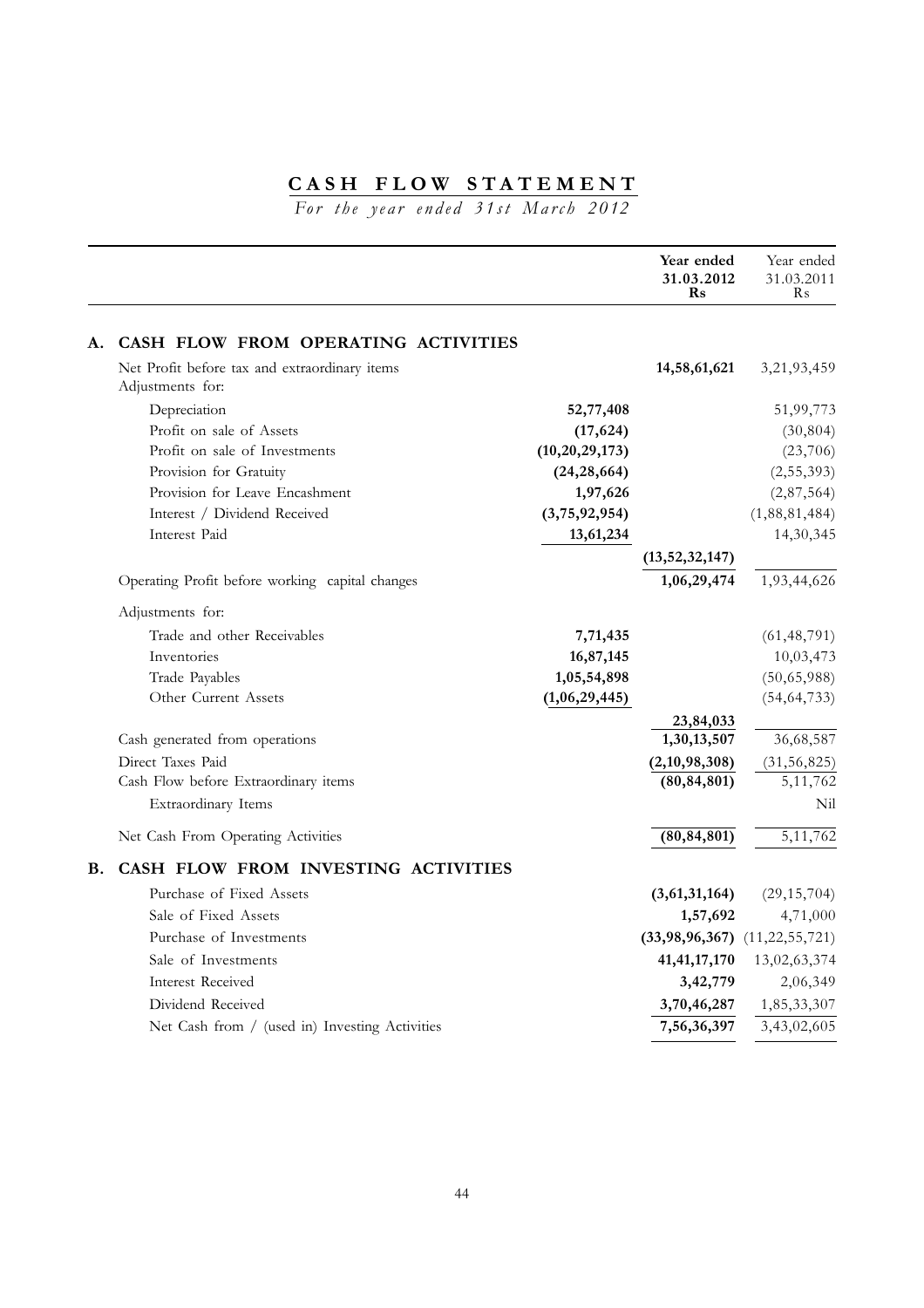# **CASH FLOW STATEMENT**

*For the year ended 31st March 2012 (contd.)*

|                |                                                                                   | Year ended<br>31.03.2012<br>Rs | Year ended<br>31.03.2011<br>$\rm Rs$ |
|----------------|-----------------------------------------------------------------------------------|--------------------------------|--------------------------------------|
| C.             | CASH FLOW FROM FINANCING ACTIVITIES                                               |                                |                                      |
|                | <b>Fixed Deposits</b>                                                             | (1,01,000)                     | (10,10,000)                          |
|                | Proceeds from long term borrowings                                                | <b>Nil</b>                     | (3,71,888)                           |
|                | Cash Credit                                                                       | (52, 70, 445)                  | (24, 56, 819)                        |
|                | Interest Paid                                                                     | (14, 04, 462)                  | (15, 57, 788)                        |
|                | Dividend Paid                                                                     | (8,38,49,013)                  | (73, 15, 450)                        |
|                | Net Cash used in Financing Activities                                             | (9,06,24,920)                  | (1, 27, 11, 945)                     |
|                |                                                                                   | (2,30,73,324)                  | 2,21,02,422                          |
|                | Net Increase in cash and cash equivalents                                         |                                |                                      |
|                | Cash and cash equivalents as at 01.04.2011                                        | 2,53,69,352                    | 32,66,930                            |
|                | (Opening Balance)                                                                 |                                |                                      |
|                | Cash and cash equivalents as at 31.03.2012<br>(Closing Balance)                   | 22,96,028                      | 2,53,69,352                          |
|                |                                                                                   | (2,30,73,324)                  | 2,21,02,422                          |
|                | Vide our report of date attached                                                  |                                |                                      |
|                | For SURI & CO.<br><b>Chartered Accountants</b><br>Firm's Registration No. 004283S | For and on behalf of the Board |                                      |
| Place: Chennai | S. Ganesan<br>Partner                                                             | Ajit Thomas                    | S. Rajasekar                         |

Date : 24.05.2012 Membership No. 18525 Chairman Director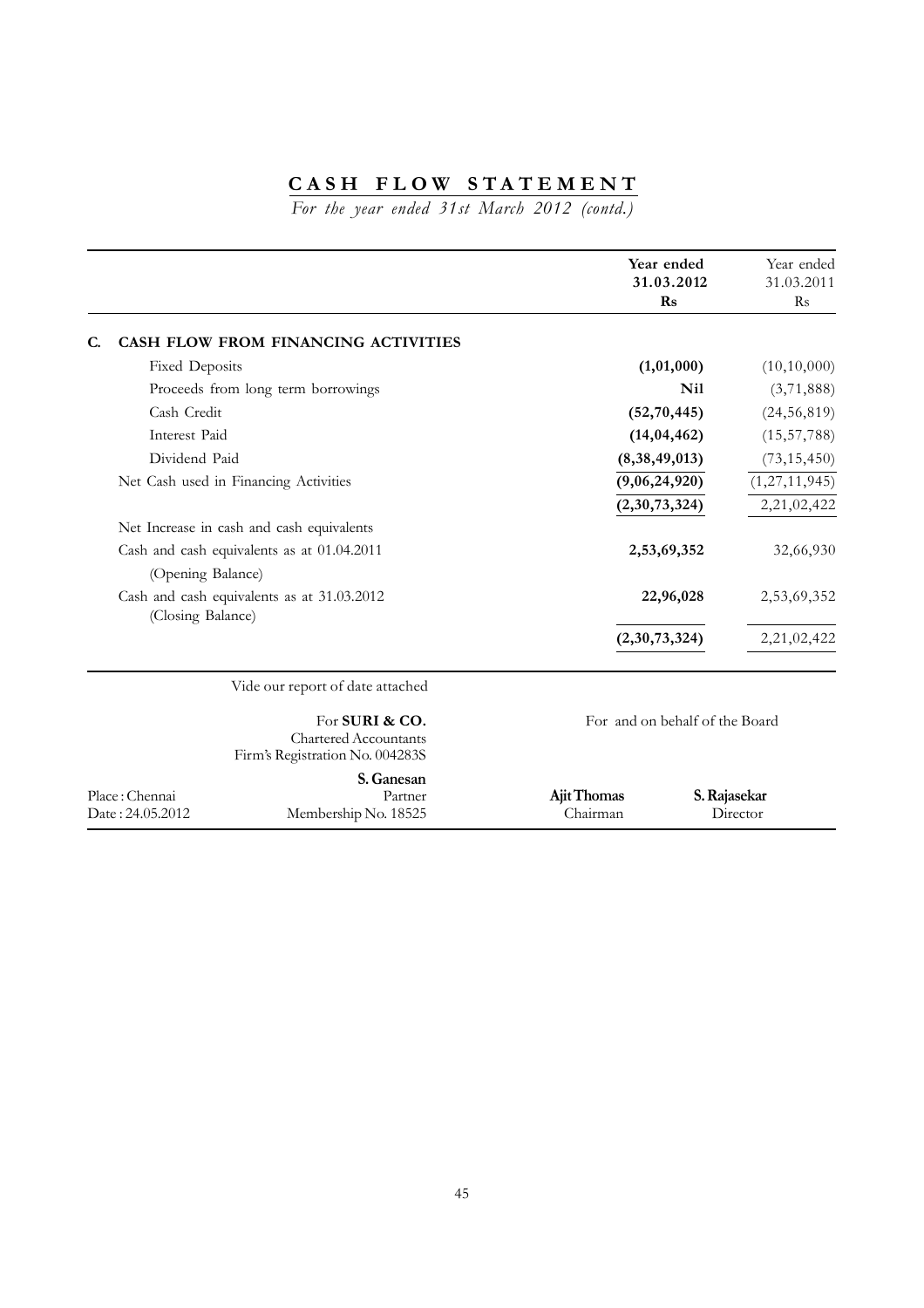| Season    | Net Profit<br>before | Provision for |                                            | Allocation<br>to Reserve |                                          | Dividend on<br>Equity shares. |  |
|-----------|----------------------|---------------|--------------------------------------------|--------------------------|------------------------------------------|-------------------------------|--|
|           | taxation             | Depreciation  | Taxation                                   | Funds                    |                                          |                               |  |
|           | Rs.                  | Rs.           | Rs.                                        | R <sub>s</sub> .         | Rs.                                      | $\frac{0}{0}$                 |  |
| 2002/2003 | 6,00,275             | 29, 33, 514   | 1,50,000                                   | Nil                      | 6,27,350                                 | $10\,$                        |  |
| 2003/2004 | 6,13,617             | 40, 43, 749   | 4,00,000                                   | Nil                      | 6,27,350                                 | 10                            |  |
| 2004/2005 | 72,79,331            | 37,89,902     | 7,00,000                                   | 75,00,000                | 15,68,375                                | 25                            |  |
| 2005/2006 | 1,06,03,332          | 41, 48, 576   | 6,25,000                                   | 75,00,000                | 31, 36, 750                              | $50\,$                        |  |
| 2006/2007 | 2,57,13,527          | 31,94,836     | 13,00,000                                  | 1,50,00,000              | 62,73,500                                | 100                           |  |
| 2007/2008 | 2,42,05,871          | 31,58,553     | 14,25,000                                  | 1,50,00,000              | 62,73,500                                | 100                           |  |
| 2008/2009 | 2,56,19,110          | 35,58,028     | 16,10,000                                  | 1,50,00,000              | 62,73,500                                | 100                           |  |
| 2009/2010 | 3,54,16,401          | 43,82,159     | 46,00,000                                  | 2,50,00,000              | 62,73,500                                | 100                           |  |
| 2010/2011 | 3,21,93,459          | 51,99,773     | 37,00,000                                  | 2,00,00,000              | 94,10,250                                | 150                           |  |
| 2011/2012 | 14,58,61,621         | 52,77,408     | 32,00,000<br>(Net of MAT                   | 6,00,00,000              | 6,27,35,000<br>(Special Interim Divided) | 1000                          |  |
|           |                      |               | credit entitlement<br>of Rs. $1,96,00,000$ |                          | 62,73,500<br>(Final Dividend)            | $100*$                        |  |

# **PARTICULARS OF PROFITS, PROVISIONS, DIVIDENDS PAID ETC.** *For the last ten years*

\* Recommended

# **AREA PARTICULARS**

| Area as on 01-04-2012  |                           |                                  |                          |  |
|------------------------|---------------------------|----------------------------------|--------------------------|--|
|                        | <b>KATARY</b><br>Hectares | <b>SUTTON</b><br><b>Hectares</b> | <b>TOTAL</b><br>Hectares |  |
| TEA:                   |                           |                                  |                          |  |
| In bearing             | 225.39                    | 298.24                           | 523.63                   |  |
| Immature               | 29.98                     | 15.81                            | 45.79                    |  |
| Buildings, Roads, etc. | 26.39                     | 39.75                            | 66.14                    |  |
| TOTAL                  | 281.76                    | 353.80                           | 635.56                   |  |